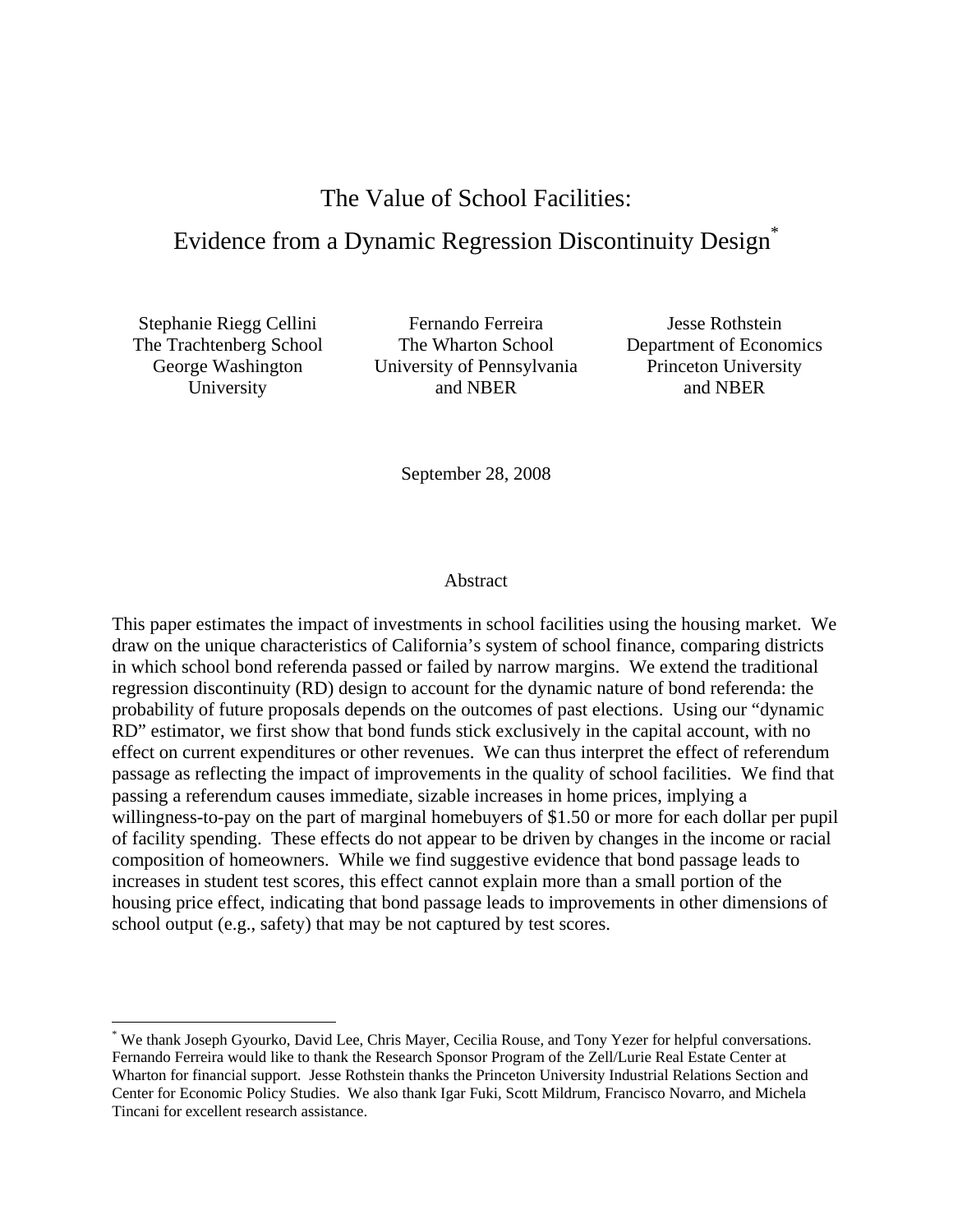## **I. Introduction**

1

Federal, state, and local governments spend more than \$50 billion per year to build and renovate public schools (U.S. Department of Education 2007). Despite this, many of the more than 97,000 public elementary and secondary schools in the United States are in need of renovation, expansion, and repair: fully one-third of public schools rely on portable or temporary classrooms and one-quarter report that environmental factors, such as air conditioning and lighting, are "moderate" or "major" obstacles to instruction (U.S. Department of Education 2007, Table 98). Notwithstanding, little is known about the importance of facility quality to educational production.

Two central difficulties plague the literature on the effects of school resources, $<sup>1</sup>$  both</sup> applicable to the effects of capital spending as well. First, resources may be endogeneous to schooling outcomes. The few studies<sup>2</sup> that have focused explicitly on the effects of capital expenditures on student achievement are unable to convincingly separate the causal effects of school facilities from other confounding factors, such as the socioeconomic status of local families. Second, many of the effects of resources may be reflected only imperfectly in student achievement, so even a credible causal estimate of the effect on test scores might miss many of the benefits. This seems likely to be a particular problem for school facilities, for which the benefits may be concentrated in nonacademic outcomes like student health and safety.

This latter challenge is often avoided by focusing on the impacts of school spending on housing markets. If homebuyers value school spending at the margin more than they value the taxes they will pay to finance it, spending increases should lead to increases in housing prices.<sup>3</sup> Indeed, in standard Tiebout (1956)-style models, a positive effect of tax increases on spending is direct evidence that the prior spending level was inefficiently low. As in studies of the effects of resources on achievement, however, causal identification is quite challenging.

<sup>&</sup>lt;sup>1</sup> Hanushek (1996) reviews more than 90 studies and 400 estimates of the impact of school resources on achievement and concludes that "[s]imple resource policies hold little hope for improving student outcomes". Card and Krueger (1996) dispute Hanushek's interpretation of the literature. See also Hanushek (1986, 1997); Card and Krueger (1992); and Heckman, Layne-Farrar and Todd (1996).

 $2^2$  See, e.g., Jones and Zimmer (2001); Schneider (2002); and Uline and Tschannen-Moran (2008).

 $3$  See Oates (1969); Dee (2000); Palmon and Smith (1998); Starrett (1981); Barrow and Rouse (2004); and Bradbury, Mayer and Case (2001). A related body of research uses housing markets to measure household willingness to pay for school *quality*. See Rosen (1974) for an economic interpretation of the hedonic model, and Black (1999); Bayer, Ferreira, and McMillan (2007); Kane, Riegg, and Staiger (2006); and Rothstein (2006) for empirical applications.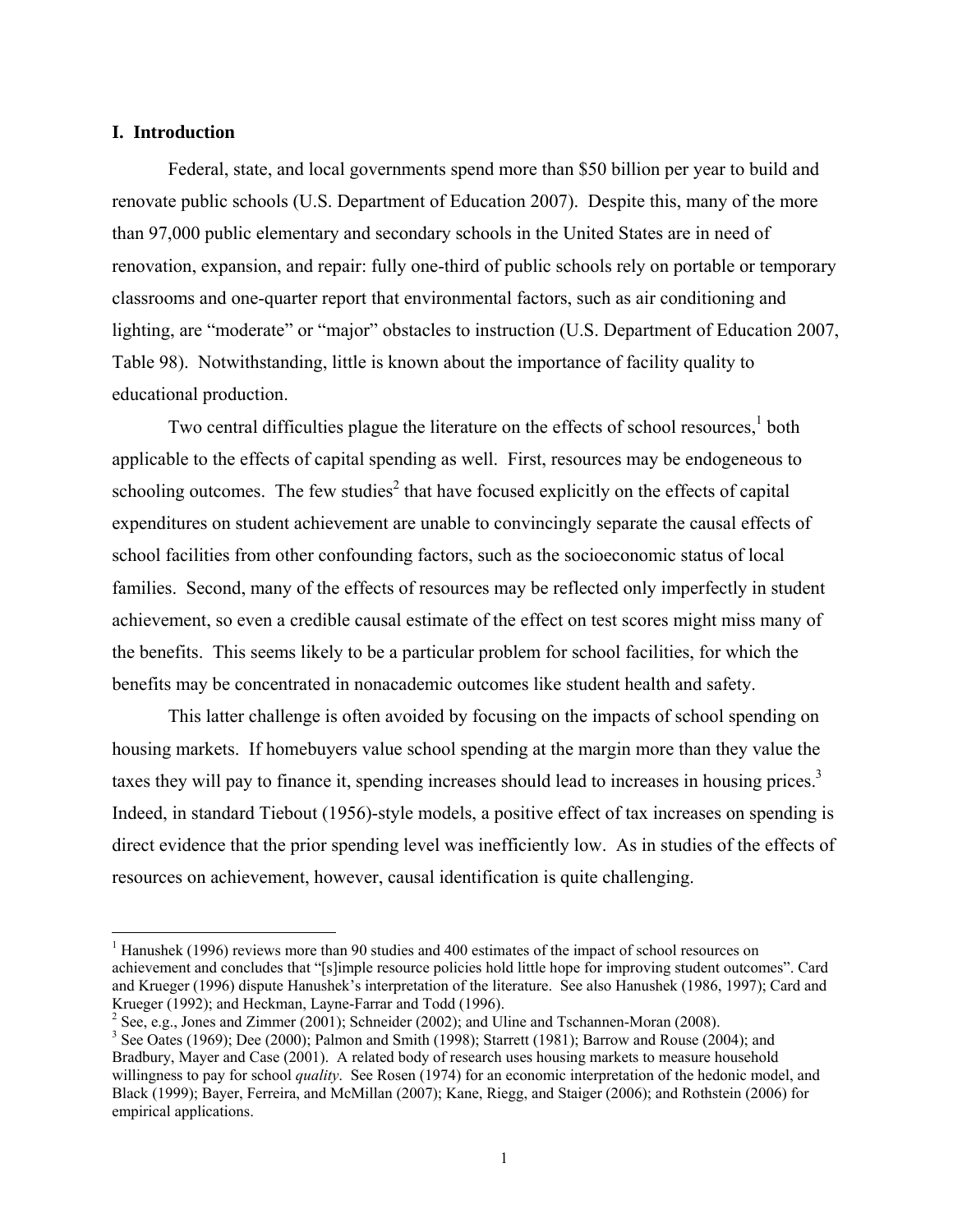This paper reports estimates of the causal effects of school facility spending on both home values and student achievement. We implement a new research design that takes advantage of the unique characteristics of California's school finance system to isolate exogenous variation in spending. While most school finance in California is extremely centralized and offers little local discretion, California school districts can issue general obligation bonds to finance the construction, improvement, and maintenance of school facilities.<sup>4</sup> Proposed bond measures must be approved in local referenda, and districts that approve bond issues are likely to differ on both observable and unobservable dimensions from those that do not. Districts in which bonds pass or fail by very narrow margins, however, are likely to be quite similar on average. Taking advantage of the underlying continuity in district characteristics around the threshold for bond approval, we use a regression discontinuity (RD) framework to identify the causal impact of bond funding.<sup>5</sup> To implement this design, we assemble a rich data set combining referenda outcomes with annual district-level measures of house prices, school district expenditures, and student test scores spanning two decades.

Several previous papers have used elections as sources of identification in RD models.<sup>6</sup> Our analysis is complicated by the dynamic nature of the bond proposal process: a district that passes a bond measure this year is unlikely to consider or pass another measure next year. Conversely, districts that narrowly reject initial proposals are likely to consider new proposals in the next election cycle, and these are quite likely to pass. Specifications that do not take account of these dynamics yield attenuated estimates of the effect of bond spending. We extend the RD strategy to panel data with endogenous repeated elections. Our innovative "dynamic RD" model leverages the power of the RD design to provide well-identified estimates of the full dynamic structure of the effects of bond funds on fiscal, academic and housing market outcomes.

Although the bond-funded revenue we study is earmarked for local capital improvements, theory predicts that districts will find ways to divert resources toward non-capital purposes.<sup>7</sup> We find no evidence of this - bond revenues appear to stick entirely in the local capital account and we reject even small effects on either current spending or other revenue sources. This strong

1

<sup>&</sup>lt;sup>4</sup> Voter approved bonds are also common in other states, including Massachusetts, Ohio, Pennsylvania and Florida. <sup>5</sup> Early discussions of the RD design include Thistlethwaite and Campbell (1960) and Cook and Campbell (1979).

For recent overviews, see Hahn, Todd, and Van der Klaauw (2001) and Imbens and Lemieux (2007).

<sup>&</sup>lt;sup>6</sup> See, e.g., Lee (2001, 2008), Lee, Moretti, and Butler (2004), DiNardo and Lee (2004), Cellini (2007), Pettersson-Lidbom (2008), and Ferreira and Gyourko (2009).

<sup>&</sup>lt;sup>7</sup> See, e.g., Bradford and Oates (1971a, 1971b) and Knight (2002).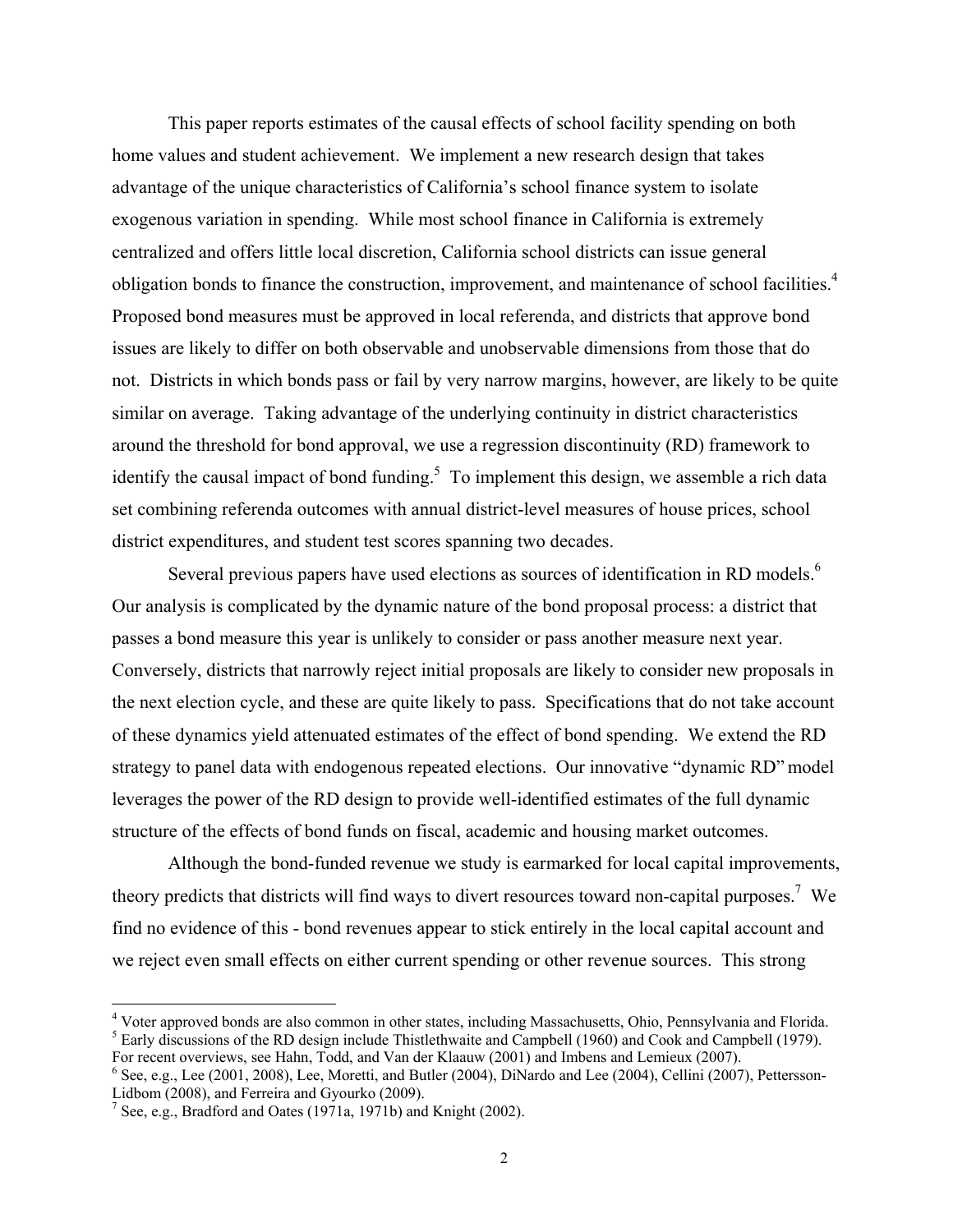flypaper effect allows us to interpret of our estimates of the impact of bond passage as the effects of school facility investments.

We find that passage of a bond leads housing prices in the district to rise by approximately three percentage points immediately, rising to about twice that within three years. This effect appears to last for at least a decade. Our estimates imply that marginal homebuyers are willing to pay substantially more than \$1, via higher purchase prices and expected future property taxes, for future school spending with present discounted value of \$1. Even under the most conservative assumptions, the willingness-to-pay is never smaller than \$1.30, and our preferred estimates are \$1.50 or more. The implied elasticity of home prices with respect to school spending is approximately 0.5. This is slightly higher than, but consistent with, elasticities obtained by previous studies of unrestricted spending.

We find little evidence of changes in the income or racial composition of local homebuyers following the passage of a bond. However, we find suggestive evidence that bond passage leads to higher student achievement, albeit with a long lag: both math and reading test scores increase by 0.07 of a student-level standard deviation by the sixth year after a bond passage. While substantial, this result is not entirely robust – although the  $6<sup>th</sup>$  year effect is individually significant, we cannot reject that all lagged effects are zero. Moreover, even effects as large as our  $6<sup>th</sup>$  year estimate can explain only a small portion of the price effect of bond passage. Evidently, much of the value of school facilities to homeowners derives from dimensions of school output that are not reflected in student test scores. This highlights the importance of using housing markets—rather than simply test score gains—to evaluate school investments.

Our results provide clear evidence that school districts under-invest in school facilities, as homebuyers value a dollar of school facility spending at much more than \$1. While much of the public choice literature emphasizes the potential for over-spending by "Leviathan" governments, our results suggest that the opposite is the case. Caution is required, however, in attempting to generalize these results beyond our sample: California has unusually low school spending, particularly in the capital account, and marginal returns may be lower in other states. Even within California effects may differ for districts that are not at the margin of approving a bond issue. Nevertheless, finding that investments in school facilities have a positive impact on housing prices and (perhaps) student achievement is an important result. It also suggests that

3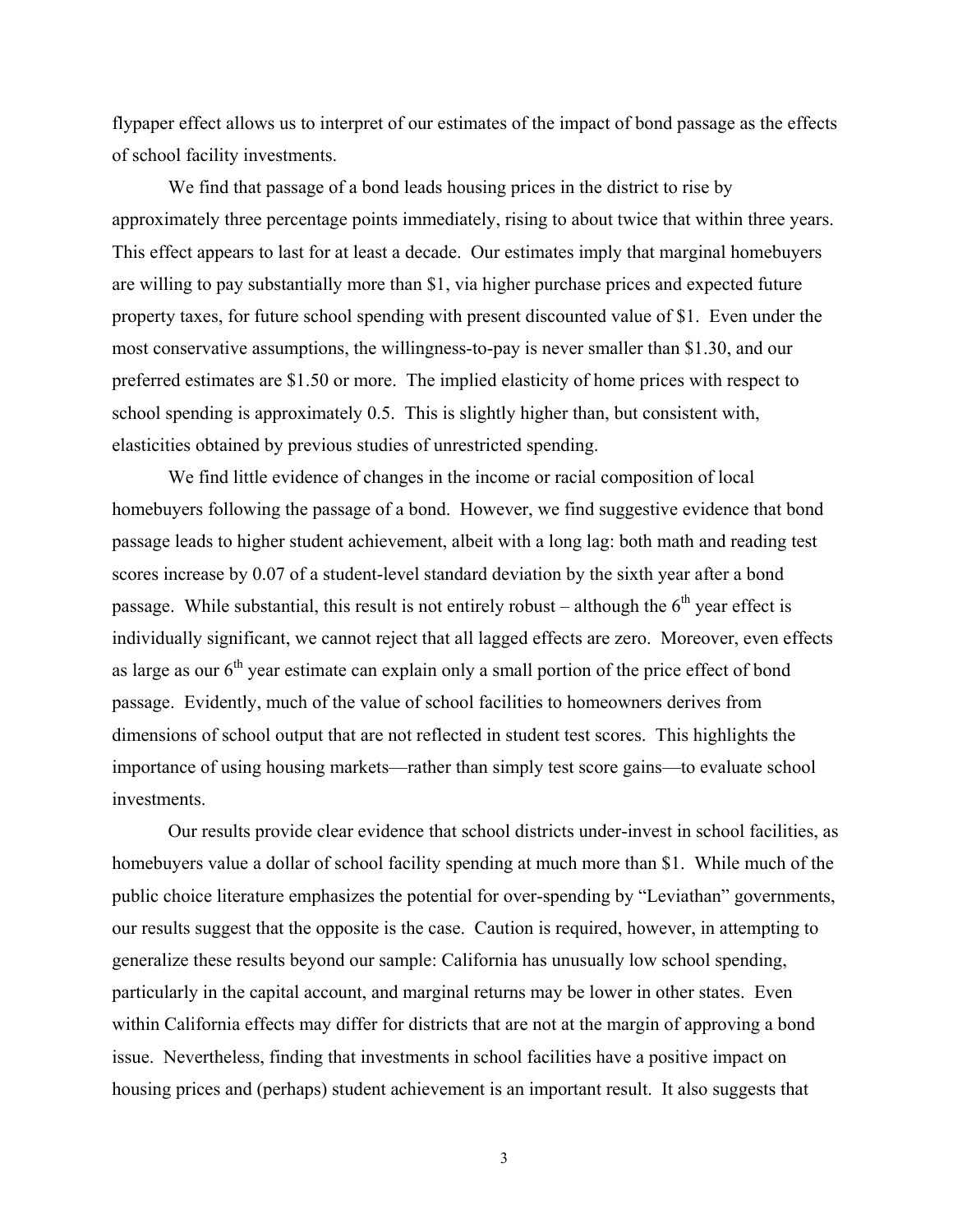California-style restrictions on local public good provision have important efficiency costs, and that school spending levels may be too low.

The remainder of the paper is organized as follows: Section II describes the California school finance system. Section III develops simple economic models of resource allocation and capitalization. Section IV details our research design. Section V describes the data, Section VI validates our regression discontinuity strategy, and Section VII presents our estimates. Section VIII concludes.

#### **II. California School Finance**

 $\overline{a}$ 

California was historically known for its high-quality, high-spending school system. By the 1980s and 1990s, however, California schools were widely considered underfunded. By 1995, per-pupil current spending had fallen to 13 percent below the national average, ranking the state  $35<sup>th</sup>$  in the country despite its relatively high costs. Capital spending has been particularly stingy, 30 percent below the national average in  $1995.8$  California schools are notorious for their overcrowding, poor physical conditions, and heavy reliance on temporary, modular classrooms (see, e.g., New York Times 1989, Sebastian 2006).

Much of the decline in school funding has been attributed to the state's shift to a centralized system of finance under the 1971 *Serrano v. Priest* decision and to the passage in 1978 of Proposition 13, which eliminated school districts' flexibility to set tax and spending levels and, moreover, starved the state of revenue with which to assist districts.<sup>9</sup> In 1984, however, voters approved Proposition 46. The Proposition allowed school districts to issue general obligation bonds to finance capital projects and to raise the local property tax rate for the duration of the bonds in order to pay them off.<sup>10</sup> Bonds must be approved by referendum. Initially, a 2/3 vote was required, but beginning in 2001 proposals that adhered to certain restrictions could qualify for a reduced threshold of 55%. Brunner and Reuben (2001) attribute

<sup>&</sup>lt;sup>8</sup> Statistics in this paragraph are computed from U.S. Department of Education (2007), Table 174, and U.S. Department of Education (1998), Tables 165 and 42.

<sup>&</sup>lt;sup>9</sup> See Fischel (1989), Shapiro and Sonstelie (1982) and Sonstelie, Brunner, and Ardun (2000) for further details and discussion of California's school finance reforms.

 $10$  Local electorates can also approve parcel taxes for school funding, though these are comparatively rare. Parcel tax revenues have much fewer restrictions than school bonds (Orrick 2004, p.1). Although we focus on general obligation bonds in the analysis below, we present some specifications that incorporate parcel taxes as well.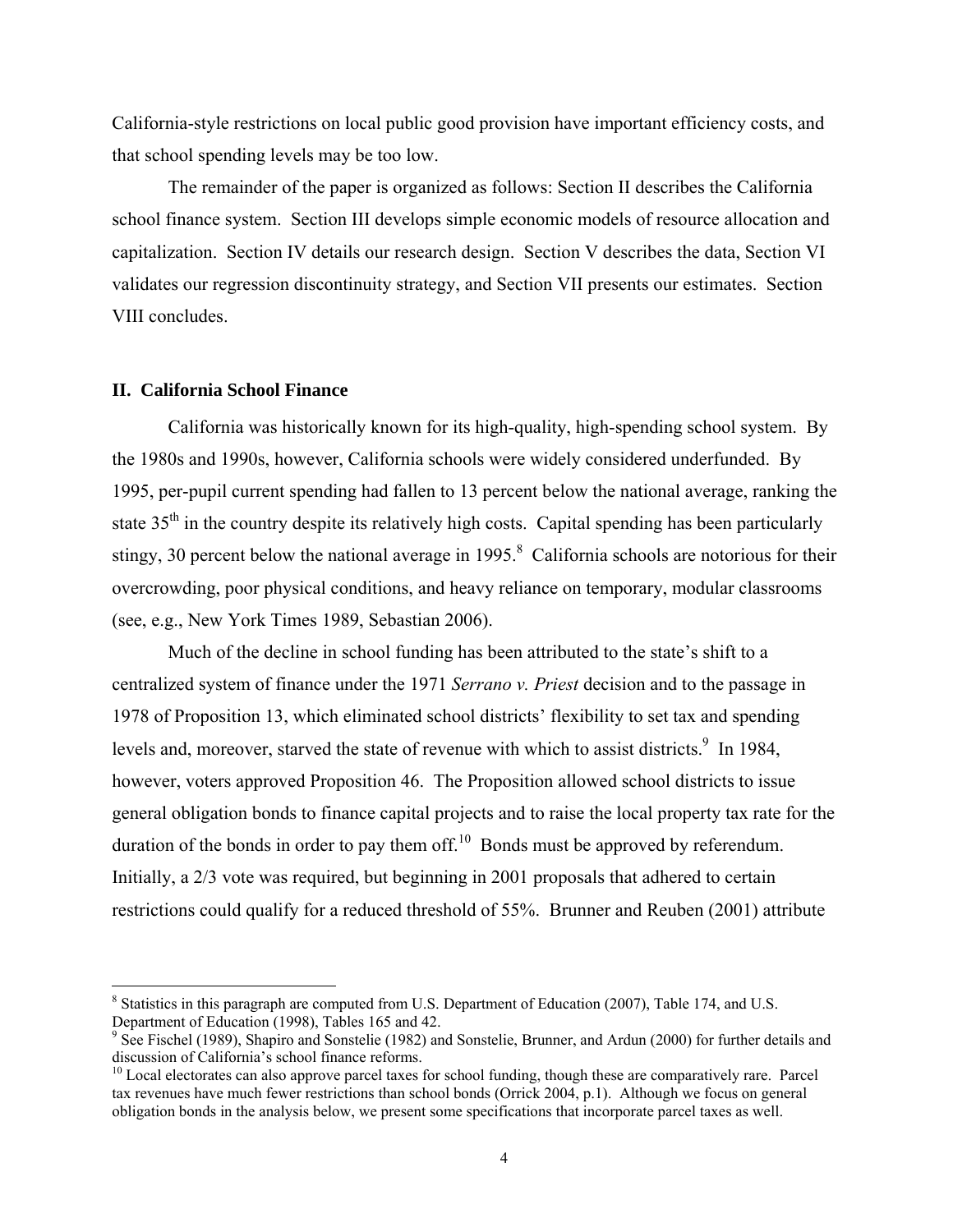32% of California school facility spending between 1992-93 and 1998-99 to local bond referenda. The leading alternative source of funds was state aid.<sup>11</sup>

The ballot summary for a representative proposal reads:

*Shall Alhambra Unified School District repair, upgrade and equip all local schools, improve student safety conditions, upgrade electrical wiring for technology, install fire safety, energy efficient heating/cooling systems, emergency lighting, fire doors, replace outdated plumbing/sewer systems, repair leaky rundown roofs/bathrooms, decaying walls, drainage systems, repair, construct, acquire, equip classrooms, libraries, science labs, sites and facilities, by issuing \$85,000,000 of bonds at legal rates, requiring annual audits, citizen oversight, and no money for administrators' salaries?* (Institute for Social Research 2006)

Bond revenues must go to pre-specified capital projects (CA Legislative Information Website 2006). Anecdotally, bonds are frequently used to build new permanent classrooms that replace temporary buildings (Sebastian 2006a, 2006b) and to provide facilities needed to expand from half-day to full-day kindergarten (DiMassa 2003). But repair and maintenance are also permissible uses, raising the possibility that districts that were previously funding maintenance out of unrestricted funds might divert those funds to other purposes when bonds are approved.

629 of the 1,035 school districts in California voted on at least one bond measure between 1987 and 2006.<sup>12</sup> The average number of measures per school district considered over this period was slightly over two.<sup>13</sup> Many of the elections were close:  $35\%$  of all bond measures had margins of victory or defeat of less than 5 percentage points. Table 1 shows the number of measures proposed and passed in each year, along with the average bond amount (in 2000\$ per pupil), the distribution of required vote shares for bond approval, and the mean and standard deviation of observed vote shares.

Balsdon, Brunner, and Rueben (2003) study the decision to propose and pass a bond measure. We add one point to their discussion: California's unique property tax rules affect voters' incentives regarding bond measures. Under Proposition 13, assessed values are frozen at the most recent sale price. This means that older families face disincentives to move after children leave the home (Ferreira 2007), which may reduce willingness to support the public

 $\overline{a}$ 

 $11$  The state aid programs target districts based on building age and capacity. If local revenues are used to expand capacity or replace old school buildings, bond passage may reduce the district's eligibility for state aid. We investigate this empirically below.<br><sup>12</sup> These data come from the California Education Data Partnership. More details are provided in Section V.

 $13$  264 districts had only one measure on the ballot between 1987 and 2006, while 189 districts had 2 measures, 99 districts had 3 measures, 53 districts had 4 measures, and 30 districts had 5 or more measures. The maximum was 10 measures.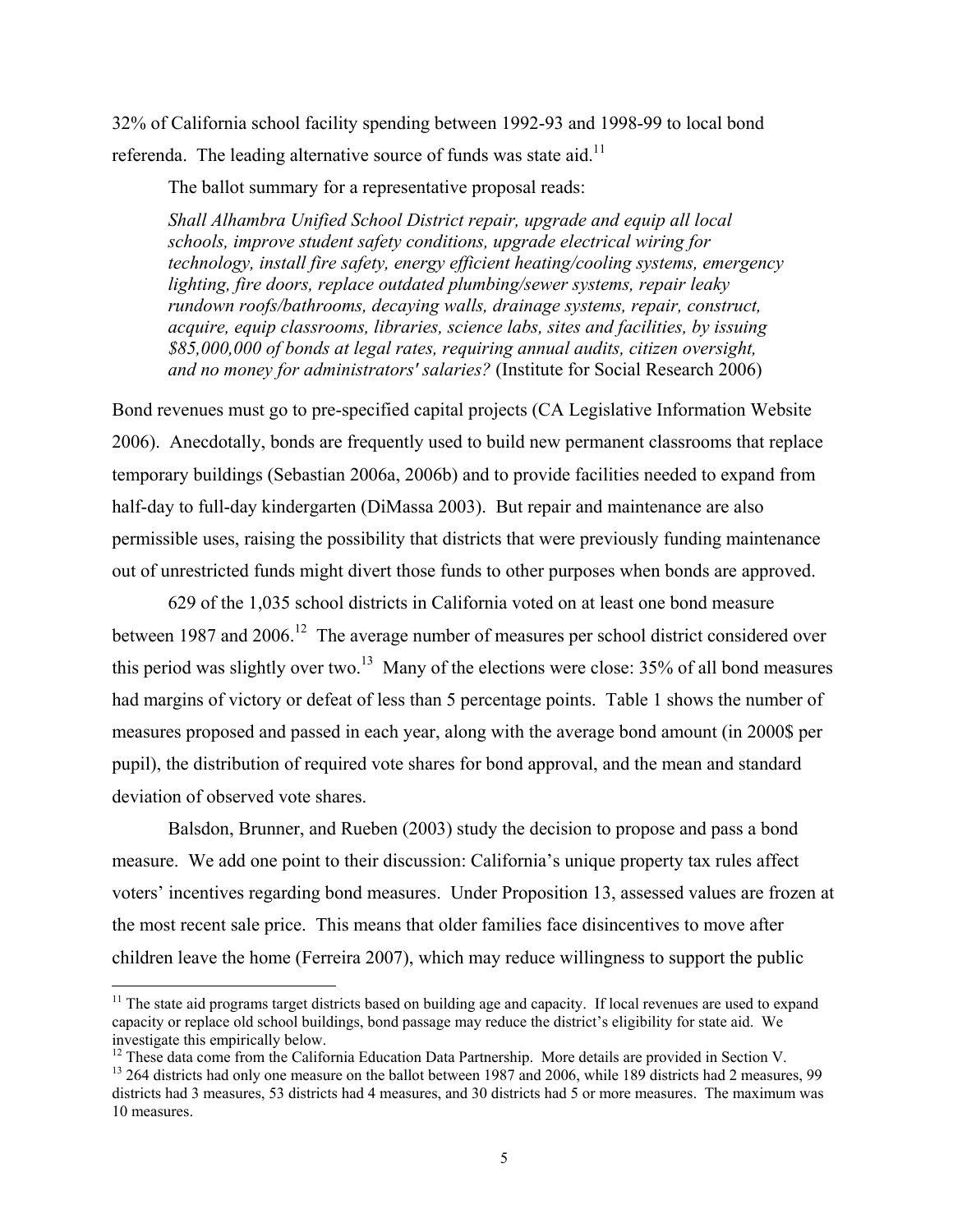schools. There is also substantial variation within districts in the tax price of local spending, as new buyers pay a share of any tax increases that is far out of proportion to their share of the district's total property values. We discuss implications of these incentives below.

## **III. Theoretical Framework**

 $\overline{a}$ 

## *A. School Resources and Flypaper Effects*

Studies of school resources often invoke an "educational production function" that links school resources—facilities, teacher quality, and class size, for example—to measurable student outcomes. If school districts allocate resources optimally to their most productive uses, exogenous increases in unrestricted school funding should improve student outcomes. Evidence that resources do not affect outcomes has often been taken as an indication that schools are inefficiently managed (e.g., Hanushek 1986, 1997).

In theory, it should not matter whether marginal resources are restricted to certain purposes, such as capital expenditures: districts will simply divert unrestricted funds away from those targeted categories, with no effect on the total allocation. The only exception would arise if the districts are at a corner solution, devoting none of their unrestricted funds to the targeted categories. We develop a simple model illustrating this in Appendix A.

Despite this well-known, widely accepted theory, a large body of evidence documents an empirical anomaly: restricted grants tend to stick, even when the pre-grant allocation to the targeted account is non-zero. This so-called "flypaper" effect is well documented in a variety of settings, most notably in the context of intergovernmental grants (e.g. Bradford and Oates 1971a, 1971b).<sup>14</sup> Knight (2002), however, has challenged the evidence for flypaper effects, arguing that most papers do not adequately account for the endogeneity of intergovernmental grants.

Our regression discontinuity design represents a solution to this endogeneity problem, and permits us to identify the causal effect of restricted funding on both resource allocations and other revenues (e.g. state aid). In the empirical application we further distinguish between districts where prior spending patterns indicate that the restriction should or should not be

<sup>&</sup>lt;sup>14</sup> Gordon (2004) finds that flypaper effects of intergovernmental grants are short-lived, but Barrow and Rouse (2004) find persistent effects. Flypaper effects have also been documented in corporate finance (Kaplan and Zingales 1997) and, more recently, in intra-household consumption (Duflo and Udry 2004), and individual investment decisions (Choi, Laibson, and Madrian 2007). See Hines and Thaler (1995) for a survey.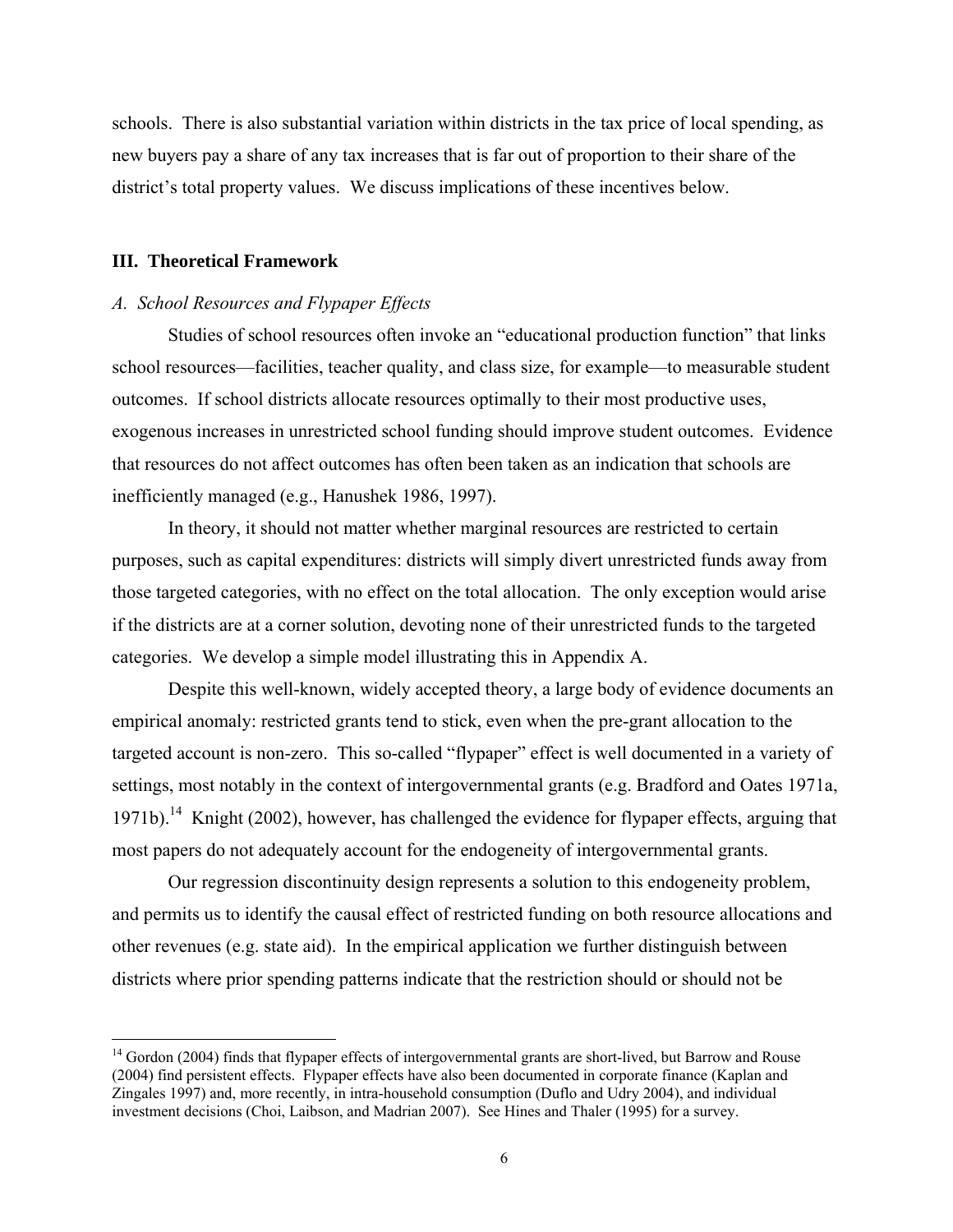binding. We find strong evidence of flypaper effects for both sets of districts, and are able to reject even small spillovers and crowd-out effects.

These results imply that our analysis of earmarked bonds will identify the impact of a specific type of school resource—school facilities. It is an open question whether capital improvements will lead to improved student achievement. Education researchers and reformers often cite overcrowded classrooms; poor ventilation, indoor air quality, temperature control, or lighting; inadequate computer hardware or wiring; and broken windows or plumbing, as problems that can interfere with student learning. Mitigating these types of environmental conditions may bring substantial gains to student achievement in the short-run by reducing distractions and missed school days (see Earthman 2002, Mendell and Heath 2004, and Schneider 2002 for reviews of this literature). Improved conditions may also benefit teachers reducing absenteeism, improving morale, and potentially reducing turnover (Buckley, Schneider, and Shang, 2005)—all of which may in turn impact student achievement (e.g. Clotfelter, Vigdor, and Ladd 2007). But direct evidence regarding the effects of investments in school facilities is in extremely short supply.

Importantly, the services provided by capital investments may be reflected only imperfectly in student test scores. Infrastructure improvements may produce improvements in student safety, athletic and art training, or the aesthetic appeal of the campus, all of which may be valued by parents or homeowners, without any effect on academic achievement.

## *B. Voting, Housing Prices and the Value of School Facilities*

One way to sidestep the challenges inherent in the measurement of school outputs is to focus on the revealed preferences of parents and homeowners, as seen in housing markets. Local net-of-tax housing prices should reflect the utility that home-buyers derive from the full menu of local public goods. In this study, we examine compensated funding shifts, additional revenues that are accompanied by an increased tax burden. Thus, if funds are misspent or simply yield smaller benefits than would the consumption that must be foregone due to increased taxes, pretax housing prices should fall when bond proposals pass. By contrast, if the effect on school output is valued more than the foregone non-school consumption, home prices will rise when bonds are passed. It can be shown that the efficient choice of spending levels will equate the marginal utility of consumption with that of school spending, so positive price effects imply that the prior spending level was inefficiently low.

7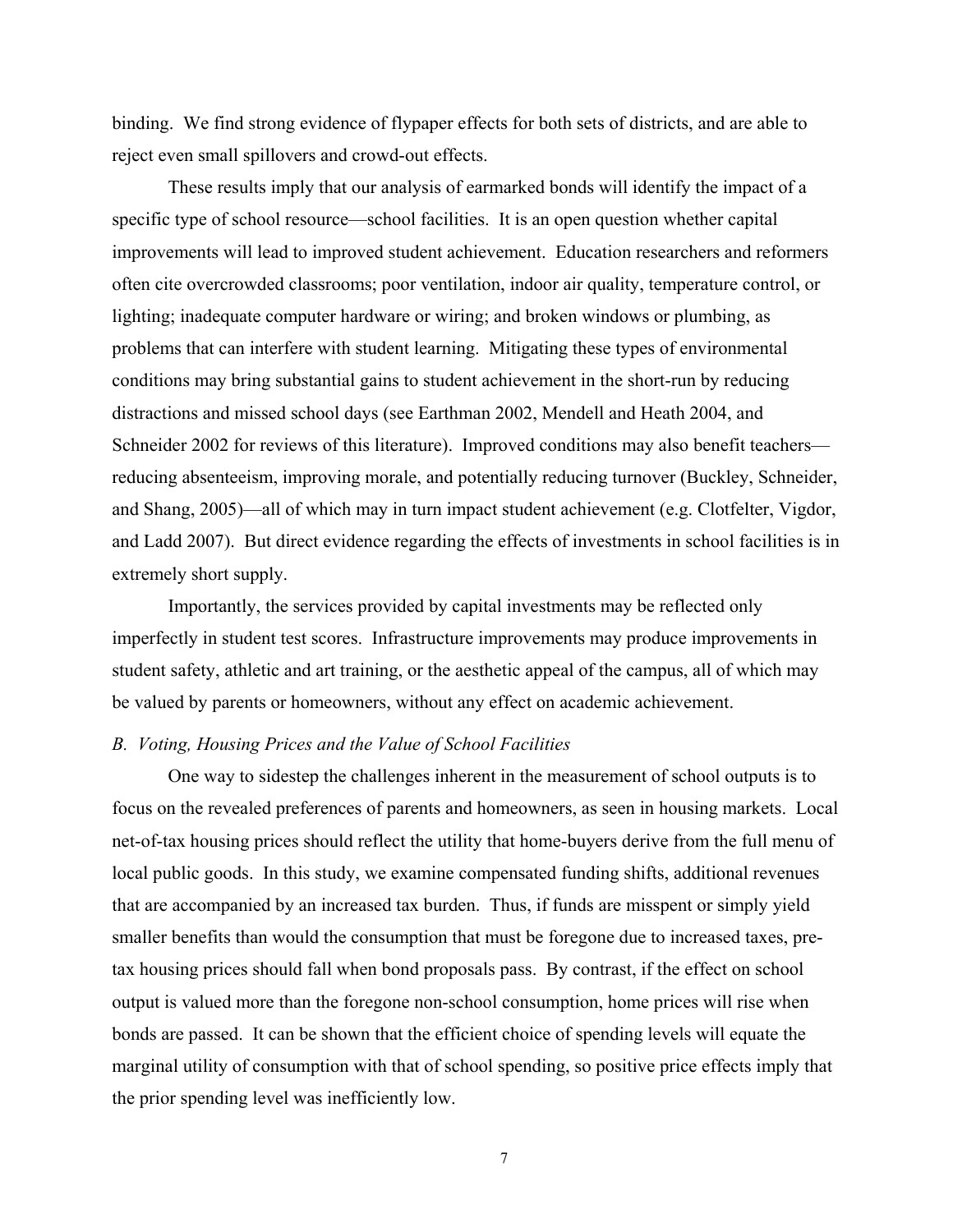The development of a full equilibrium model of house prices, household location decisions and provision of local public goods is beyond the scope of this paper.<sup>15</sup> We merely provide a bit of intuition regarding the factors that determine home price effects due to exogenous school investments. Among other simplifications, we neglect heterogeneity in residents' tax shares and within-community variation in the amount of housing consumed. We assume that the utility of family *i* living in district *j* depends on local school output *Aj*, exogenous amenities  $X_i$ , and other consumption  $c_i$ :  $u_{ii} = U_i(A_i, X_i, c_i)$ . The consumer has income  $w_i$  and faces the budget constraint  $c_i \leq w_i - r_j - p_j$ , where  $r_j$  represents the property taxes needed to fund school operations and  $p_i$  is the (rental) price of local housing. Service quality depends on tax revenues,  $A_i = A(r_i)$ ; if districts use funds inefficiently,  $A'(r)$  will be low.

We first discuss the household location decision, taking spending as given, and then discuss the preferences of voters. A family chooses the community that provides the highest utility, taking into account housing prices, taxes, and service quality. Writing the family's indirect utility in district *j* as  $U(A(r_i), X_i, w_i - r_j - p_i)$ , the implicit function theorem yields the family's bid for housing in district *j* as a function of amenities and taxes,  $g_{ii} = g_i(X_i, r_i)$ .<sup>16</sup> This bid-rent function depends on the prices, amenities, and tax rates of all other communities in the family's choice set; taking these as given, community *j* will provide higher utility than any alternative community so long as  $p_i < g_{ii}$ .

The family's willingness-to-pay (WTP) for a marginal increase in  $r_i$  in its chosen district is ∂*gi*(*Xj*, *rj*)/∂*rj*. It can be shown that

(1)  $∂g_i(X_j, r_j)/∂r_j = (∂U/∂c)<sup>-1</sup>[A'(r_j) * (∂U/∂A)] - 1.$ 

This value will be positive if and only if the marginal product of school revenues multiplied by the marginal utility of school outputs (in brackets) is greater than the marginal utility of consumption. Ignoring momentarily the effect of spending on local housing prices, the family's optimal tax and service level satisfies  $\partial g_i(X_i, r_i)/\partial r_i = 0$ . If  $\partial g_i(X_i, r_i)/\partial r_i > 0$ , the district's spending is below the family's preferred level; if ∂*gi*(*Xj*, *rj*)/∂*rj* < 0, the family would prefer that taxes and services be cut.

 $\overline{a}$ 

<sup>&</sup>lt;sup>15</sup> The basic model is due to Brueckner (1979, 1982, 1983). Barrow and Rouse (2004) provide an accessible discussion. For more complex models that incorporate Tiebout sorting and voting, see Epple, Filimon and Romer (1984, 1993), Benabou (1993) and Nechyba (1997).

<sup>&</sup>lt;sup>16</sup>  $G_i(r_i)$  is defined implicitly by  $U(A(r_i), X_i, w_i - r_i - g_i(X_i, r_i)) = \max_{k \neq j} U(A(r_k), X_k, w_i - r_k - p_k)$ .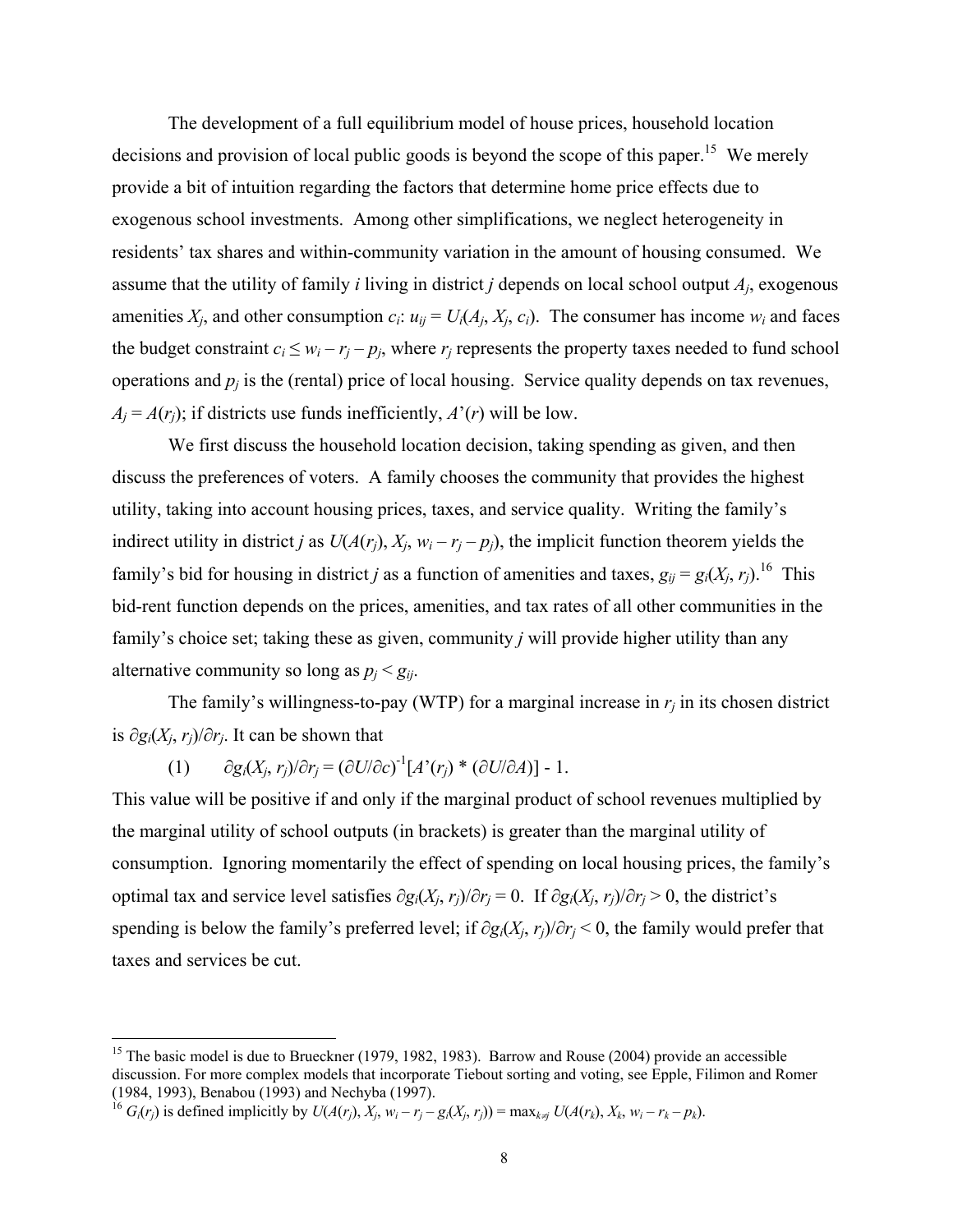In equilibrium, the price of housing in district *j* equals the bid of the marginal consumer, who must be indifferent between this district and another alternative. Thus, local housing prices,  $p^*(X_i, r_i)$ , will respond positively to increases in *r* if and only if the prior level of school spending was below the preferred level of the marginal resident.

When a tax increase does take place, low-WTP residents will tend to leave the community and be replaced by in-movers with higher WTP. Tiebout-style models typically assume that higher-income families have higher willingness-to-pay for school quality. Thus, tax increases may lead to increases in the mean income of district residents. Because *A* depends directly on community composition, d*A*/d*r* will reflect both the direct effect of spending on achievement and an indirect effect operating through effects of *r* on the characteristics of the district's students. House prices will reflect both, plus an additional component if families directly value high income neighbors (Bayer, Ferreira and McMillan, 2004). In the empirical analyses below we test for residential sorting by investigating the effects of bond passage on both the income and race of new homebuyers and on school district demographics.

Tax changes are not exogenous, but depend on election outcomes. For example, absentee landlords should vote for any proposal that would lead to an increase in housing rents. Thus, to the extent that spending levels are set by such landlords, taxes will be set at the property-valuemaximizing level. The first-order effect of an exogenous change in tax rates will be zero, and the second-order effect negative. But absentee landlords do not vote; residents do. There are several circumstances in which residents will oppose spending increases even though  $\partial p^*(X_j)$ , *r<sub>i</sub>*)/∂*r<sub>i</sub>* > 0. Most obviously, any renter who values spending less than the marginal resident – for whom  $\partial g_i(X_j, r_j)/\partial r_j < \partial p^*(X_j, r_j)/\partial r_j$  – will vote against a proposed spending increase, as the utility she will derive from higher spending will not compensate her for the increased rent that she will pay. Similarly, a homeowner who does not wish to move will vote on the basis of her own bid-rent, not the community's price function, and will oppose a tax increase if ∂*gi*(*Xj*, *rj*)/∂*rj* < 0. Thus, in general we should not expect that equilibrium spending levels will satisfy ∂*p\** (*Xj*,  $r_i$ *)*/ $\partial r_i$  = 0.

There are several aspects of California's tax and school finance system that will tend to lead to under-provision relative to the preferences of marginal residents. First, property valuations are frozen at the initial sale price. Where in other states "empty nesters" whose kids have grown will tend to move to a smaller house in a low-service community, in California they

9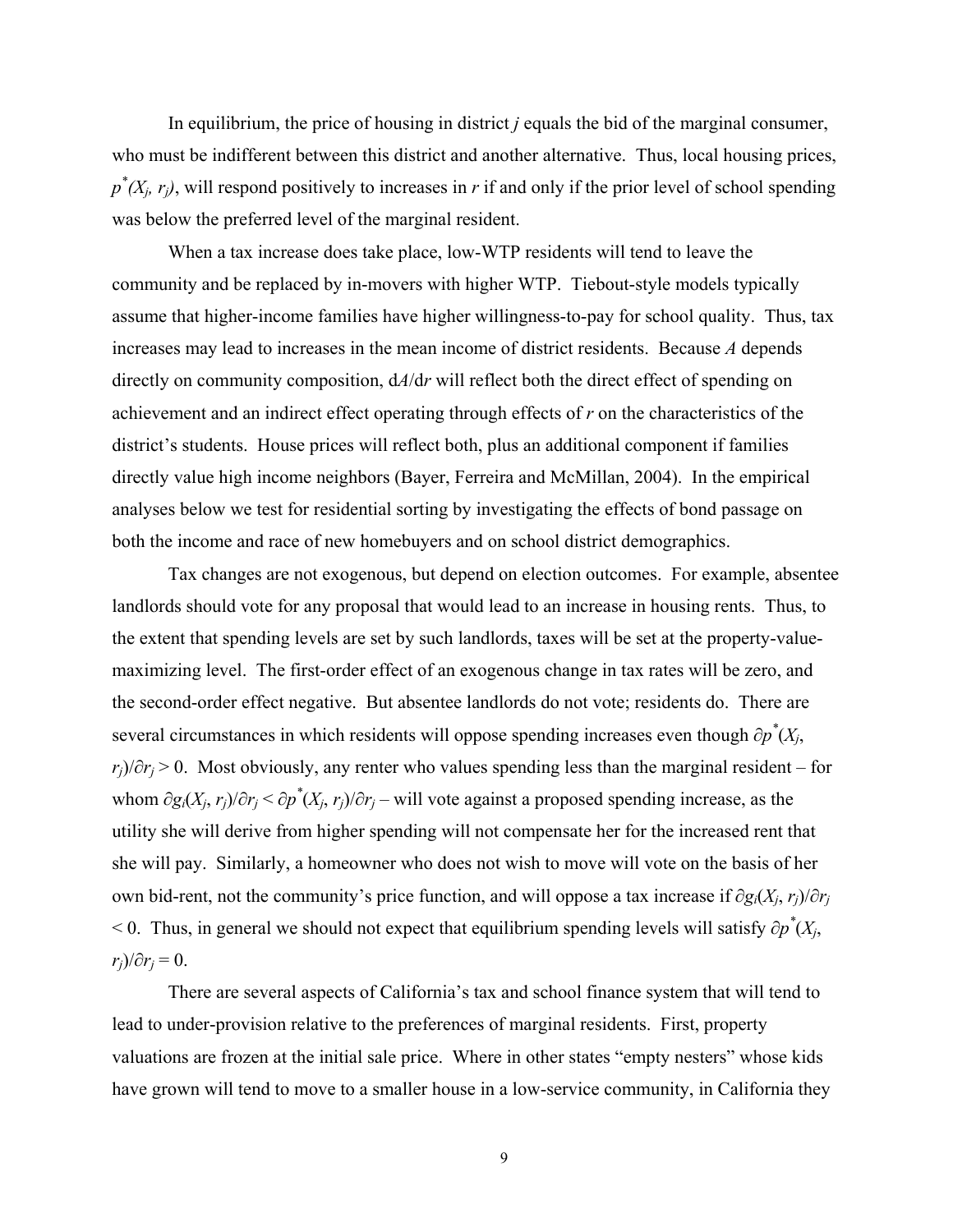face strong incentives to remain in their original homes. Immobile empty nesters will almost certainly oppose spending increases, as they derive little direct utility from school spending and see only paper gains from increases in local housing prices. Second, California's school finance is extremely centralized, and local residents have little control over spending. Hoxby (2001) argues that California-type systems will tend to lead to under-provision, at least in wealthy communities. If so, houses in high-spending districts are under-supplied, and exogenous increases in *r* will lead to higher prices.

A final issue concerns timing. Capital projects take time to plan, initiate, and carry out, so bonds issued today will take several years to translate into improved capital services. Thus, direct measures of school outputs will reflect the effects of bond passage only with long lags. But current house prices reflect the present discounted value of all future services less all future taxes, so should rise or fall as soon as the outcome of the election is known.<sup>17</sup> This may happen well before the election if the outcome is easy to predict, but when the election is close there is likely important information revealed on election day.

# **IV. Empirical Research Design**

#### *A. Regression Discontinuity*

1

In general, school districts with higher test scores and graduation rates also have higher property values, lower tax prices of school spending, and residents with greater willingness to pay for school quality. The resulting correlation between school quality and locally funded spending cannot be interpreted causally.

California's bond referenda provide a source of variation that can be used to overcome the endogeneity of school spending. The use of vote shares in a regression discontinuity design was first developed by Lee (2001, 2008). Lee demonstrates that comparing bare losers with bare winners provides quasi-random variation in winner status, since for narrowly decided races the outcome is unlikely to be correlated with other district characteristics as long as there is some unpredictable component of the ultimate vote. That is, if  $v_j$  is the vote share and  $v^*$  is the

 $17$  By design, bonds decouple the timing of tax revenue from spending. This can create complex post-election price dynamics. We discuss these in an Appendix. The basic point that the net value of the bond-financed spending relative to the taxes needed to pay for it is capitalized on or before the date of the election is unchanged.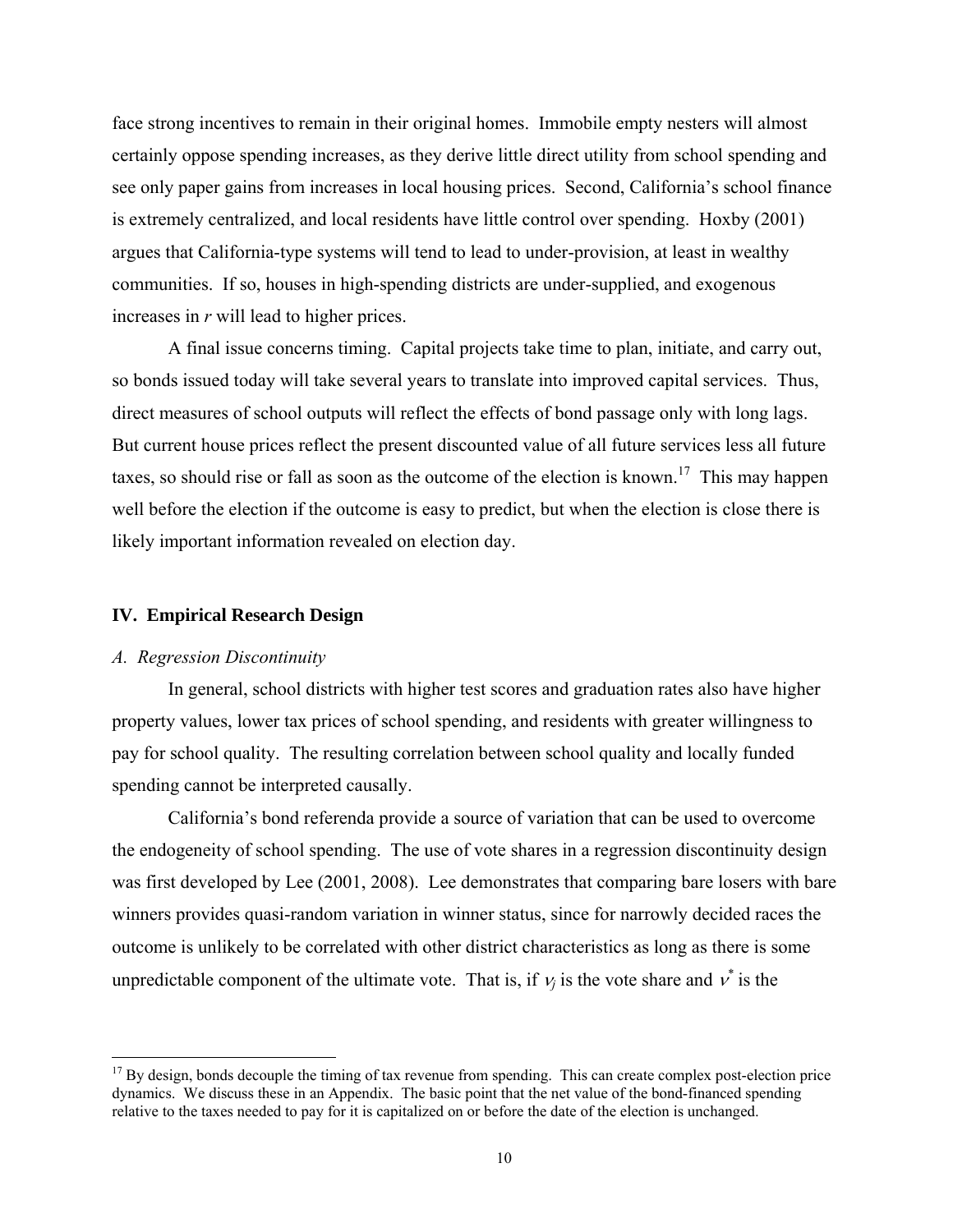threshold required for passage, unobserved district characteristics  $\mu_i$  may vary with  $\nu_i$  but should be similar for districts with  $v_j = v^* + \varepsilon$  and  $v_j = v^* - \varepsilon$  (for small  $\varepsilon$ ).

Formally, the required assumption is that  $E[\mu_j | \nu_j]$  is continuous at  $\nu_j = \nu^*$ . If we assume  $y_i = \alpha + b_i \beta + \mu_i$ 

where  $b_j$  is an indicator for bond passage (i.e. for  $v_j \ge v^*$ ) and  $y_j$  is some outcome, we can write

(3) 
$$
E[y_j | y_j] = \alpha + E[b_j | y_j] \beta + E[\mu_j | y_j] = \alpha + b_j \beta + E[\mu_j | y_j].
$$

Then the assumed continuity of  $E[\mu_j | \nu_j]$  at  $\nu^*$  implies that:

(4)  $\lim_{\nu_j \downarrow \nu^*} E[y_j | \nu_j] - \lim_{\nu_j \uparrow \nu^*} E[y_j | \nu_j] = \beta.$ 

There are several available strategies for consistently estimating the discontinuity in  $E[y_i]$ *v*<sub>j</sub> at  $v^*$ . First, one can focus narrowly on the region around  $v^*$  to estimate  $E[y_j | v^* - \varepsilon < v_j < v^*]$ and  $E[y_j | v^* \leq v_j < v^* + \varepsilon]$ , discarding observations with vote shares far from  $v^*$ . This consistently estimates *β* so long as *ε* shrinks toward zero as the sample size grows. A second strategy uses all of the data, but approximates  $E[\mu_i | \nu_j]$  with a polynomial expansion:

(5) 
$$
E[y_j | y_j] = \alpha + b_j \beta + \gamma_0 + \gamma_j \gamma_1 + \ldots + \gamma_j^k \gamma_k.
$$

If the polynomial in  $v_i$  is sufficiently flexible, it should absorb any correlation between unobservables and the bond passage indicator. This polynomial strategy is consistent if the order of the polynomial,  $k$ , rises with the sample size.<sup>18</sup> The benefit of the polynomial expansion approach is that it allows use of all of the data, even while asymptotically identifying *β* only from observations with  $v_j$  close to  $v^*$ . This becomes useful when we consider the dynamics of bond proposal and passage, as a district that has multiple elections may see a close vote in one but not in the others.

## *B. Panel Data and the Dynamic RD*

 $\overline{a}$ 

We have annual observations on our outcome measures, and bonds may affect outcomes with long lags. Let  $\beta_{\tau}$  be the effect of passing a measure in year *t*- $\tau$  on outcomes measured in year *t*, with  $\beta_{\tau} = 0$  for  $\tau \notin [0, \overline{\tau}]$ . Let  $b_{j,s}$  be an indicator for whether district *j* passed a measure in year *s*. Then the data generating process for the outcome in year *t* can be written as:

 $18$  The polynomial approximation strategy requires only one assumption beyond those required for the narrow window strategy: That  $E[\mu_j | \nu_j]$  is continuous everywhere, rather than just in a region around  $v^*$ .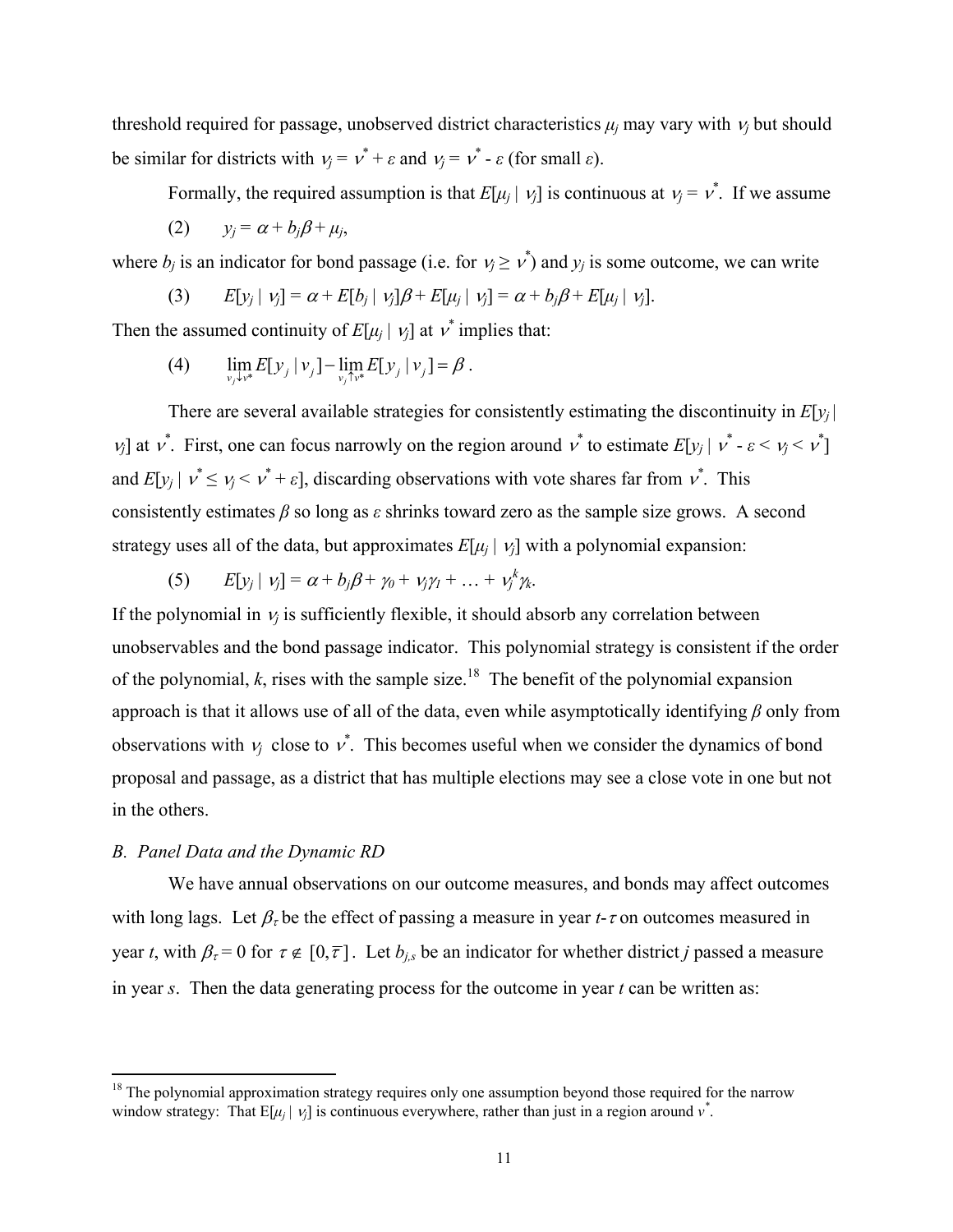(6) 
$$
y_{j_t} = \alpha + \sum_{\tau=0}^{\bar{\tau}} b_{j,t-\tau} \beta_{\tau} + \mu_{jt}
$$
.

 $\mu_{it}$  may have district-specific, time-specific, and idiosyncratic components:  $\mu_{it} = u_i + \omega_t + v_{it}$ . Any or all of these may be correlated with the  $b_{j,s}$  sequence.

We take two approaches to adapting the RD model to panel data, distinguished by the way that repeated measures in the same district are handled. First, in what we refer to as our "static RD" estimator, we treat each measure separately. For each measure in district *j*, we select all observations from district *j* from two years before the election to six years after, irrespective of whether there were other measures in the interim. Defining the year of the election as  $t_0$  and the relative year as  $\tau \equiv t - t_0$ , we estimate the following regression:

(7) 
$$
y_{jtt} = b_{j,t_0} \gamma_{\tau} + P_{\tau} (v_{j,t_0}) + \alpha_{j,t_0} + \delta_t + \lambda_{\tau} + u_{jtt}.
$$

Here,  $b_{i,t_0}$  is the outcome of the measure (pass or fail), and  $v_{i,t_0}$  is the vote share.  $P_{\tau}$  () is a polynomial (e.g., a cubic). Both the  $\gamma$ <sup>*τ*</sup> coefficients and those of the  $P$ <sup>*τ*</sup> polynomial vary freely with  $\tau$ .  $\lambda_{\tau}$  and  $\delta_t$  are fixed effects for relative and absolute years, respectively.

Our preferred specification of the static RD model includes measure fixed effects ( $\alpha_{j,k}$ ) and constrains the  $\gamma$ <sup>*τ*</sup> and  $P$ <sup>*τ*</sup> coefficients to zero for  $\tau \le 0$ .<sup>19</sup> The balance of outcomes before the election – as one would expect from the RD design – means that the measure fixed effects are unnecessary for identification. We nevertheless include them as they absorb important heterogeneity and allow for much more precise estimates.<sup>20</sup> Also, as discussed in Section II,  $v^*$ varies across measures – some require a 55% vote and others a 67% vote to pass. We include in (7) a control for  $v^*$  (allowing the coefficient to vary with  $\tau$ ).<sup>21</sup>

Note that observations may appear more than once in our static RD sample, linked to different measures. For example, if a district had elections in 2000 and 2002, its 2004 outcomes would appear both for the first election (with  $\tau = 4$ ) and for the second (with  $\tau = 2$ ). We cluster by school district to account for the dependence that this creates.

 $\overline{a}$ 

<sup>&</sup>lt;sup>19</sup> For house price regressions we allow  $\gamma_0$  and P<sub>0</sub>(v) to be non-zero as well, since passage may have immediate effects on prices. We have also tried excluding the measure effects and estimating the  $\gamma$ *<sub>τ</sub>* and  $P$ <sub>*τ*</sub> coefficients even τ<0. This is a specification test: measure passage should not have effects before the election (Rothstein, 2008). Indeed, our estimates of  $\gamma_{\tau}$  are small and insignificant for  $\tau$  < 0.<br><sup>20</sup> On the use of fixed effects in standard RD estimates, see Petterssom-Lidbom (2007).

*<sup>\*</sup>* to form a specification check for the assumption that unobserved district characteristics are continuous at  $v^*$ : we look for evidence that  $E[y | v]$  is discontinuous at  $v = 0.55$  when the threshold was 67%, and vice versa.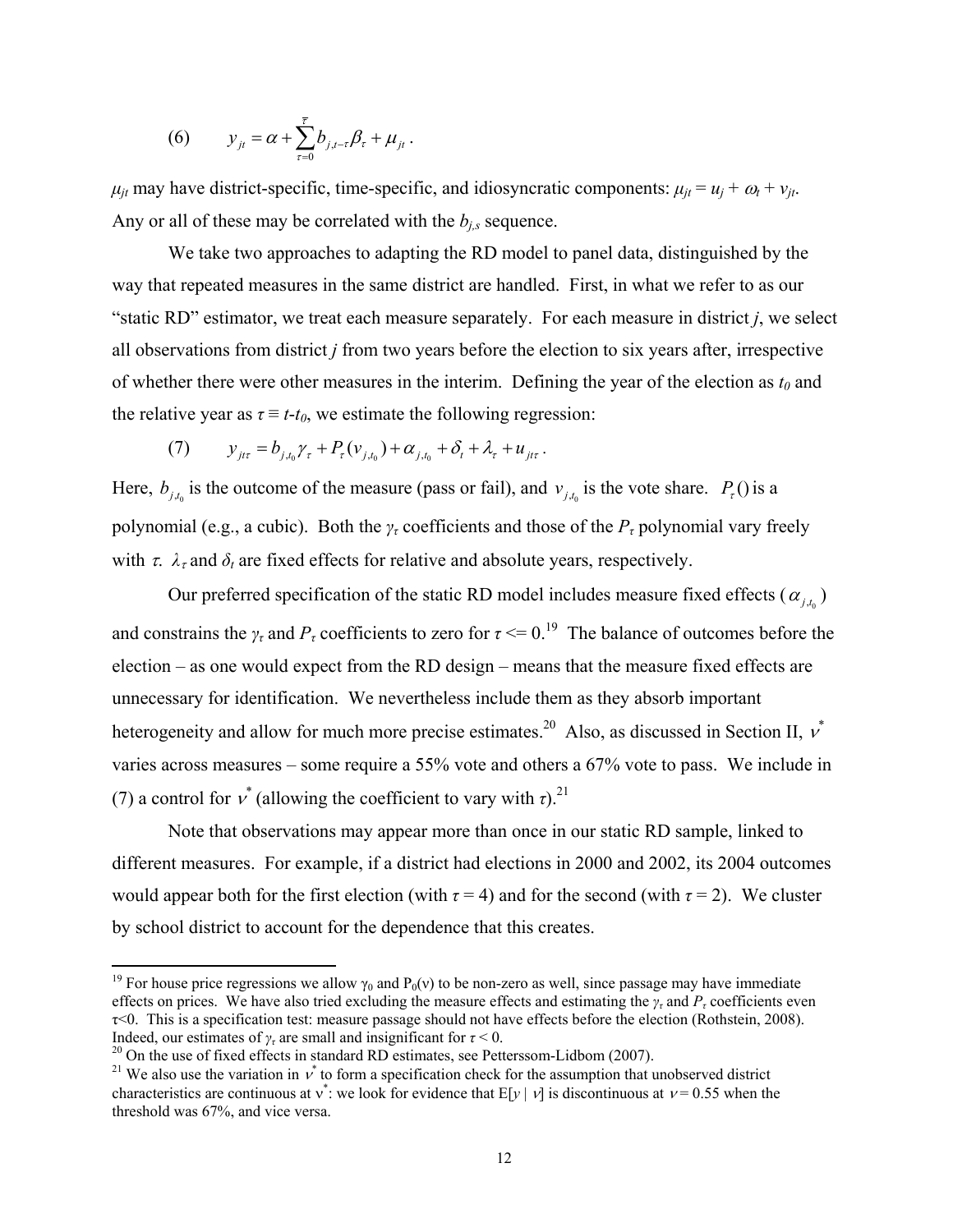Equation (7) can be seen as a reduced form for (6) in which the  $\gamma_{\tau}$  coefficients capture both the direct effects of bond passage at lag  $\tau(\beta_{\tau}$  in (6)) and indirect effects of passage in year  $t_0$ on the likelihood of passing further measures in the intervening years  $\{t_0+1, \ldots, t\}$ . These indirect effects can be represented by 1  $t-s \mid \mathbf{u} \nu_j$  $\mathbf{0}$  $(\mathrm{d} b_{j,t-s}^{\phantom{\dag}} \, / \, \mathrm{d} b_{j,t-\tau}^{\phantom{\dag}}) \beta_s$ *s*  $\sum_{i=t-s}^{t-1} (\mathrm{d}b_{i,t-s}^{\phantom{\dag}}/\mathrm{d}b_{i,t-\tau}^{\phantom{\dag}}) \beta_s$ - $-s$ <sup>'</sup>  $\mathbf{u} \boldsymbol{\nu}_{j,t-}$  $\sum_{s=0} (db_{j,t-s}/db_{j,t-\tau})\beta_s$ , where  $db_s/db_t$  is the effect of measure passage in year *t* on other bond measure passage in year *s*. We show in Section VI that empirically,  $d\phi/d\phi$  is negative and fairly large: one consequence of passing a measure today is to reduce the likelihood of passing a measure in the next few years. Therefore, so long as the lagged effects  $\beta_s$  all have the same sign, we expect (7) to under-estimate the true lagged effects.

RD analyses of repeated elections frequently model those after the first as sources of noncompliance in the quasi-experiment created by the first election. This can motivate an instrumental variables strategy, in which passage of the first measure is used as an instrument for an indicator for whether any measure was ever passed, conditional on flexible controls for the first election vote share.<sup>22</sup> This IV approach is predicated on the assumption that an "ever passed a measure" indicator can summarize the treatment history. It is therefore poorly suited to the task of obtaining estimates of the unrestricted lagged treatment effects in (6).

To obtain estimates that are interpretable as the true lagged effects in the presence of multiple elections, we turn to our second strategy, which we refer to as a "dynamic RD" specification. To our knowledge this is the first regression discontinuity application that incorporates dynamic treatment effects. We use the full panel of observations on districts over time, including each observation exactly once. We form an indicator,  $m_{i,s}$ , for whether district *j* had a measure on the ballot in year *s*, and we set  $b_{j,s} = v_{j,s} = 0$  whenever  $m_{j,s} = 0$ . We then regress outcomes on a full set of lags of  $m$ ,  $b$ , and a polynomial in  $v$ , allowing all coefficients to vary freely with *τ*:

(8) 
$$
y_{jt} = \sum_{\tau=0}^{\bar{\tau}} \left( m_{j,t-\tau} \lambda_{\tau} + b_{j,t-\tau} \theta_{\tau} + P_{\tau} (v_{j,t-\tau}) \right) + \alpha_j + \delta_t + u_{jt}.
$$

 $\overline{a}$ 

 $^{22}$  This can be seen as a "fuzzy" RD design, as described by Hahn, Todd, and Van der Klaauw (2001). Our static RD model, which ignores future elections, can be seen as the reduced form for the IV regression. See Lee, Moretti and Butler (2004) for a related application where repeated elections have known lags.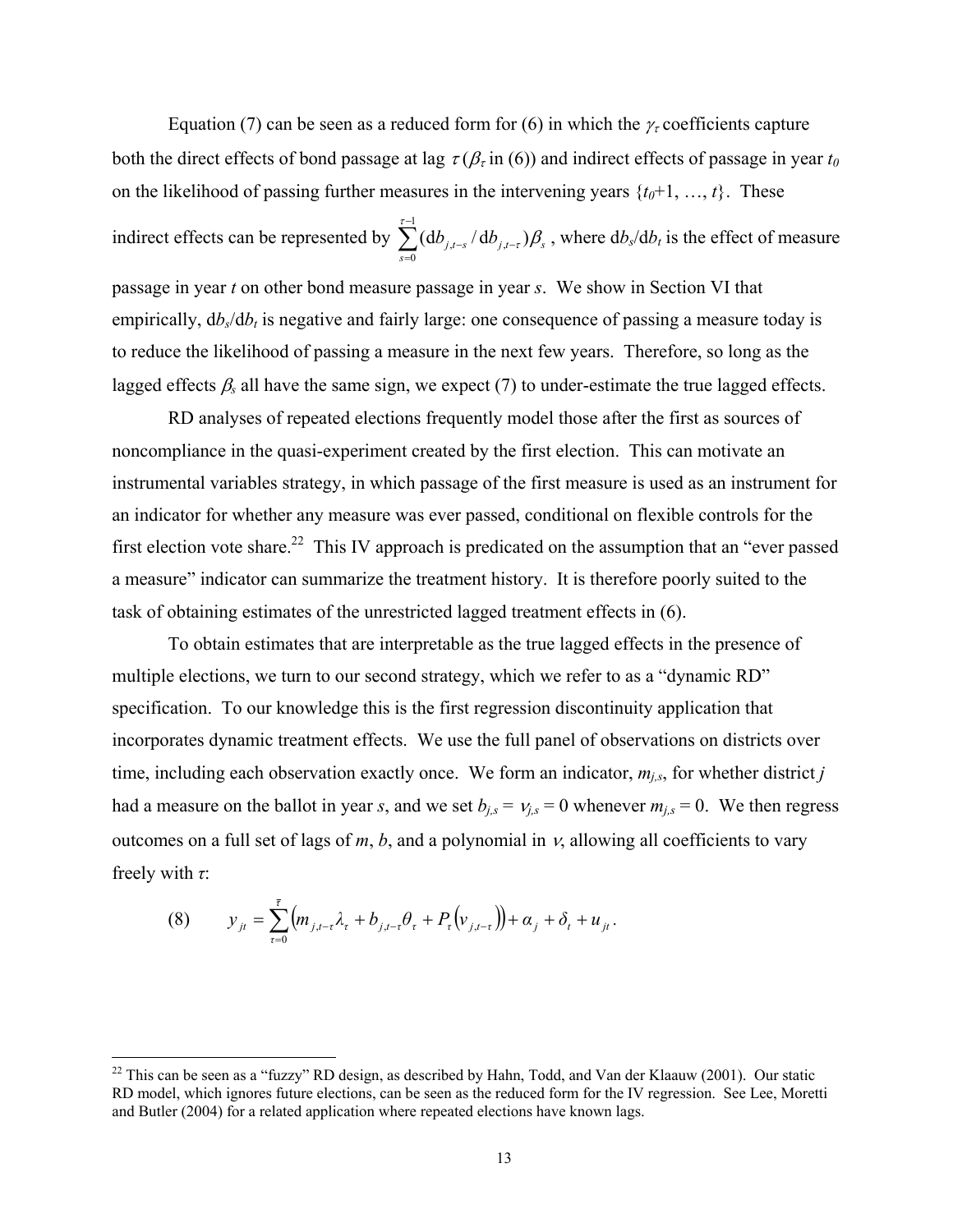We include time effects  $(\delta_t)$  to absorb changes in the price level. The district fixed effects  $(\alpha_i)$ absorb persistent differences across districts that are unrelated to bond passage.<sup>23</sup>

Relative to (7), (8) can be seen as controlling for intermediate outcomes: passage of a bond in year  $t_0$  may influence  $m_{j,s}$  and  $v_{j,s}$  for any  $s > t_0$ . Under the standard RD assumption that measure passage is as good as randomly assigned conditional on a smooth function of  $v_{j,s}$ , any influence of past elections on  $b_{j,s}$  itself should be absorbed through the  $P_{\tau}(v_{j,s})$  polynomial. The  $\theta_{\tau}$  coefficients can therefore be interpreted as consistent estimates of the causal effects of bond passage at lag  $\tau$ , net of any effects operating through successive bond proposals and votes.<sup>24</sup>

## **V. Data**

 $\overline{a}$ 

Bond and parcel tax data are drawn from a database maintained by the California Education Data Partnership. The data include year of the measure, bond amount, its intended purpose, vote shares, required vote shares for passage of the measure, and voter turnout. Our sample includes all general obligation bond measures sponsored by school districts between 1987 and 2006. We merge these to district-level enrollment, revenue, and spending data from the Common Core of Data (CCD). The data contain annual measures of capital and current expenditures, revenues, and long-term debt between 1995 and 2006. We also extract from the CCD the number of schools, enrollment, and student demographics, each measured annually.<sup>25</sup>

We obtain annual average home prices (averaged over all transactions) and other characteristics of transacted homes (square footage and lot size) at the census block group level from a proprietary database. The data, compiled from public records by the real estate services firm Dataquick, describes all housing transactions in California from 1988 to  $2005$ <sup>26</sup> We used GIS mapping software to assign census block groups to school districts.<sup>27</sup>

<sup>&</sup>lt;sup>23</sup> As in the static specification, we have also estimated versions of (8) that omit the district fixed effects and estimate the  $\lambda_{\tau}$ ,  $\theta_{\tau}$ , and  $P_{\tau}$  coefficients even for  $\tau$  < 0.

<sup>&</sup>lt;sup>24</sup> Even our dynamic RD can be seen as a reduced form estimate, as we do not control for all of the other intervening events – superintendent and mayoral elections, changes in state aid, etc. – that may be influenced by bond passage. We also focus on the simple effect of bond passage, rather than the effects of the particular uses to which the bond revenues are put (e.g. window repairs, lighting improvements, new construction, etc.).

<sup>&</sup>lt;sup>25</sup> Some districts merge or split in two during our sample period. Where possible, we combine observations to form a consistent unit over time, adding the spending and enrollment data for the constituent districts.

<sup>&</sup>lt;sup>26</sup> The majority of housing transactions happen from May through August. We assign measures to housing data treating the year containing the first summer after the measure election as the year of the election. Thus, an election in November 2005 is treated as occurring in the same year as housing transactions from 2006. To merge measures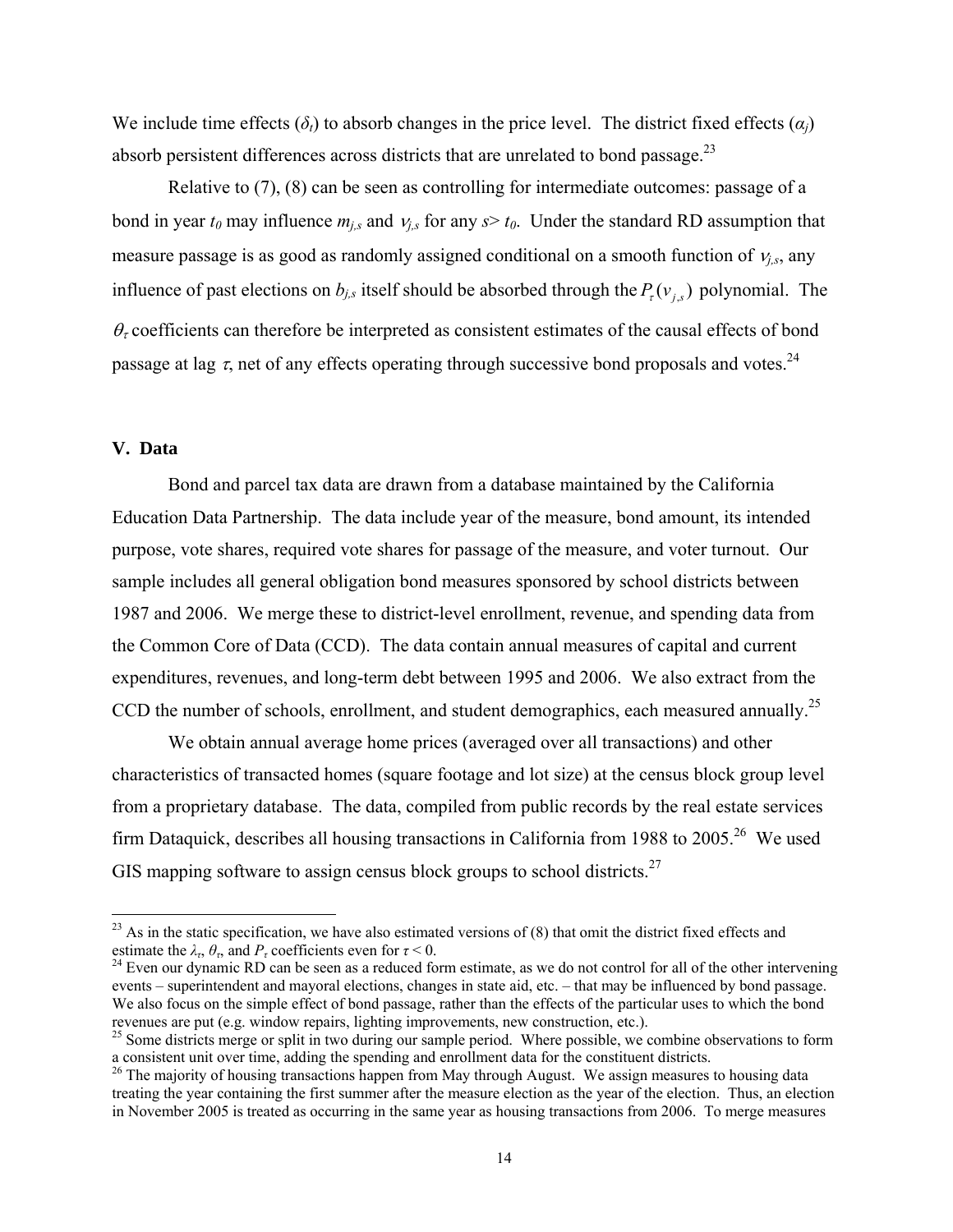Our prices reflect only houses that sell during the year. If the mix of houses that transact changes—for example, one might expect sales of houses that can accommodate families with children to react differently to school spending than do smaller houses—this will lead our measures to be biased relative to the quantity of interest, the prices of all houses in the district. We take two steps to minimize this bias. First, when we average block groups to the district level, we weight them by their year-2000 populations rather than by the number of transactions.<sup>28</sup> This ensures the *location* of transactions within the district is held constant. Second, we include in our models of housing prices several control variables that may help to absorb differential selection: the average size (square footage) and lot size of transacted homes as well as the number of sales.

Our test score data merge results from several different tests. From 2003 to 2007, the most consistently available measures of student achievement are third grade reading and math scores on the California Achievement Tests (CAT). The most comparable measures in earlier years are based on the Stanford-9 exam, given each year between 1998 and 2002. Though they were developed by different publishers and therefore not directly comparable, both the CAT and Stanford-9 exams are nationally-normed multiple-choice exams. Before 1998, test score data are more limited. We use California Learning Assessment System (CLAS) reading and math test scores for fourth graders for 1993 and 1994. To account for differences in exams across years, we standardize the scaled scores each year using school-level means and standard deviations.

Finally, we constructed the racial composition and average family income of homebuyers in each district between 1992 and 2006 from data collected under the Home Mortgage Disclosure Act (HMDA). We use a GIS matching procedure similar to the one implemented for house prices to map the tract-level HMDA data to school districts. We treat our measure as characterizing in-migrants to the district, though we are unable to exclude intra-district movers from the calculation. Note also that renters are not represented in these data.

Table 2 presents descriptive statistics for all variables described above. Column 1 shows the means and standard deviations computed over all district-year observations in our data.

<u>.</u>

to academic-year data from the CCD, we treat any measure between May 2005 and April 2006 as occurring during the 2005-06 academic year.

<sup>&</sup>lt;sup>27</sup> When school district boundaries and block group boundaries do not line up we use population weights based on the proportion of a block group located within a school district.

 $28$  Our results are robust to other schemes for weighting blocks within districts.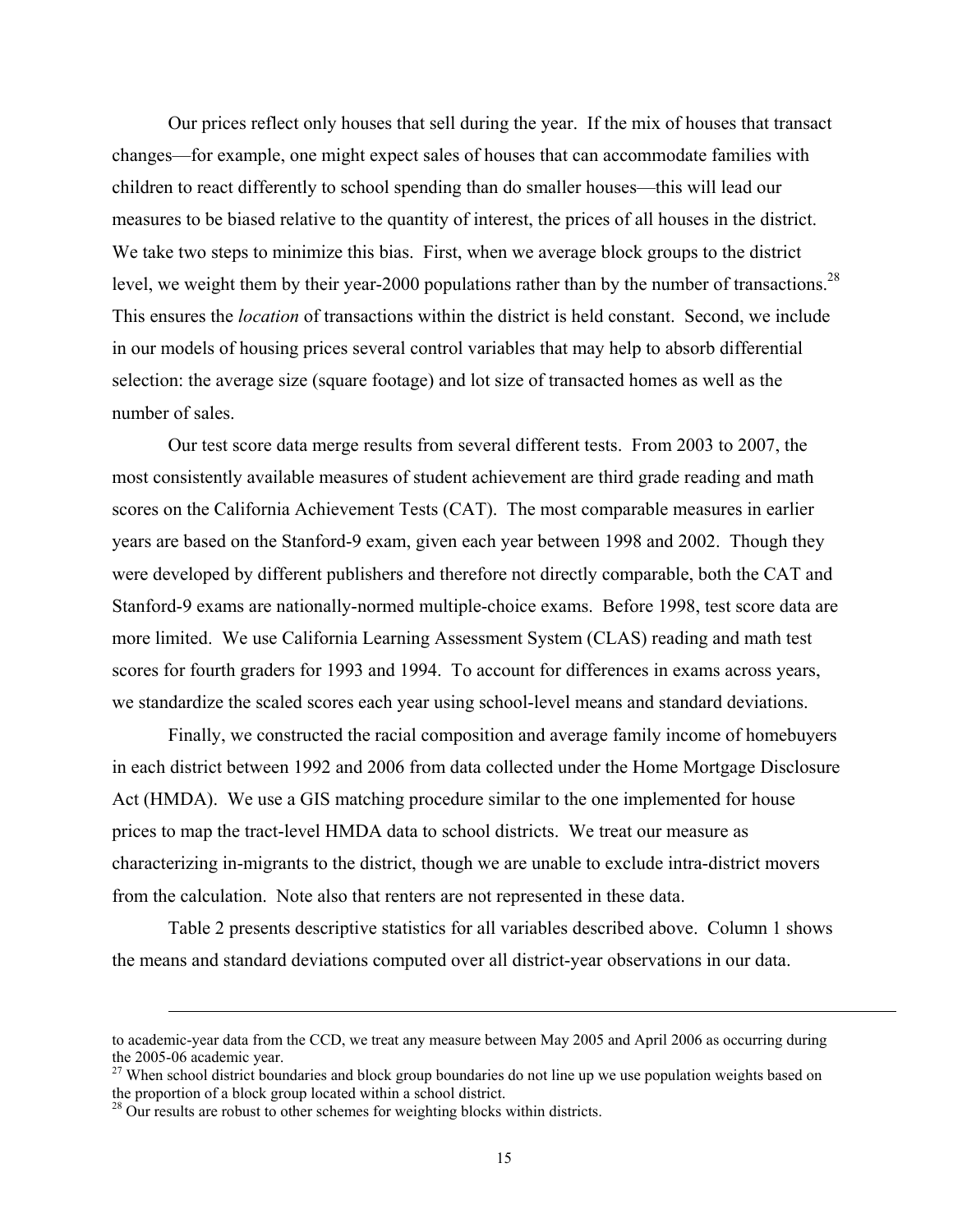Columns 2 and 3 divide the sample between districts that proposed at least one measure from 1987 to 2006 and those that did not. Districts that proposed measures are larger than those that did not and have higher test scores, incomes, and housing prices, but smaller lot sizes.

Columns 4 and 5 focus on districts that approved and rejected school bonds, using data from the year just before the bond election, while column 6 presents differences between them. Districts that passed measures had 26% higher enrollment, \$557 more in debt per pupil, and \$200 higher current instructional spending, although this is somewhat offset by a smaller \$163 in construction outlays. Total per-pupil expenditures are similar. Districts that passed measures also had higher house prices and incomes.

#### **VI. Testing the Validity of the Regression Discontinuity Design**

## *A. Balance of Treatment and Control Groups*

In light of the large pre-existing differences between districts that pass and fail measures, it is important to verify that our regression discontinuity design can eliminate these differences. We examine three diagnostics for the validity of the RD quasi-experiment, based on the distribution of vote shares, pre-election differences in mean outcomes, and differences in preelection trends. Tests of the balance of *outcome* variable means and trends before the election are possible only because of the panel structure of our data, and provide particularly convincing evidence regarding the approximate randomness of measure passage.

Figure 1 shows the histogram of bond measure vote shares, separately for measures that require 2/3 and 55% of the vote. Discontinuous changes in density around the threshold can be an indication of endogenous sorting around this threshold, which would violate the RD assumptions (McCrary, 2008). We see no evidence of such changes at either threshold.

Columns 1-4 of Table 3 present regressions of fiscal, housing, and academic variables measured in the year before a bond is proposed on the election outcome, with various controls. The first column includes only year effects and an indicator for a 55% threshold. It reveals large pre-measure differences in several outcomes. The second column adds a cubic polynomial in the measure vote share. This addition eliminates most of the significant estimates, shrinking the point estimates substantially.

The specifications in Columns 1-2 are estimated from a sample that includes only observations from the year before the election. Columns 3-4 switch to our "static RD" sample,

16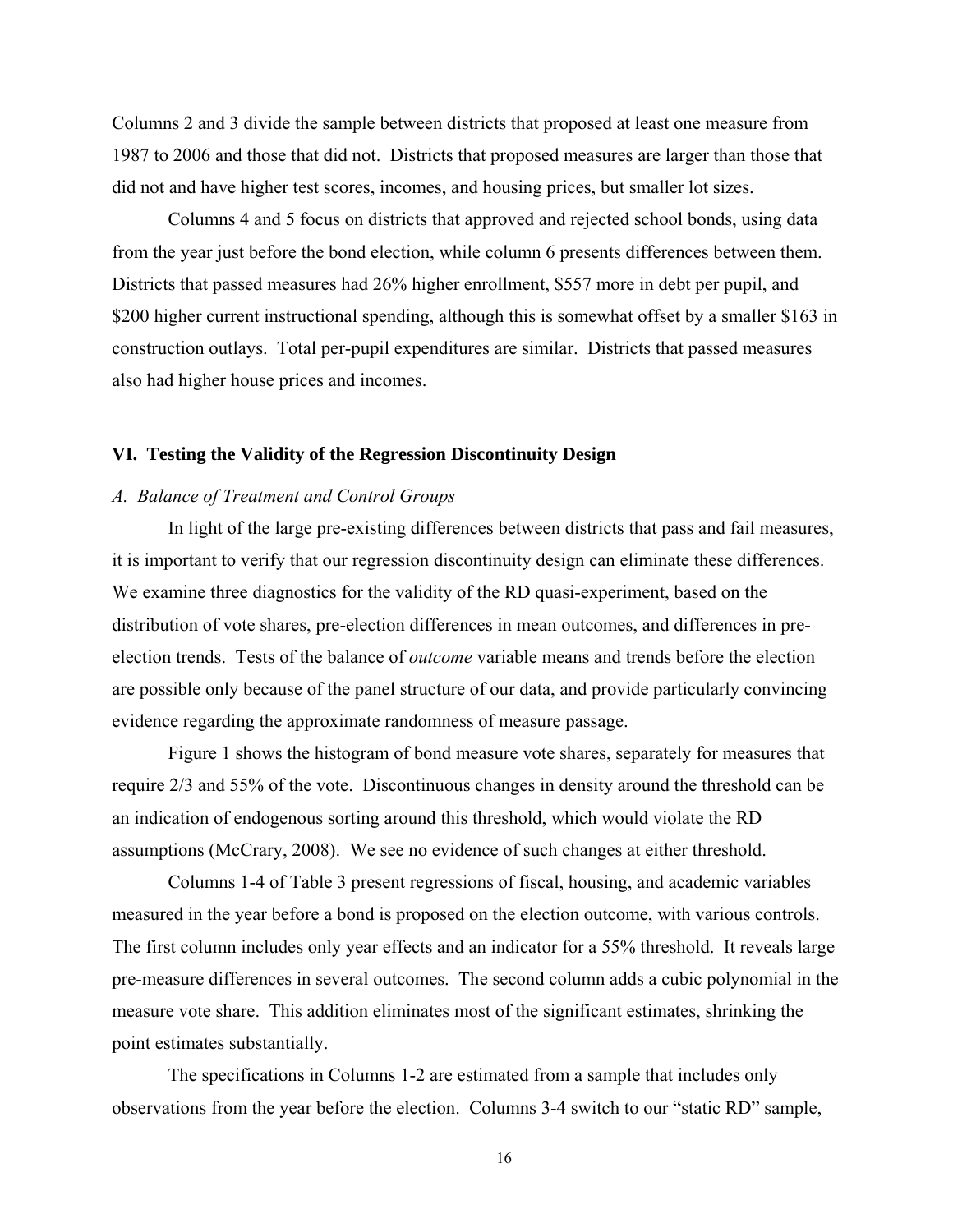pooling observations from two years before through six years after the election. We generalize equation (7) by freeing up the  $\gamma_{-1}$  coefficient, the "effect" of bond passage in the year before the election, and report only that coefficient in the table. Column 3 reports the static specification without measure fixed effects, while column 4 includes them. Pooling the data does not substantially change the estimates. The fixed effects specification in Column 4, however, has much smaller (in absolute value) point estimates and standard errors, particularly in the housing and test score specifications. The fixed effects evidently absorb much of the variation in outcomes that are not related to bond election vote shares.

Columns 5-7 in Table 3 repeat our three first specifications, taking as the dependent variable the *change* in each outcome between year *t*-1 and *t*. Although the model without controls shows some differences in trends between districts that pass and fail measures, these are eliminated when we include controls for the vote share. Overall, there seems to be little cause for concern about the approximate randomness of the measure passage indicator in our RD framework. Once we control for a cubic in the measure vote share, measure passage does not appear to be correlated with pre-treatment trends of any of the outcomes we examine.<sup>29</sup>

## *B. School Bond Dynamics*

1

As noted earlier, school districts where a measure fails are more likely to have proposed and passed a subsequent measure than are districts where the initial measure passes. This pattern is particularly pronounced when the initial vote is close. Figure 2 shows the number of additional measures considered (left panel) and approved (right panel) over the four years following an election. We show averages outcomes for two-percentage-point bins defined by the vote share relative to the threshold. There is a clear discontinuity at measure passage. Passing an initial measure reduces the number of future elections by nearly 1, on average, and reduces the number that pass by about 0.6. Figure 3 offers another view, plotting estimates from our static RD specification of the effect of measure passage on the cumulative number of measures passed between  $t_0$  and  $t$ . Most of the effect is concentrated in the first four years; by this point, the difference in the total number of measures passed between near-passers and near-failures in the initial election has fallen to approximately 0.4.

<sup>&</sup>lt;sup>29</sup> We also applied similar tests to other covariates, such as sales volume, housing characteristics, and income of homebuyers. We found no evidence of "effects" on any of these.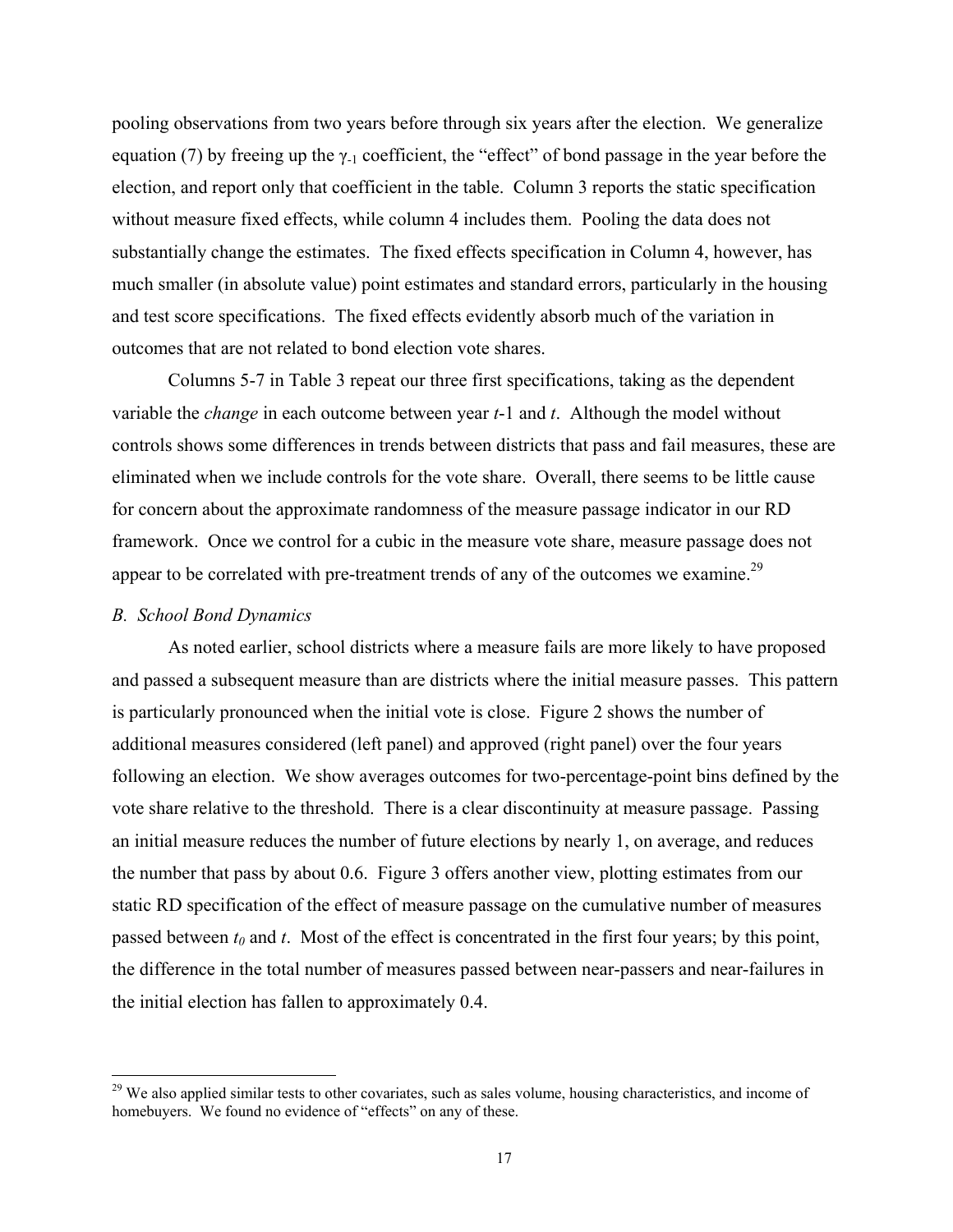## **VII. Results**

 $\overline{a}$ 

## *A. School District Spending and Flypaper Effects*

We begin our investigation of the effects of measure passage by examining fiscal outcomes. Figures 4, 5, and 6 present graphical analyses of long term debt, capital outlays and current spending by margin of victory or defeat, respectively. As in Figure 2, we show average outcomes in two-percentage-point bins defined by the vote share relative to the threshold. These are computed separately for the year prior to the election and for the third year after the election, and we control for calendar year effects.<sup>30</sup> For example, the leftmost point shows the average outcome for measures that lost by between 8 and 10 percentage points.

There is no sign of a discontinuity in the debt or capital spending measures in the year before the election. By contrast, three years later, districts where the measure just passed have about \$3,000 more debt per pupil than districts where the measure narrowly failed, and spend about \$1,000 more per pupil on capital outlays. There is no evidence whatsoever of a similar discontinuity in current spending, before or after the election.

Table 4 presents estimates of our static RD specification for several fiscal measures. As one would expect, the passage of a school bond measure results in an immediate, substantial increase in a school district's total debt per pupil (Column 1), amounting to about \$1,900 per pupil in the first year and \$2,300 in the second. The effect declines quickly thereafter. Columns 2, 3, and 4 present estimates for total district expenditures per pupil, capital outlays per pupil, and current instructional expenditures per pupil.<sup>31</sup> Bond passage has no significant effect on any of these in the first year. In years 2, 3, and 4, passage causes large increases in total expenditures and capital expenditures; these then die away by year 5. There is no indication of any effect on current spending in any year, and confidence intervals rule out effects amounting to anything larger than \$100 per pupil in every year. This is dramatic evidence for flypaper effects—bond revenues appear to "stick" entirely in the capital account. Column 5 presents estimates of the effect of bond passage on state aid. These demonstrate another form of flypaper effect: there is

 $30$  The bin corresponding to measures that failed by less than 2 percentage points is the category excluded from the regression, so estimates may be interpreted as differences relative to that bin. Results are robust to exclusion of the year controls.

<sup>&</sup>lt;sup>31</sup> Total expenditures equal the sum of capital outlays, current instructional expenditures, current non-instructional expenditures, and debt service payments. We examine non-instructional spending below. Bond passage has a positive mechanical effect on debt service payments. See Appendix Table 1.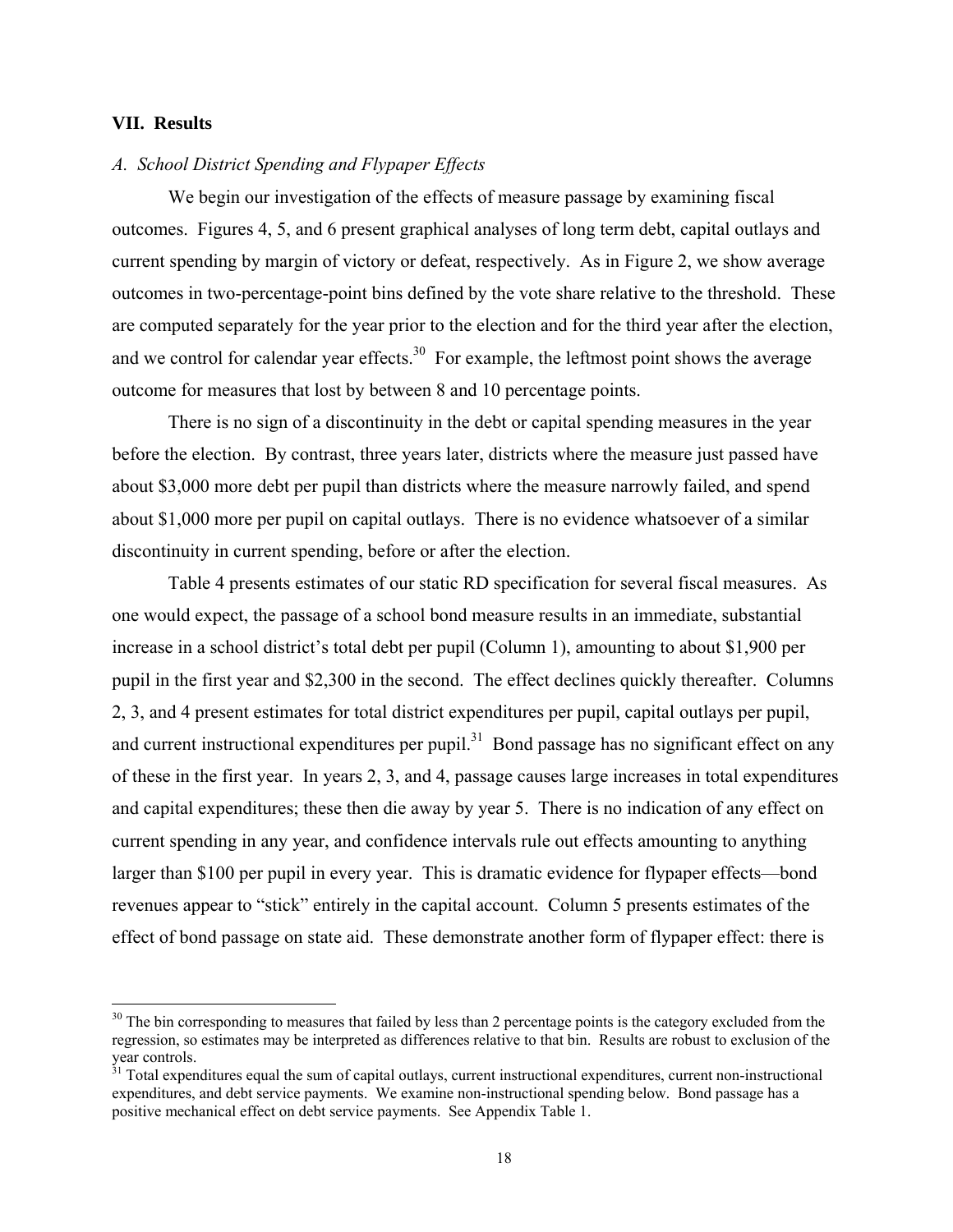no indication that bond revenues crowd out state funding, and indeed all of the point estimates are positive.

Table 5 reports estimates of our dynamic RD specification for all fiscal variables, with district fixed effects and pre-election effects constrained to zero. Column 1 shows that effects on debt grow through year 3, when they reach \$3,400, and stay roughly constant thereafter. Columns 2 and 3 show that the bond revenues are spent primarily in years 2-5 after passage.

Figure 7 presents estimates from both our static and dynamic specifications for capital spending, showing the latter all the way out to the  $18<sup>th</sup>$  year after the election (the last that we can estimate). The two specifications yield nearly identical effects in the first two years. As discussed above, the dynamic response of bond proposals to earlier bond outcomes implies that the static framework will understate the effect of bond passage at longer lags. Indeed, the dynamic specification yields much larger effects in years three through six. Sizeable positive effects persist until year eight, then disappear. Appendix Figure 1 shows results from an alternative specification that excludes the district fixed effects and allows for effects before the date of the election. There is no sign of any effect outside of the zero to eight range.

Columns 4 and 5 of Table 7 show results for current spending and state aid. In each year, we can reject effects as small as \$100 on current spending and there is no evidence of diversions of state aid. The cumulative change in total expenditures in Column 2 is larger than the change in district debt in Column 1. It appears that districts are not using all of their newly-approved authority to issue bonds, and instead are spending some of the additional property tax revenues that derive from the passage of the bond measure directly on capital projects rather than on debt service. Appendix Table 1 presents estimates for a variety of balance sheet measures; results are consistent with this story.

Table 6 presents a variety of alternative specifications meant to probe the robustness of our fiscal results. We focus on the estimates of the dynamic specification; to conserve space we report only the estimated effect of measure passage in relative year 4 after the election. Column 1 reports the baseline specification. Columns 2-4 vary the controls for the election vote share: Column 2 includes only a linear control; Column 3 allows for three linear segments, with kinks at 55% and 67% vote shares; and Column 4 allows separate cubic vote share-outcome relationships each of the [0, 55%], [55%, 67%], and [67%, 100%] ranges. None of these change the results appreciably, and in particular none shows evidence of diversion of resources.

19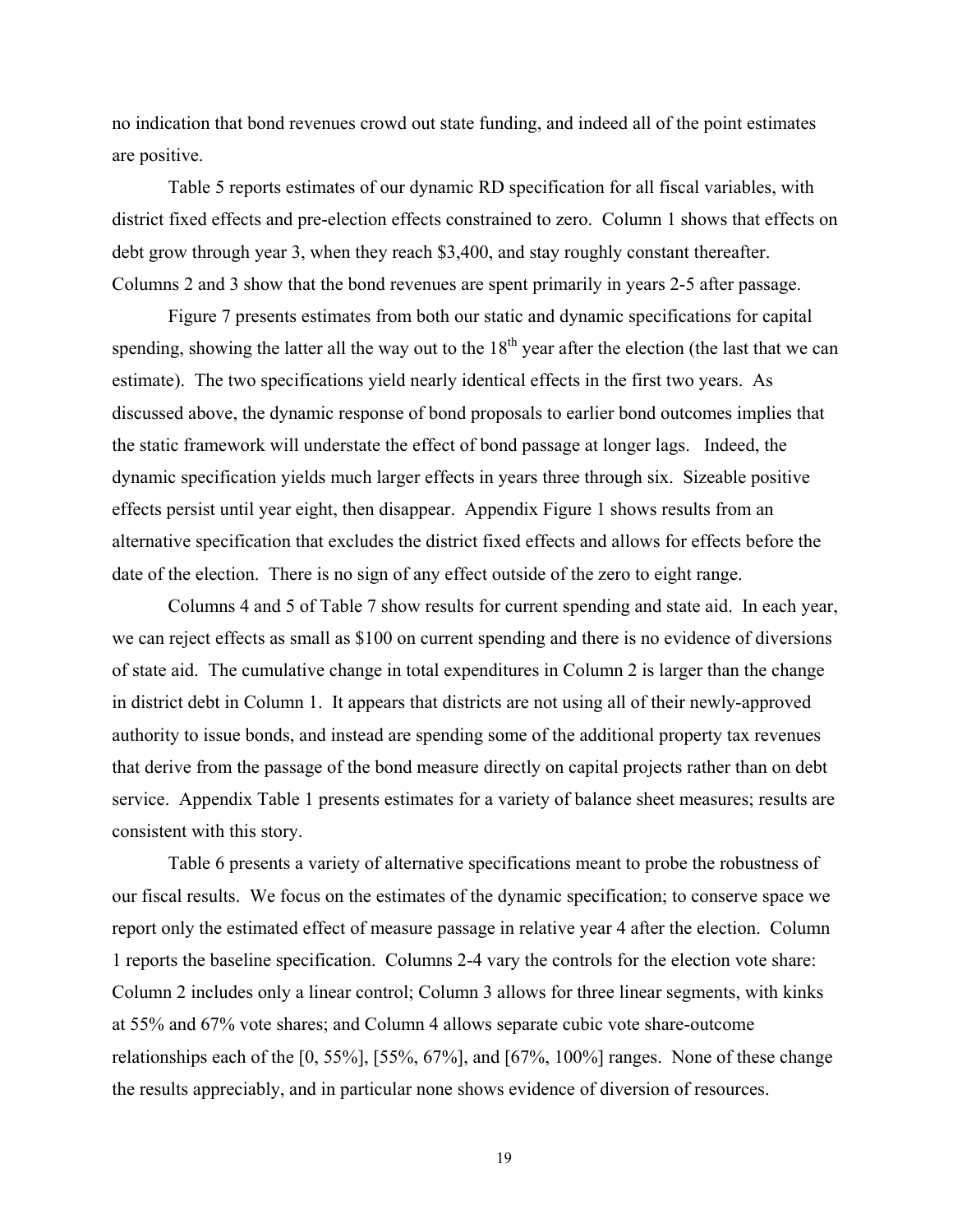Columns 5-7 report estimated discontinuities at locations other than the threshold required for passage; in each of these specifications, we also allow a discontinuity at the actual threshold. In column 5, we estimate the discontinuity in our outcomes at the counterfactual threshold, 55% when  $v^* = 2/3$  and 2/3 when  $v^* = 55$ %. We find no discontinuities at this threshold, suggesting that any discontinuities seen in our main specifications reflect true effects of bond passage. Similarly, Columns 6 and 7 show estimates for placebo thresholds 10 percentage points above or below the true threshold. Only one of the coefficients in these columns is significant.

Finally, the last two columns of Table 6 examine whether our evidence for a flypaper effect arises because districts are at corner solutions with respect to capital spending. We divide our sample by the district's capital spending per pupil in the year before the election, distinguishing between districts with above- and below-median (\$562 per pupil) spending. We estimate our static specification separately for each subsample, and report the coefficients for relative year 4. There is little sign of differences between the two subsamples; the funds stick in the capital account even in districts that appear to have flexibility to divert funds to the current account.

## *B. Housing Prices*

Figure 8 provides a graphical analysis of the impact of bond passage on housing prices corresponding to the analyses of fiscal outcomes in Figures 2-4. Two important patterns emerge. First, housing prices are positively correlated to vote shares, indicating that higher priced districts are more likely to pass bond measures with larger margins of victory. Second, on the right side of the threshold, in districts where bond measures were approved, housing prices appear to shift upward by 6 or 7 percentage points by the third year after the election.

Table 7 presents static and dynamic specifications for housing prices. We use two measures: the average transaction price during the year and its log. Recall that our housing price specification includes controls for the average characteristics of transacted homes; because we also include district or measure fixed effects, the coefficients on these variables are identified from within-district, over-time changes in the value of housing transactions, and their inclusion should help to ameliorate bias coming from differences in the types of homes transacted.

Columns 1 and 2 present estimates from our static RD specification. Housing prices increase by approximately \$12,000 within one year of a bond passage, corresponding to a 2.1%

20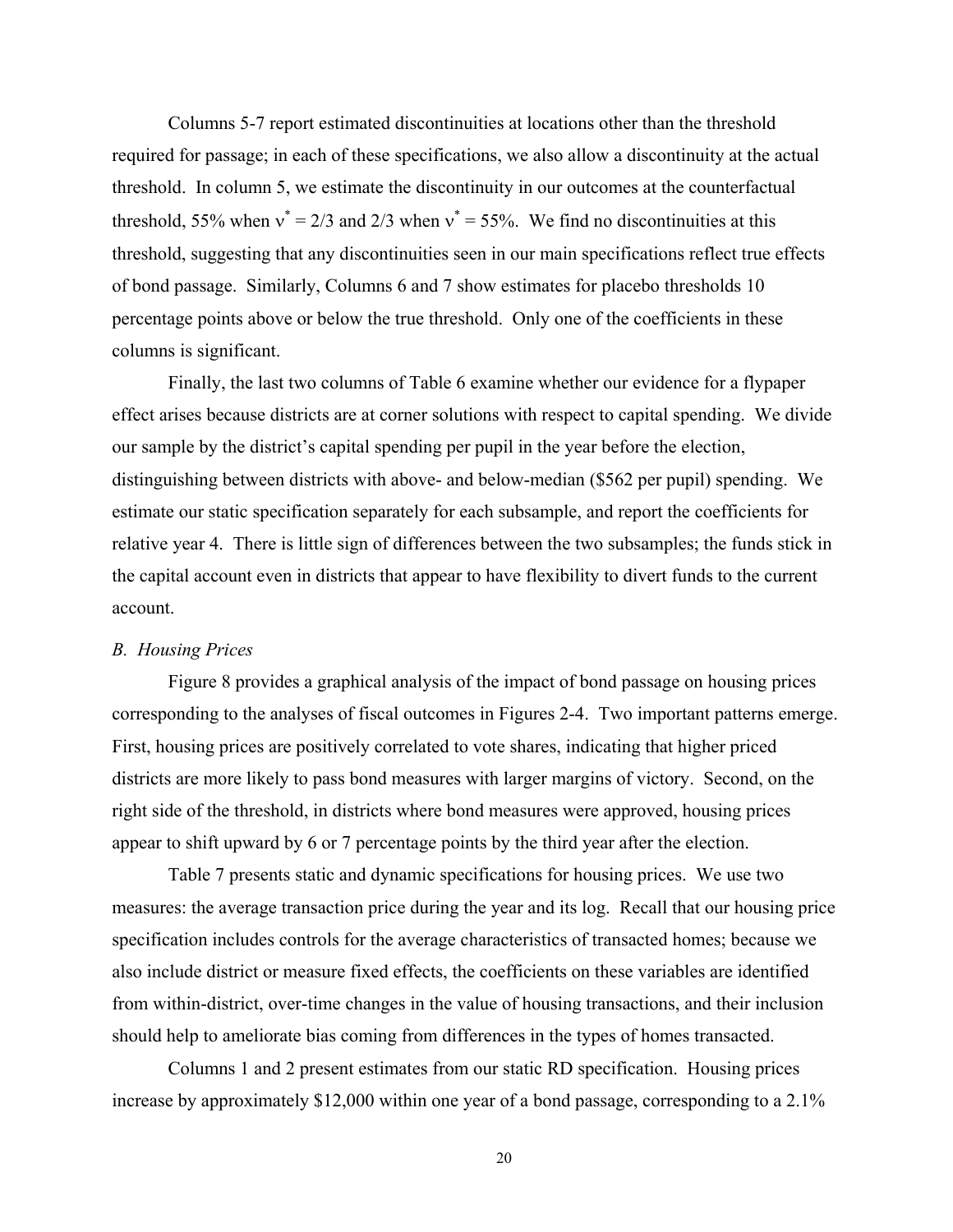increase in log prices. The estimated effects rise slightly thereafter, reaching \$19,000 and 5.8% three years after the election, and fading somewhat thereafter. Standard errors are somewhat large, however, and not all of the estimates are statistically significant. Columns 3 and 4 show estimates from our dynamic model. Although standard errors are again high, housing prices increase by 3% in the year of election and 3.6% one year later. Effects again rise for the next few years, reaching their peaks in year 5 (\$28,167 for price levels) and 6 (6.7% for logs). Figure 9 reports the coefficients and confidence intervals from Columns 2 and 4 of Table 7, extending the latter series out to year 15. Estimates become extremely imprecise beyond this point, as only the earliest measures are used to identify the effect. There is little fade out in this longer window – even 12 years after measure passage, we see about a 6% effect on housing prices.

Table 8 reports robustness checks for the housing price estimates, using the same strategies as in Table 6; we focus on effects at a 5 year lag, when Table 7 indicates that the house price effect is largest. The significance of the effects is somewhat sensitive to the functional form of the vote share control (Columns 2-4), but this reflects increasing standard errors more than shrinking point estimates. Indeed, the coefficient estimates are larger in Column 4 than in our main specification. Columns 5, 6, and 7 present estimates for the three placebo thresholds. Here, we see some evidence of a negative discontinuity at the counterfactual threshold (Column 5), but none at the other two. Point estimates of placebo thresholds for other relative years (not shown in the table) do not show any systematic effects.

As noted in Section 2, districts can impose parcel taxes that generate unrestricted revenues, though these are relatively rare. Parcel taxes may be substitutes for bonds, potentially confounding the effect of bond passage. To examine this, we generalize our dynamic RD specification, adding indicators for the presence of a parcel tax measure in relative year  $\tau$  and for its passage.32 Columns 8 and 9 report the measure passage coefficients for bonds and parcel taxes. The estimated effects of bond measures are unchanged, while parcel tax measures have imprecise effects that cannot be distinguished from zero or from the bond coefficients.

## *C. Willingness to Pay for School Facility Investments*

 $\overline{a}$ 

It is instructive to compare the magnitude of our spending and house price effects. In close elections (those with margins of victory or defeat less than two percentage points), the proposed bond averages \$6,309 per pupil. The average house in these districts is worth

 $32$  We constrain the vote share polynomial to be the same for the two types of measures.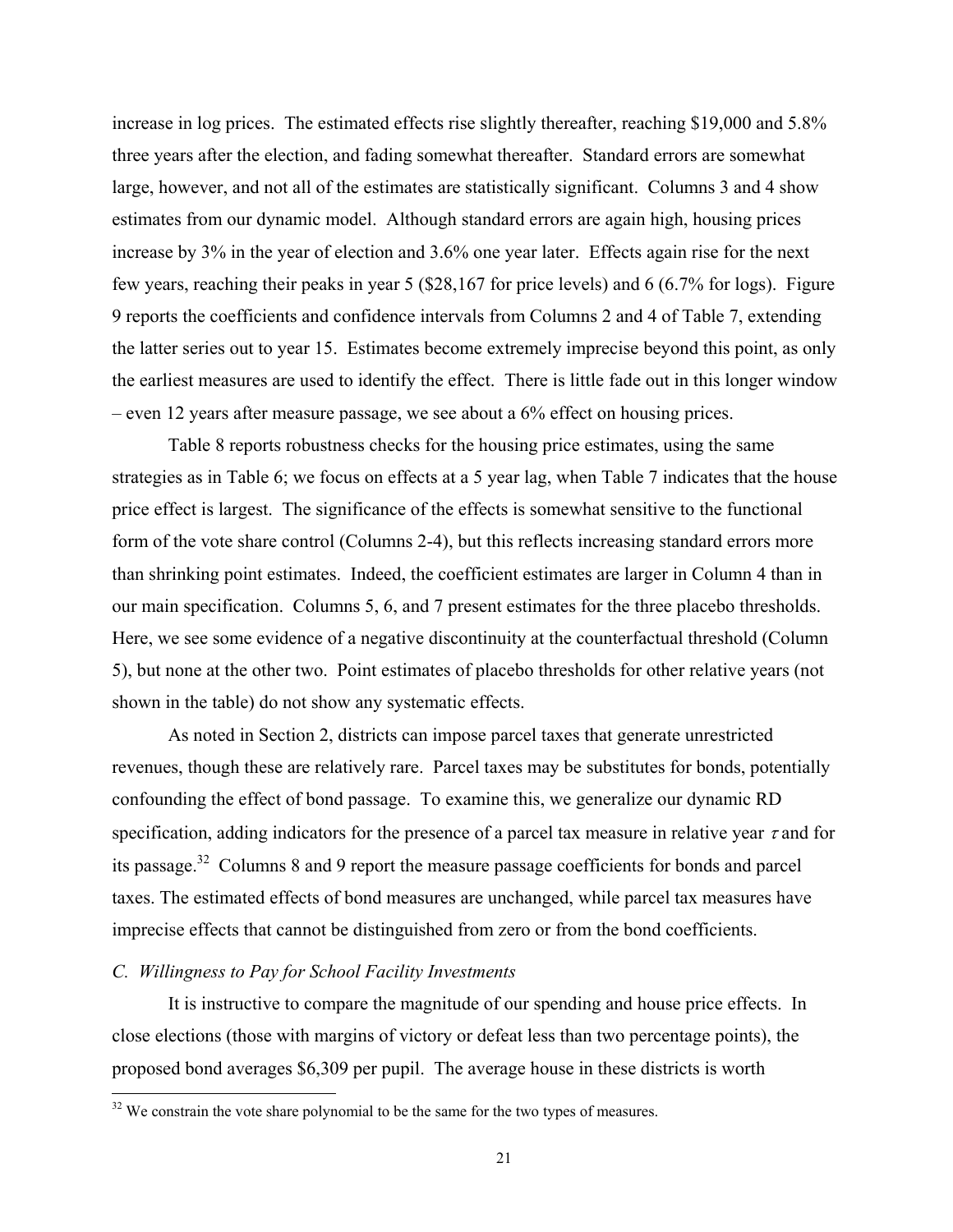\$236,433, so our estimated 3.0% effect on house prices in the year of the election raises the value of the average house by \$7,136, and the 6.2% effect in year 3 corresponds to \$14,633. Converting these price changes to estimates of the willingness-to-pay for school spending requires assumptions about bond interest rates, consumers' discount rates, and the speed with which new facilities are brought into service. Under a range of assumptions, we obtain estimates of the marginal WTP for \$1 per pupil in school facilities spending of approximately \$1.50 for homeowners who moved to the district in the year following a bond passage, and around \$2 for homeowners who moved in three to four years later.<sup>33</sup>

Previous estimates of capitalization focus on price responses to permanent increases in annual spending. Comparison of our results to these requires us to convert the one-time expenditures financed by bonds to an equivalent annual flow. We calculate a range of \$330 to \$460 for this annuity, using discount rates of 5.24% and 7.33%, respectively (Barrow and Rouse, 2004). This implies an elasticity of prices with respect to school spending between 0.43 and 0.61. By comparison, Bradbury, Mayer and Case (2001) and Hilber and Mayer (2004) find an elasticity of 0.23 in Massachusetts, though this rises to 0.57 when they focus on districts where state spending caps are most binding. As California's spending formula is unusually restrictive, the latter is probably a better comparison. Barrow and Rouse (2004) focus on the impact of state aid unaccompanied by tax increases. Their main results, from a national sample, imply elasticities with respect to compensated spending less than one third the size of ours. Again, however, their results are substantially larger when they focus on districts similar to California (in this case, high income and education). Moreover, this comparison is extremely sensitive. If homebuyers assume that changes in state aid formulas will be reversed after ten or twenty years, for example, Barrow and Rouse's implied price response is much closer to ours.

There are, however, important differences between our study and the earlier work. The Bradbury-Mayer–Case, Hilber-Mayer, and Barrow-Rouse studies all examine unrestricted spending. This should produce larger elasticities than does restricted spending. On the other hand, the extremely low levels of capital investment in California may mean that the returns to

 $\overline{a}$ 

<sup>&</sup>lt;sup>33</sup> We discuss the calculation of these figures in Appendix B. Our comparison of home price effects to the per-pupil school revenues is appropriate if the marginal homebuyer has 1 school-aged child. This almost exactly matches the average number of children in owner-occupied California households in the 2000 census who moved in after 1990. The Appendix also discusses tax considerations. Allowing for the deductibility of property taxes and mortgage interest from income taxes lowers the implied WTP, but this is largely offset by the higher tax price borne by recent movers in California. The net effect is to reduce the WTP estimates by about 20%, leaving them still well above \$1.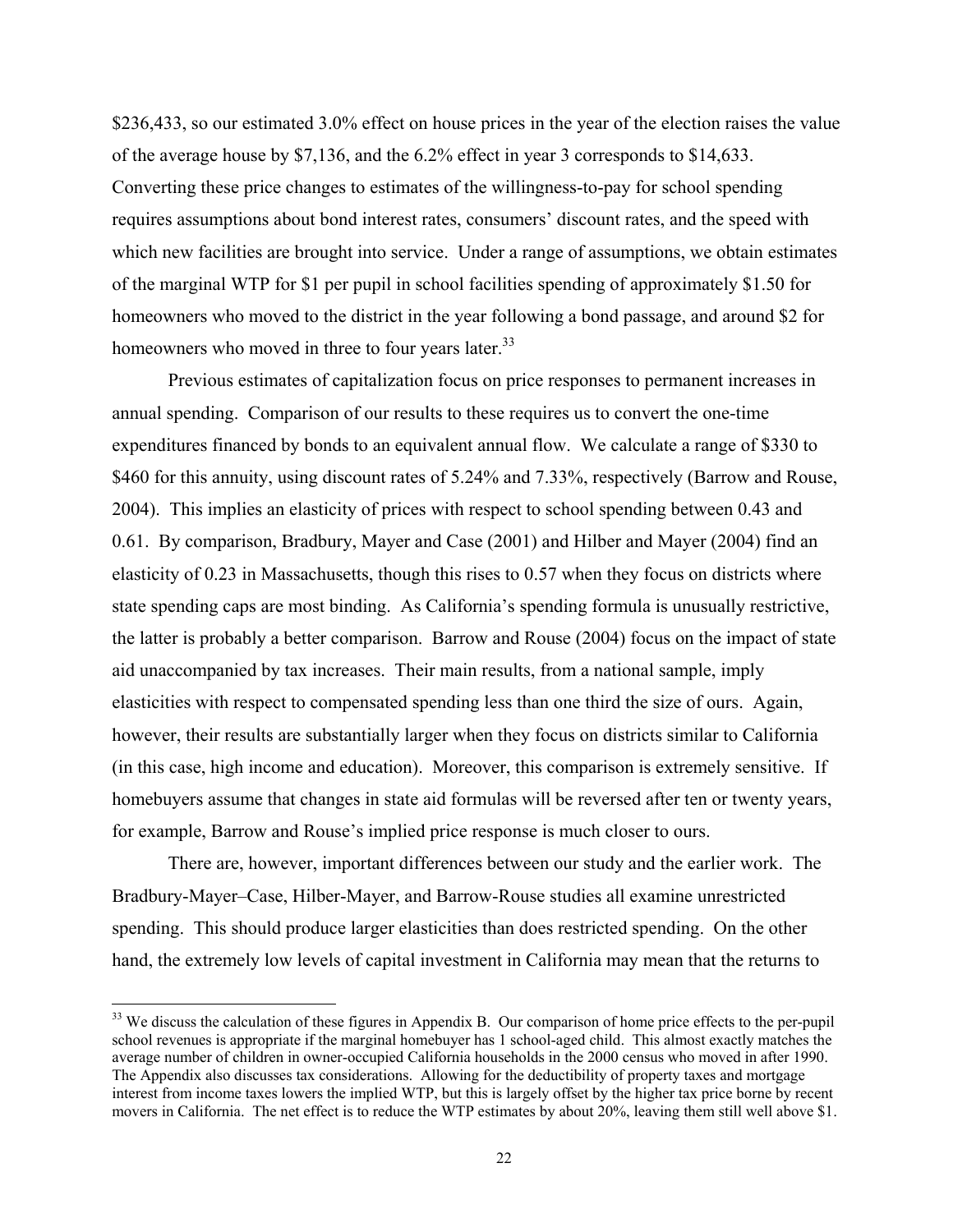spending are considerably higher there than in other states.<sup>34</sup> Finally, differences in estimates may derive in part from differences in research designs; we are the first in this literature to employ a regression discontinuity framework. Overall, we interpret our capitalization estimates as somewhat large but well within the range of plausible effect sizes implied by earlier work.

Since new homebuyers are willing to pay much more in house prices and property taxes than the total new school investments per house, why do bond referenda ever fail? It is important to stress that house price effects reflect the preferences of the marginal homebuyer. As discussed in Section III, many voters make their decisions on the basis of their personal valuations rather than the anticipated effect on home prices, and many residents may have lower valuations than does the marginal homebuyer. Moreover, our estimates are local to districts where measures barely pass, typically with a 2/3 vote. The returns to investment in these districts may be higher than those elsewhere, and in particular the many districts that have never considered a bond measure may have much lower returns.

## *D. Academic Achievement*

 $\overline{a}$ 

Passage of a bond measure appears to lead to large increases in a school district's capital spending, no change in current spending, and substantial house price appreciation. Taken together, these results reveal that improvements in school facilities yield outputs that homebuyers value. These outputs may include academic achievement.

Table 9 reports estimates of the effect of bond passage on third grade reading and math scores. The effects are small and insignificant for the first several years. This result is expected given the time it takes to execute capital projects; the flow of services should not begin for several years. However, the point estimates are generally positive and seem to gradually trend upward. This pattern becomes clear in Figure 10, which plots the point estimates and confidence intervals from the math score specifications. By year six, we see large, significant effects, corresponding to about one sixth of a school-level standard deviation. In terms of the more familiar student-level standard deviations, these correspond to effects of roughly 0.067 for reading and  $0.077$  for math.<sup>35</sup>

<sup>&</sup>lt;sup>34</sup> Another potentially important difference is the structure of bond measures. Districts are required to announce the projects that will be undertaken before placing the measure on the ballot. This may impose some accountability for the use of the funds, limiting managers' ability to divert the funds toward unproductive purposes. This would imply higher capitalization rates than for less-carefully-targeted funds.

 $\frac{35}{35}$  We use the ratio of school-level to student-level standard deviations on the 2007 California Standards Tests (CST) to convert school-level to student-level SDs.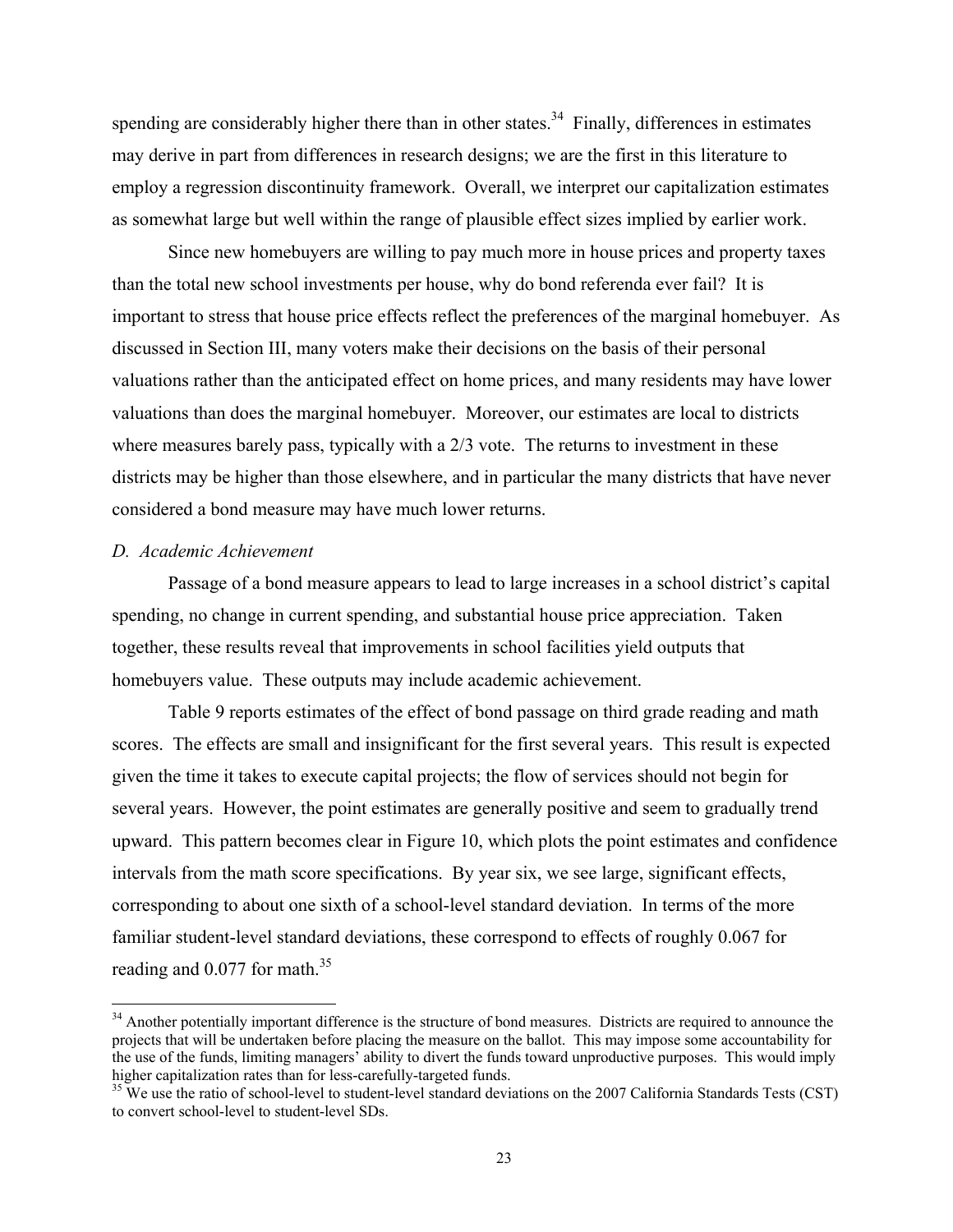Given the noisiness of the test score data we view these results as merely suggestive: beyond year six, confidence intervals become quite large and the point estimates are not consistently positive.<sup>36</sup> Nevertheless, they are striking, particularly given that the spending in question is restricted to the capital account. Our findings suggest that the improvements to existing facilities elicited by bond passage, such as repairs to broken windows or the replacement of portable classrooms, may raise achievement by about one third as much as a reduction in class sizes from 22 to 15 students (Krueger 1999, 2003).<sup>37</sup>

Even a maximal interpretation of our test score results, however, cannot account for the full house price effects seen earlier. Previous research on school quality capitalization (see Bayer, Ferreira and McMillan (2007), Black (1999), and Kane, Riegg, and Staiger (2006)) has found that a one school-level standard deviation increase in test scores raises housing prices between four and six percent. This implies that our estimated year-6 effect on test scores would produce a housing price increase just over one percent.38

The majority of the estimated three to six percent effect on housing prices (Table 7) must be attributable to non-academic school outputs. These may be particularly important in the case of school facilities improvements. Parents may value new playgrounds or athletic facilities for the recreational opportunities they provide; enhanced safety from a remodeled entrance or dropoff area; and improved child health from asbestos abatement and the replacement of drafty temporary classrooms, even if these do not contribute to academic achievement. New facilities may also be physically appealing, perhaps enhancing the desirability of the neighborhood. Any improvements in these unobservable dimensions of school output will lead to housing price effects that exceed those reflected in student achievement measures. The potential relevance of these channels underscores the importance of using housing markets—rather than simply test scores gains—to value school investments.

 $\overline{a}$ 

<sup>&</sup>lt;sup>36</sup> Due to missing data, the sample size drops significantly after year 6. Only 58% of districts remain in our sample seven years after a bond election.

 $37$  We find no evidence that bond passage affects teacher-pupil ratios, nor that the results could be attributable to the construction of new, smaller schools. Results available upon request.

 $38$  An increase of .185 of a school-level standard deviation in test scores multiplied by an effect of 6 percentage points would yield a price increase of just 1.1 percentage point. This calculation may understate the achievement effect somewhat, as test scores effects may continue to grow beyond the six year window in which we are able to reliably estimate them. (Note that the last year of our estimates corresponds to the cohort of  $3<sup>rd</sup>$  graders who entered school in the  $3<sup>rd</sup>$  year after measure passage, before the capital projects were likely complete.)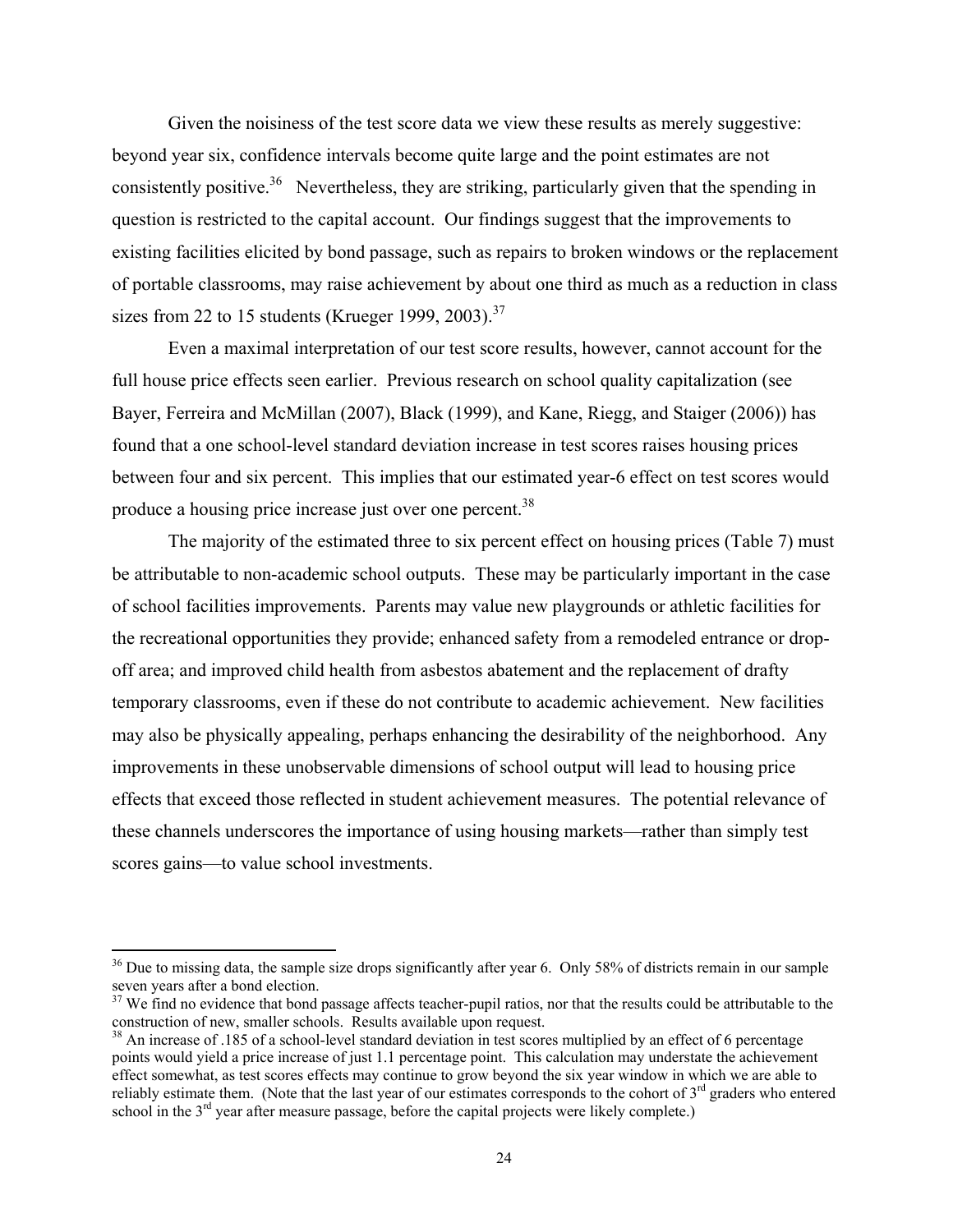# *F. Household Sorting*

 $\overline{a}$ 

The recent empirical literature on the capitalization of school quality emphasizes the importance of social multiplier effects deriving from preferences for wealthy neighbors (see, e.g., Bayer, Ferreira and McMillan, 2004). If wealthy families have higher willingness-to-pay for school output than do poor families, passage of a bond may lead to increases in the income of inmigrants to the district, creating follow-on increases in the desirability of the district, in house prices, and in test scores.

In Panel A of Table 10 we report dynamic RD estimates for the impact of bond approval on sales volumes. Volumes would be expected to rise if passage leads to changes in the sort of families that prefer the school district. The estimates show that sales volumes increase by 200- 300 units per year. An analysis of log volumes indicates about a 3% increase in sales, though this is not statistically significant.<sup>39</sup>

The remainder of Table 10 examines data on the composition of families directly. In Panel B, we find no distinguishable effect on the incomes of new homebuyers or on the racial make-up of these new residents as measured by the share that are white and Asian.<sup>40</sup> Panel C reports measures describing school district enrollment. We present estimates for the whole district as well as for Kindergarteners and  $1<sup>st</sup>$  graders; to the extent that families are unwilling to move once their children begin school, effects on sorting may be concentrated in early grades. We find no effect on total enrollment in early grades.

We similarly find no impact on average parental education (available only for the full district population) or on overall racial make-up. We do, however, find a small increase in the fraction of white and Asian students in Kindergarten. Interestingly, this effect is absent (or at the least dramatically smaller) in first grade.<sup>41</sup> Since bond revenue is frequently used to extend Kindergarten programs from half- to full-day (DiMassa 2003), one potential explanation is that some families switched from private Kindergartens to public schools after bond passage. While

<sup>&</sup>lt;sup>39</sup> Sales volume could also represent an increase in the local supply of homes, but we are unable to disentangle supply and demand effects because yearly data on housing supply is not available. However, we test whether bond passage leads to a change in the composition of houses by estimating our dynamic RD model for housing features such as square footage and lot size. No composition effects are observed.

<sup>&</sup>lt;sup>40</sup> One caveat is that income is self-reported, from the HMDA data. To the extent that lower income homeowners tend to over report their true incomes, this would bias our estimates towards zero. As explained in the data section, we are also unable to distinguish between intra- and inter-district moves.

<sup>&</sup>lt;sup>41</sup> We have also estimated results for disaggregated racial groups. Asian (and, to a much lesser extent, white) Kindergarten enrollment rises, while Hispanic enrollment falls.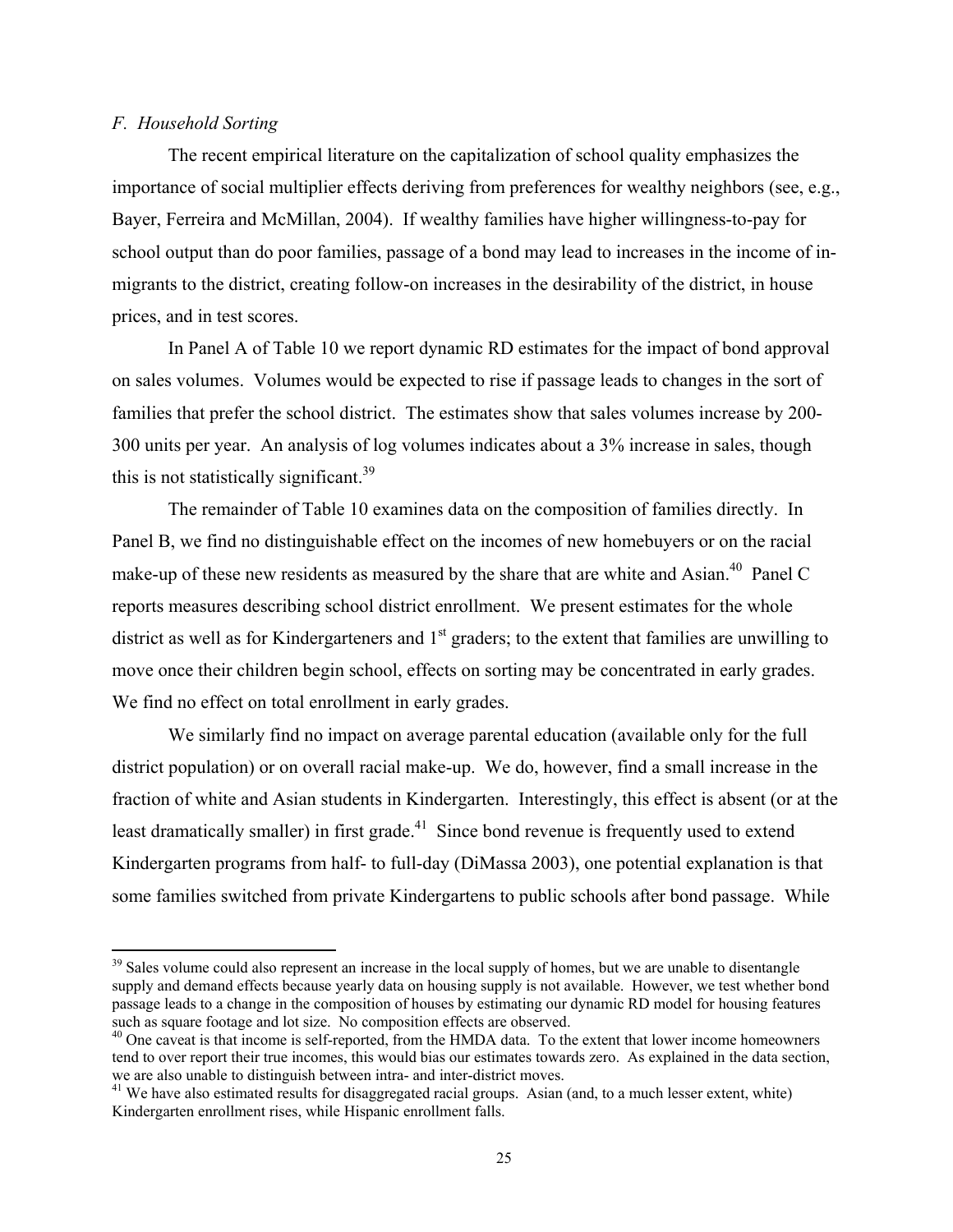there is some state-level evidence that private Kindergarten enrollment declined in the past decade relative to enrollment in private elementary and secondary grades, this potential reaction is unlikely to explain more than a very small fraction of the housing price effect. $42$ 

Since we observe a limited set of characteristics of new movers, it could be that sorting effects are concentrated in other dimensions, such as parental education or the presence of children. Even so, sorting is not likely to account for our full price effect. The literature indicates that social multiplier effects on house prices could be as large as 75% of the direct effect of school quality (Bayer, Ferreira and McMillan, 2004). This would indicate that at most 2.5 percentage points of the estimated 6% price effect in year 3 could be due to sorting, still leaving a large portion that must be attributable to increased school output.

## **VIII. Conclusion**

1

In this paper we develop a "dynamic" regression discontinuity design to estimate the value of school facilities to parents and homeowners. Drawing on the unique characteristics of California's system of school finance, we identify the effects of capital investments on housing prices by comparing districts in which school bond referenda passed or failed by narrow margins. Unlike districts where bond referenda garnered overwhelming voter support or opposition, the set of districts with close votes are likely to be similar to each other in both observable and unobservable characteristics. The analysis is complicated by the tendency for districts in which proposed bonds are rejected to propose and pass additional measures in future years. Our dynamic RD specification accounts for these feedback effects, bringing the identification power of a traditional RD design into a panel data context.

We first examine the impact of passing a bond proposal on school spending. We find sharp and sizable flypaper effects. Bond approval increases capital outlays, and there is no sign that any funds are diverted toward current spending. This is surprising: the inclusion of repairs and maintenance on the list of allowed bond-funded projects would seem to provide ample room for districts to divert previously unrestricted funds, but this appears not to happen. It is possible

 $42$  State level data on private school enrollment is based on Private School Affidavits summarized on the California Department of Education's Ed-Data website. The average cost of a private full-day elementary school program in California was roughly \$3,000 in 1999 (U.S. Department of Education 2007).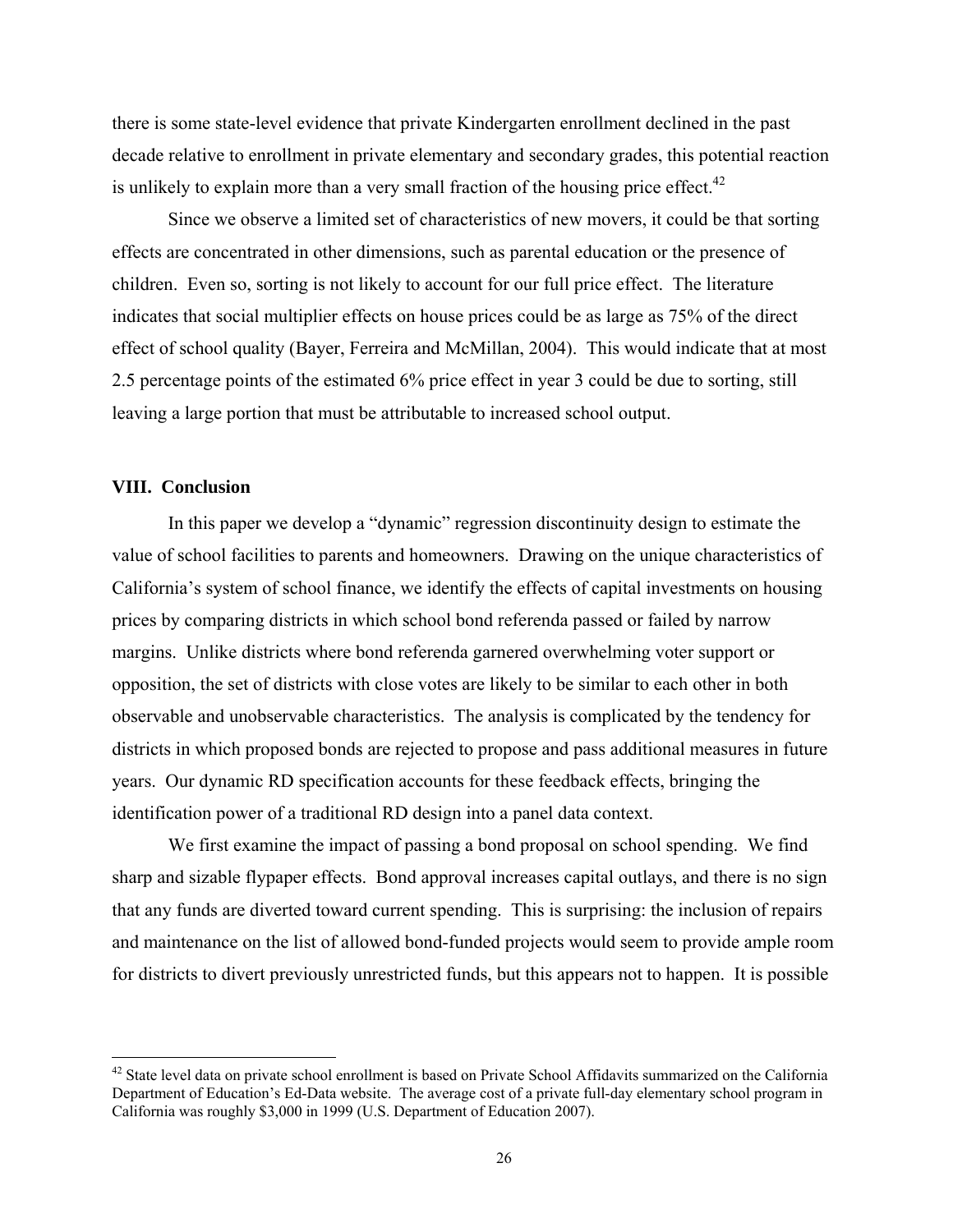that the requirement to announce capital projects in advance makes it difficult to divert funds toward non-capital uses.

This flypaper result implies that our subsequent analyses can be interpreted as revealing the effects of school facilities. We find that passing a measure causes home prices to rise by about six percent. As theory predicts, most of this effect appears well in advance of the completion of the funded projects. We also find some evidence of effects on student achievement several years after bond passage, but very little effect on the income and racial composition of the school district. The home price effects presumably reflect the anticipation of increased school output, though it seems likely that much of the effect derives from dimensions of output (such as safety) that are not picked up by test scores.

Our results provide clear evidence that the districts that we study are spending well below the economically efficient level. It is worth emphasizing that our results are identified from districts at the margin of passing a bond. Evidently, the referendum process erects too large a barrier to the issuance of bonds and prevents many worthwhile bond issues. A loosening of California's constraints on local spending would yield substantial economic benefits. Our results may have similar implications for other states and localities with low levels of capital investment and highly centralized systems of school finance.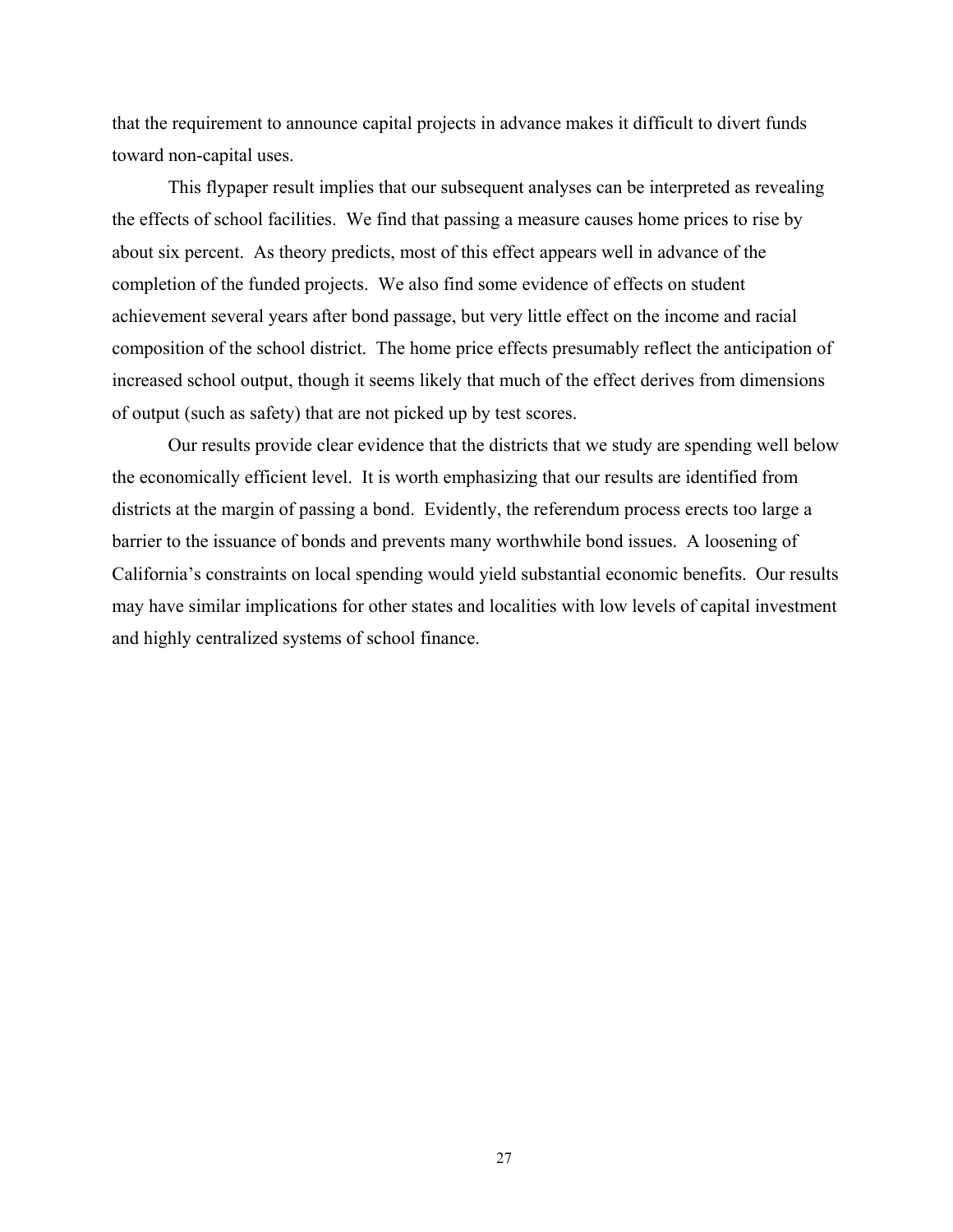# **References**

- Ardon, Kenneth, Eric Brunner, and Jon Sonstelie (2000), "For Better or For Worse? School Finance Reform in California," Public Policy Institute of California: San Francisco.
- Balsdon, Ed, Eric J. Brunner, and Kim Rueben (2003), "Private Demands for Public Capital: Evidence from School Bond Referenda," *Journal of Urban Economics* 54(3), p.610-638.
- Barrow, Lisa, and Cecilia Rouse (2004), "Using Market Valuation to Assess Public School Spending," *Journal of Public Economics* 88, p.1747-1769.
- Bayer, Patrick, Fernando Ferreira, and Robert McMillan (2004), "Tiebout Sorting, Social Multipliers, and the Demand for School Quality," *NBER Working Paper* #10871.
- Bayer, Patrick, Fernando Ferreira, and Robert McMillan (2007), "A Unified Framework for Measuring Preferences for Schools and Neighborhoods," *The Journal of Political Economy* 115(4), p.588-638.
- Benabou, Roland (1993), "The Workings of a City: Location, Education, and Production," *Quarterly Journal of Economics* 108(3), p.619-652.
- Black, Sandra E. (1999), "Do Better School Matter? Parental Valuation of Elementary Education," *Quarterly Journal of Economics* 114(2), p.577-599.
- Bradbury, Katharine, Christopher Mayer, and Karl Case (2001), "Property Tax Limits, Local Fiscal Behavior, and Property Values: Evidence from Massachusetts under Proposition 2 ½," *Journal of Public Economics* 80, p.287-311.
- Bradford, David, and Wallace Oates (1971a), "The Analysis of Revenue Sharing in a New Approach to Collective Fiscal Decisions," *Quarterly Journal of Economics* 85(3), p.416-439.
- Bradford, David, and Wallace Oates (1971b), "Towards a Predictive Theory of Intergovernmental Grants," *American Economic Review Papers and Proceedings* 61(2), p.440-448.
- Brueckner, Jan K. (1979), "Property Values, Local Public Expenditure and Economic Efficiency," *Journal of Public Economics* 11(2), p.223-245.
- Brueckner, Jan K. (1982), "A Test for Allocative Efficiency in the Local Public Sector," *Journal of Public Economics* 19(3), p.311-331.
- Brueckner, Jan K. (1983), "Property Value Maximization and Public Sector Efficiency," *Journal of Urban Economics* 14(1), p.1-15.
- Brunner, Eric J., and Kim Rueben (2001), "Financing New School Construction and Modernization: Evidence from California," *National Tax Journal* 54(3), p.527-539.
- Buckley, Jack, Mark Schneider, and Yi Shang (2005), "Fix It and They Might Stay: School Facility Quality and Teacher Retention in Washington, DC," *The Teachers College Record* 107(5), p.1107-1123.
- Card, David, and Alan Krueger (1992), "Does School Quality Matter? Returns to Education and the Characteristics of Public Schools in the United States," *Journal of Political Economy* 100(1), p.1-40.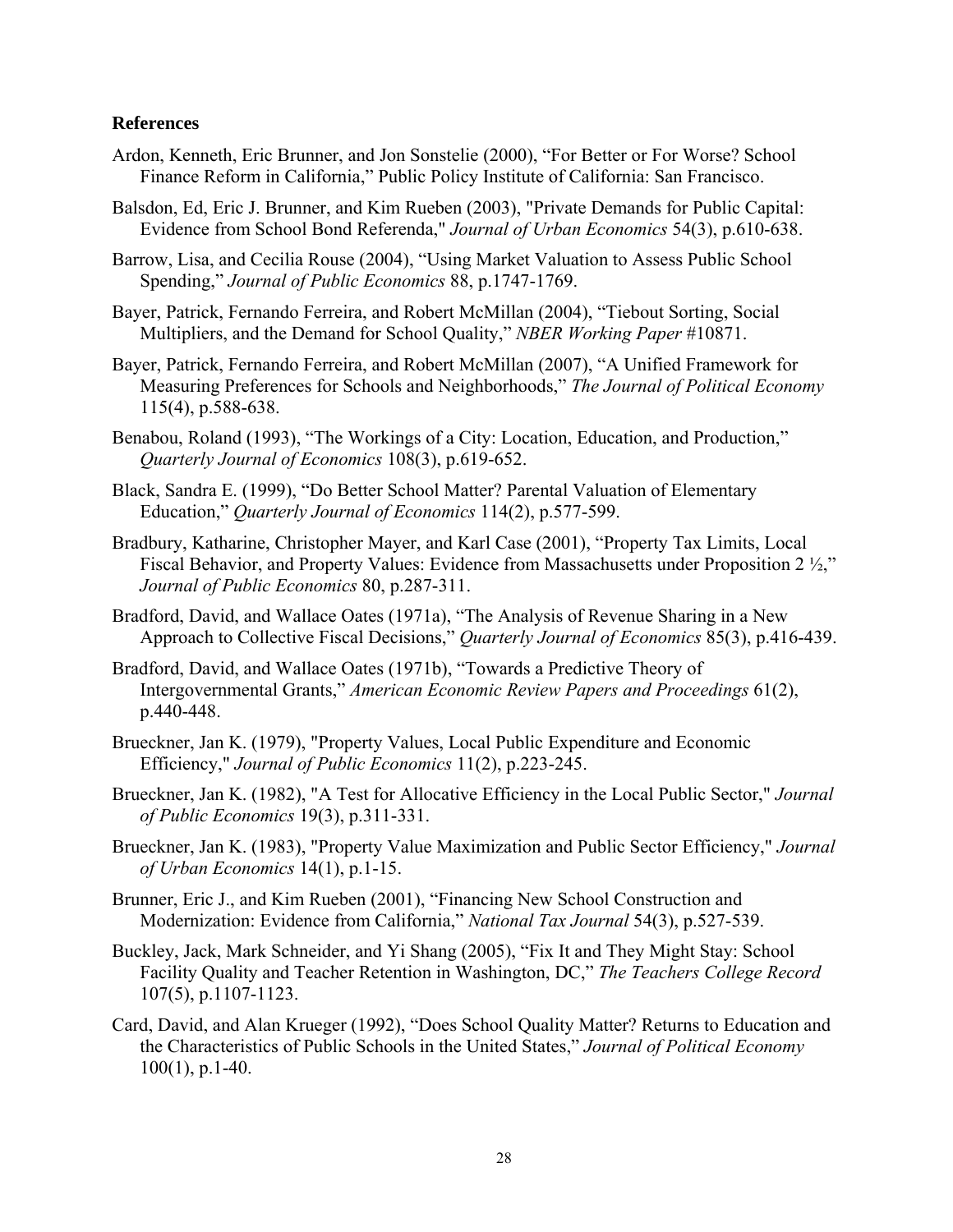- Card, David, and Alan Krueger (1996), "School Resources and Student Outcomes: An Overview of the Literature and New Evidence from North and South Carolina," *Journal of Economic Perspectives* 10(4), p.31-50.
- Cellini, Stephanie Riegg (2007), "Crowded Colleges and College Crowd-Out: The Impact of Public Subsidies on the Two-Year College Market," Manuscript, George Washington University.
- Choi, James J., and David Laibson, and Brigitte C. Madrian (2007), "The Flypaper Effect in Individual Investor Asset Allocation," *NBER Working Papers* #13656.
- Clotfelter, Charles, Helen Ladd, and Jacob Vigdor (2007), "Are Teacher Absences Worth Worrying About in the U.S.?" *NBER Working Papers* #13648.
- Cook, Thomas, and Donald Campbell (1979), *Quasi-experimentation: Design and Analysis Issues for Field Settings*. Boston: Houghton Mifflin.
- Dee, Thomas S. (2000), "The Capitalization of Education Finance Reforms," *The Journal of Law and Economics* 43(1), p.185-214.
- DiMassa, Cara Mia (2003), "Parents, Schools Are Learning to Like Full-Day Kindergarten," *Los Angeles Times*, December 29, 2003, p.A-1.
- DiNardo, John, and David S. Lee (2004), "Economic Impacts of New Unionization on Private Sector Employers: 1984-2001," *Quarterly Journal of Economics* 119(4), p.1383-1441.
- Duflo, Esther and Christopher Udry (2004), "Intrahousehold Resource Allocation in Cote d'Ivoire: Social Norms, Separate Accounts and Consumption Choices," *NBER Working Papers* #10498.
- Earthman, Glen I. (2002), *School Facility Conditions and Academic Achievement.* Los Angeles, CA: UCLA's Institute for Democracy, Education, and Access (IDEA).
- Epple, Dennis, Radu Filimon, and Thomas Romer (1984), "Equilibrium among Local Jurisdictions: Toward an Integrated Approach of Voting and Residential Choice," Journal of Public Economics 24, p.281-308.
- Epple, Dennis, Radu Filimon, and Thomas Romer (1993), "Existence of Voting and Housing Equilibrium in a System of Communities with Property Taxes," *Regional Science and Urban Economics* 23, p.585-610.
- Ferreira, Fernando (2007), "You Can Take It with You: Proposition 13 Tax Benefits, Residential Mobility, and Willingness to Pay for Housing Amenities," mimeo, The Wharton School, University of Pennsylvania.
- Ferreira, Fernando, and Joseph Gyourko (2009), "Do Political Parties Matter? Evidence from U.S. Cities," forthcoming, *Quarterly Journal of Economics*.
- Fischel, William (1989), "Did Serrano Cause Proposition 13?" *National Tax Journal* 42(4), p.465-73.
- Gordon, Nora (2004), "Do federal grants boost school spending? Evidence from Title I," *Journal of Public Economics* 88(9-10), p.1771-1792.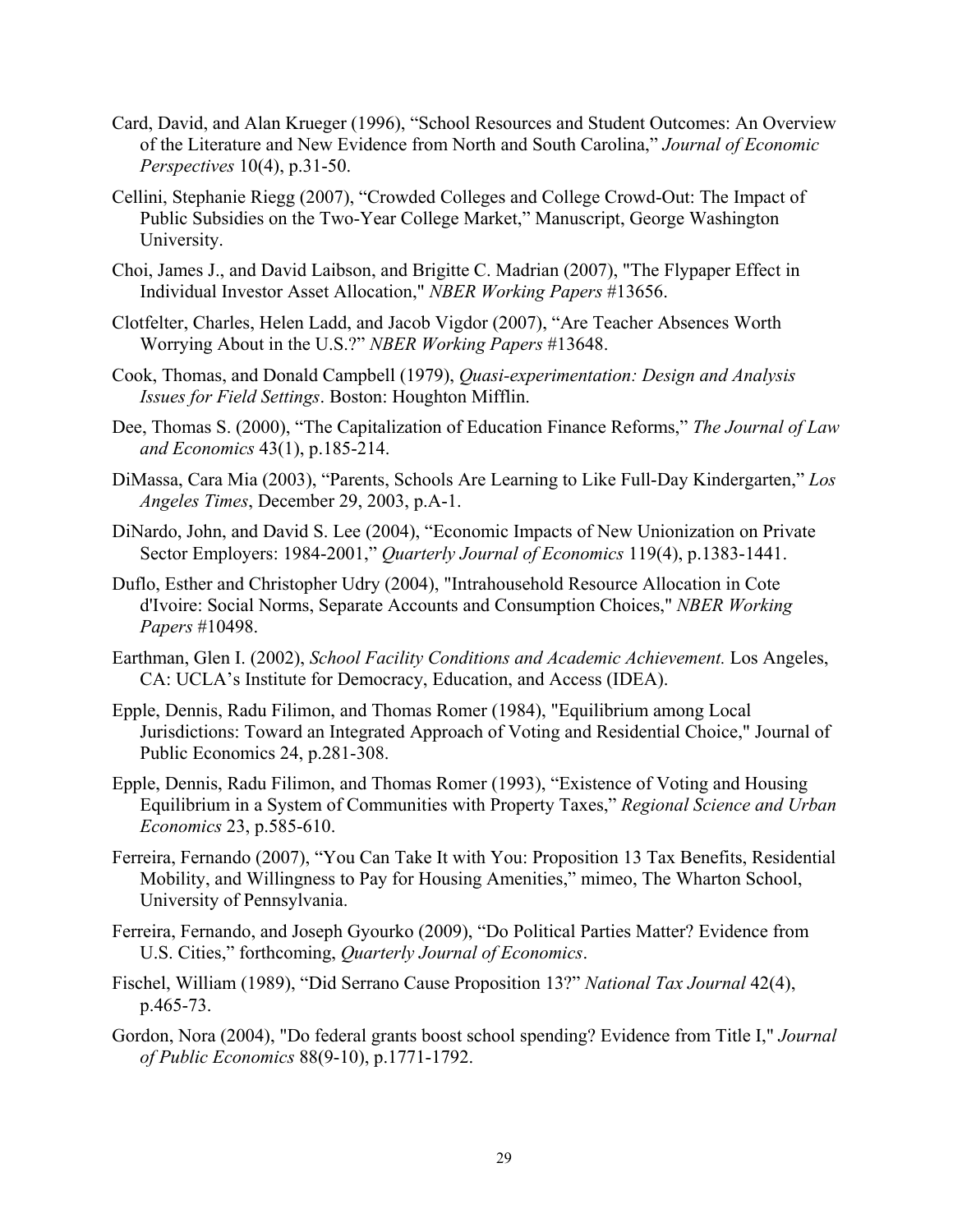- Hahn, Jinyong, Petra Todd, and Wilbert Van der Klaauw (2001), "Identification and Estimation of Treatment Effects with a Regression Discontinuity Design," *Econometrica* 69(1), p.201- 209.
- Hanushek, Eric A. (1986), "The Economics of Schooling: Production and Efficiency in Public Schools," *Journal of Economic Literature* 24(3), p.1141-1177.
- Hanushek, Eric A. (1996), "School Resources and Student Performance" In Burtless, Gary, Ed., *Does Money Matter? The Effect of School Resources on Student Achievement and Adult Success*. Washington, D.C., Brookings Institution, p.43-73.
- Hanushek, Eric A. (1997), "Assessing the Effects of School Resources on Student Outcomes: An Update," *Educational Evaluation and Policy Analysis* 19(2), p.141-164.
- Heckman, James, Anne Layne-Farrar, and Petra Todd (1996), "Human Capital Pricing Equations with and Application to Estimating the Effect of School Quality on Earnings," *Review of Economics and Statistics* 78, p.562-610.
- Hilber, Christian, and Christopher Mayer (2004), "School Funding Equalization and Residential Location for the Young and the Elderly," *Brookings-Wharton Papers on Urban Affairs*, p.107-148.
- Hines, James R., and Richard H. Thaler (1995), "The Flypaper Effect," *Journal of Economic Perspectives* 9(4), p.217-26.
- Hoxby, Caroline M. (2001), "All School Finance Equalizations are not Created Equal," *Quarterly Journal of Economics* 116(4), p.1189-1231.
- Imbens, Guido, and Thomas Lemieux (2007), "Regression Discontinuity Designs: A Guide to Practice," *NBER Working Papers* #13039*.*
- Jones, John T., and Ron W. Zimmer (2001), "Examining the Impact of Capital on Academic Achievement," *Economics of Education Review* 20, p.577-588.
- Kane, Thomas J., Stephanie K. Riegg, and Douglas O. Staiger (2006), "School Quality, Neighborhoods, and Housing Prices," *American Law and Economics Review* 8(2), p.183- 212.
- Kaplan, Steven N., and Luigi Zingales (1997), "Do Investment-Cash Flow Sensitivities Provide Useful Measures of Financing Constraints?" *Quarterly Journal of Economics* 112(1), p.169– 215.
- Knight, Brian (2002), "Endogenous Federal Grants and Crowd-out of State Government Spending: Theory and Evidence from the Federal Highway Aid Program," *American Economic Review* 92(1), p.71-92.
- Krueger, Alan. B. (1999), "Experimental Estimates of Education Production Functions," Quarterly Journal of Economics 114(2), p.497-532.
- Krueger, Alan. B. (2003), "Economic Considerations and Class Size," The Economic Journal 113, p.F34-F63.
- Lee, David (2001), "The Electoral Advantage to Incumbency and Voters' Valuation of Politicians' Experience: A Regression Discontinuity Analysis of Elections to the U.S. House," *NBER Working Papers* #8441.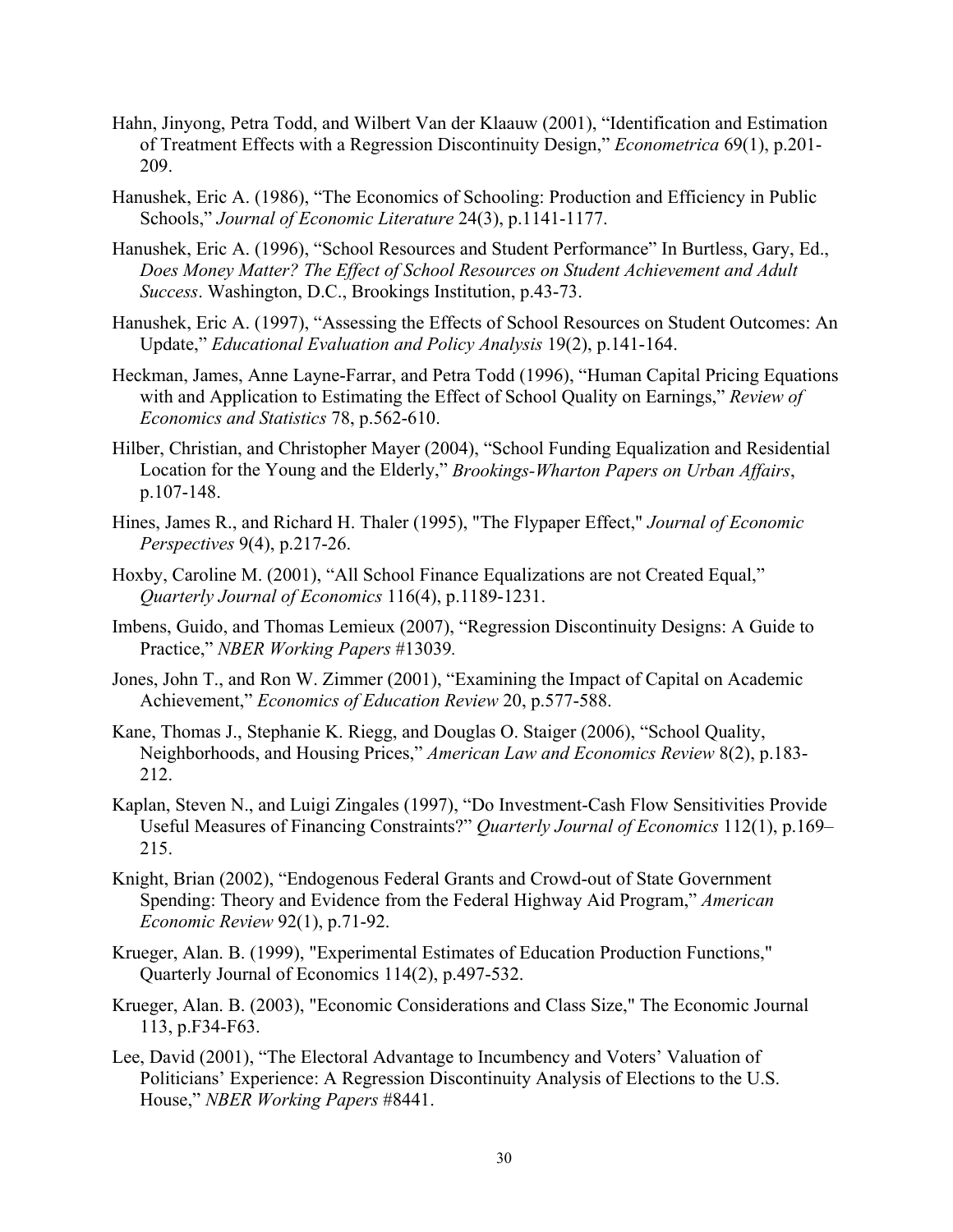- Lee, David (2008), "Randomized Experiments from Non-random Selection in U.S. House Elections," *Journal of Econometrics* 142(2), p.675-697.
- Lee, David S., Enrico Moretti, and Matthew J. Butler (2004), "Do Voters Affect or Elect Policies? Evidence from the U.S. House," *The Quarterly Journal of Economics* (August), p.807-859.
- McCrary, Justin (2008), "Manipulation of the Running Variable in the Regression Discontinuity Design: A Density Test," *Journal of Econometrics* 142(2), p.698-714.
- Mendell, Mark J. and Garvin A. Heath (2004), "Do Indoor Environments in Schools Influence Student Performance? A Critical Review of the Literature." *Indoor Air* 15(1), p. 27-52.
- Nechyba, Thomas J. (1997), "Existence of Equilibrium and Stratification in Local and Hierarchical Tiebout Economies with Property Taxes and Voting," *Economic Theory* 10, p.277-304.
- New York Times (1989), "Births and Immigration Squeeze California Classroom Space," *New York Times,* October, 8, 1989.
- Oates, Wallace E. (1969), "The Effects of Property Taxes and Local Public Spending on Property Values: An Empirical Study of Tax Capitalization and the Tiebout Hypothesis," *Journal of Political Economy* 77(6), p.957-71.
- Orrick, Herrington & Sutcliffe, LLP. 2004. *School Finance Bulletin.* Publication of the Public Finance Department of Orrick, Herrington, and Sutcliffe: San Francisco, CA. http://www.orrick.com/fileupload/259.pdf
- Palmon, Oded, and Barton A. Smith (1998), "New Evidence on Property Tax Capitalization," *The Journal of Political Economy* 106(5), p.1099-1111.
- Pettersson-Lidbom, Per (2007), "Does the Size of the Legislature Affect the Size of Government? Evidence from Two Natural Experiments," Manuscript, Department of Economics, Stockholm University.
- Pettersson-Lidbom, Per (2008), "Do Parties Matter for Economic Outcomes: A Regression-Discontinuity Approach," *Journal of the European Economic Association*, 6(5), p. 1037- 1056.
- Rosen, Sherwin (1974), "Hedonic Prices and Implicit Markets: Product Differentiation in Pure Competition," *Journal of Political Economy* 82(1), p.34-55.
- Rothstein, Jesse (2006), "Good Principals or Good Peers: Parental Valuation of School Characteristics, Tiebout Equilibrium, and the Incentive Effects of Competition among Jurisdictions," *American Economic Review* 96(4), p.1333-1350.
- Rothstein, Jesse (2008), "Student Sorting and Bias in Value Added Estimation: Selection on Observables and Unobservables," mimeo, Princeton University.
- Schneider, Mark (2002), *Do School Facilities Affect Academic Outcomes?* National Clearinghouse for Educational Facilities. Washington, DC.
- Sebastian, Simone (2006), "Schools Measure Proposed," San Francisco Chronicle, March 8, 2006, p.B-1.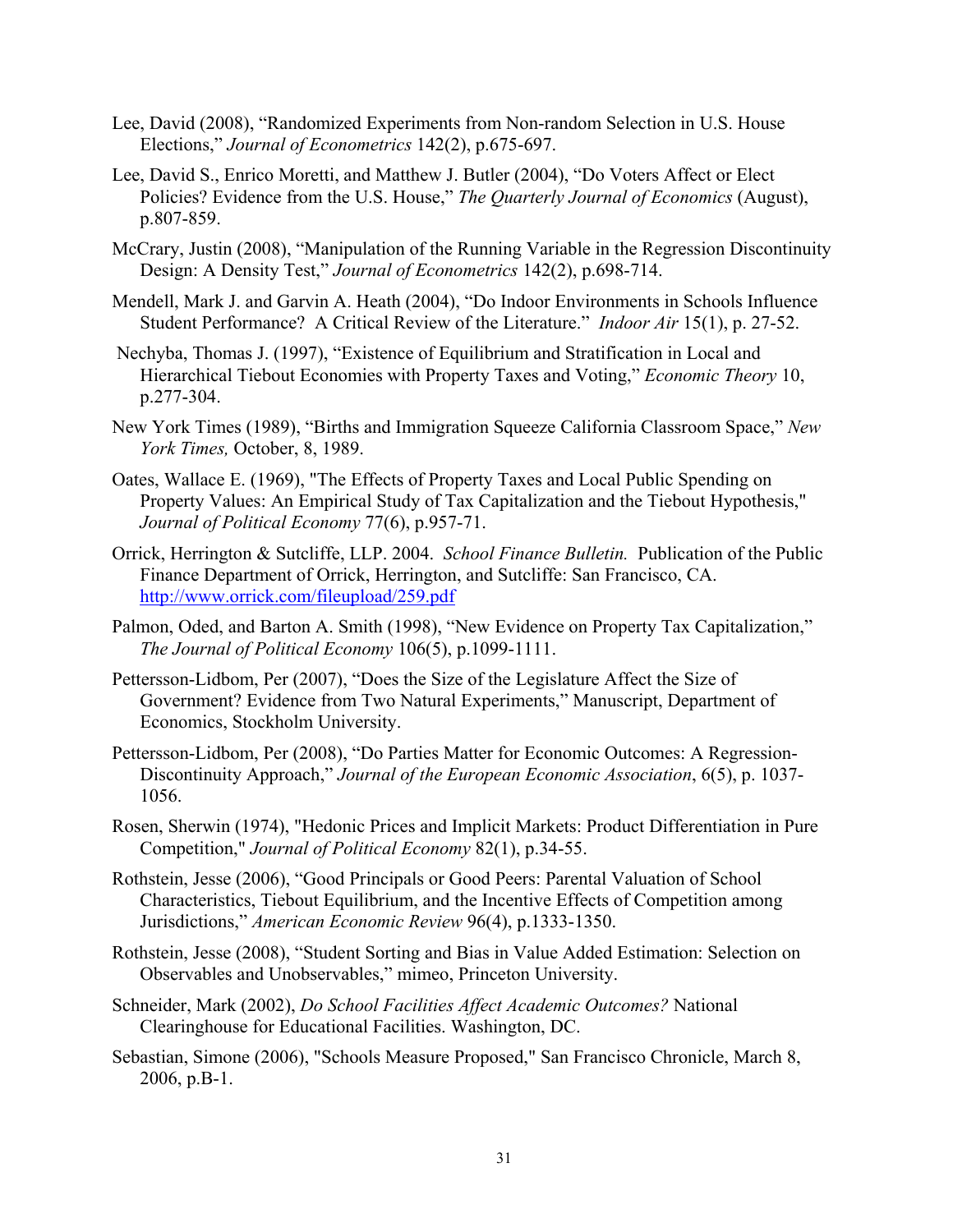- Shapiro, Perry, and Jon Sonstelie (1982), "Did Proposition 13 Slay Leviathan?" *American Economic Review* 72(2), p.184-90.
- Sonstelie, Jon, Eric Brunner, and Kenneth Ardun (2000), *For Better or For Worse? School Finance Reform in California,* Public Policy Institute of California: San Francisco.
- Starrett, David A. (1981), "Land Value Capitalization in Local Public Finance," *The Journal of Political Economy* 89(2), p.306-327.
- Thistlethwaite, Donald L., and Donald T. Campbell (1960), "Regression-Discontinuity Analysis: An Alternative to the Ex-Post Facto Experiment," *Journal of Educational Psychology* 51, p.309-317.
- Tiebout, Charles (1956), "A Pure Theory of Local Public Expenditures", *Journal of Political Economy* 64(5), p.416-424.
- Uline, Cynthia and Megan Tschannen-Moran (in press), "The Walls Speak: The Interplay of Quality Facilities, School Climate, and Student Achievement," *The Journal of Educational Administration.*
- U.S. Department of Education, National Center for Education Statistics (NCES), (1998), *Digest of Education Statistics 1998*. http://nces.ed.gov/programs/digest/d98/index.asp.
- U.S. Department of Education, National Center for Education Statistics (NCES), (2007), *Digest of Education Statistics 2007*. http://nces.ed.gov/programs/digest/d07/index.asp.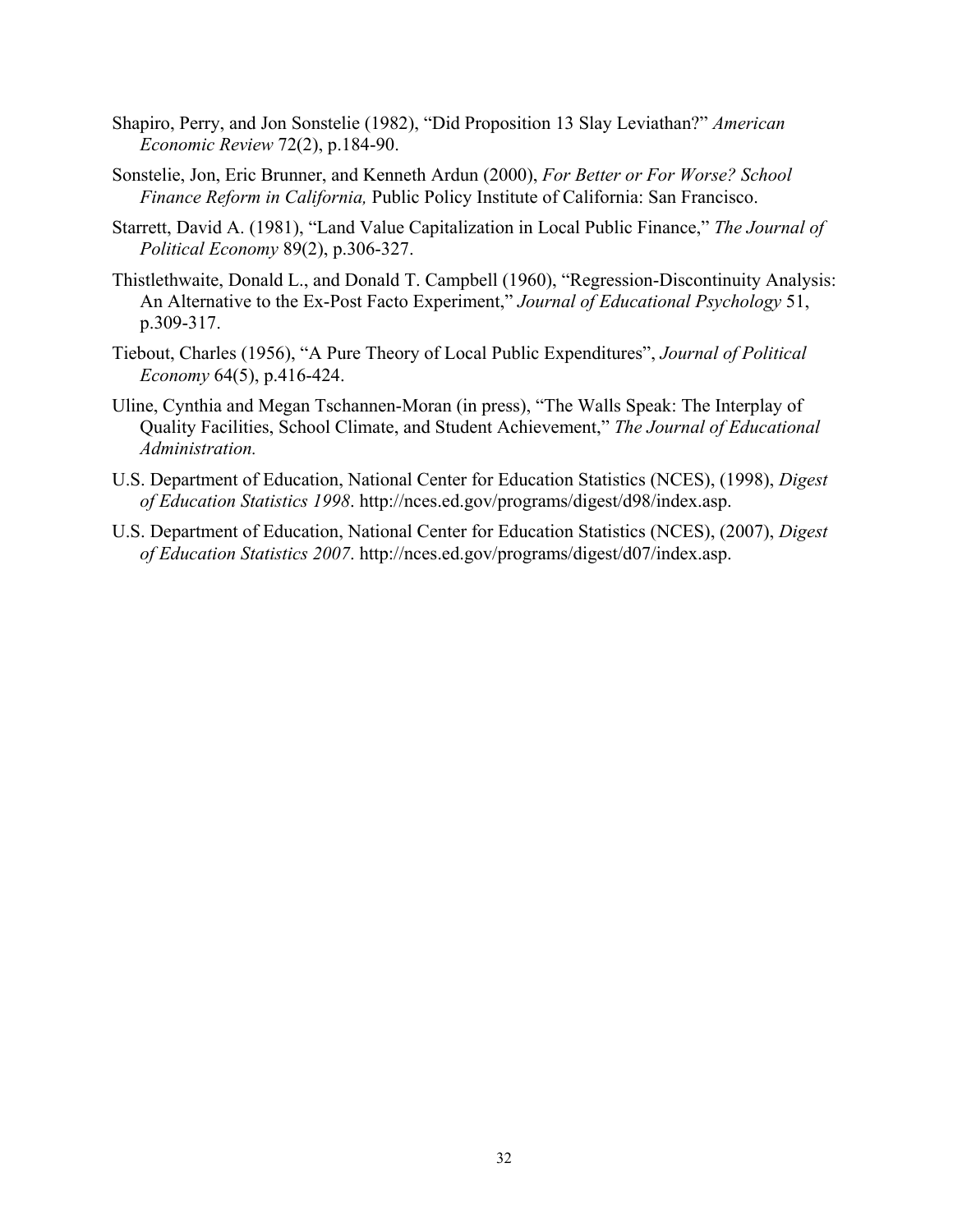#### **Appendix A**

# *Resource Allocation with Restricted Funding*

Under fairly general conditions, an optimizing school district given additional restricted revenues will divert some of the additional revenues to other purposes, by reducing the allocation of unrestricted revenues to the targeted accounts. This prediction will fail to hold only if the district was previously at a corner solution, allocating no revenue to the targeted accounts; in this case, there is no possibility of diversion.

A school district receives funding y from federal and state transfers plus local revenues; we treat all as exogenous to local decisions. The district allocates this funding across school facilities (k) and current inputs such as teachers and textbooks (e). Let A measure educational outputs, and suppose that the educational production function is  $A = f(k, e)$ . If revenues are unrestricted, the district maximizes A subject to the budget constraint  $k+e \le y$ . Let  $k(y)$  and  $e(y)$ be the optimal resource choices; these will sum to total revenues,  $k(y) + e(y) = y$ , and (assuming an interior solution) will equate the marginal product of each type of spending,  $f_1(k(y), e(y)) =$  $f_2(k(y), e(y))$ . For typical production functions, both  $k(y)$  and  $e(y)$  will be increasing in y. Thus, a grant of additional unrestricted revenues r will lead to increases in both capital and current spending,  $k(y+r)$  $\geq k(y)$  and  $e(y+r)$  $\geq e(y)$ .

Now suppose that the new revenues are restricted to the capital account. One might expect this sort of restricted grant to increase capital revenues by the full amount r, to  $k(y) + r$ . But this is usually not so. The grant restrictions simply add an additional constraint,  $k \ge r$ . This can be satisfied with much smaller increases if  $k(y) > 0$ . An optimizing district will re-allocate unrestricted revenues toward the current account. That is, rather than choosing  $(k(v) + r, e(v))$ , the district will devote only  $k^* < k(y)$  of its unrestricted revenues to the capital account, leading to a total capital allocation of  $k^*+r\leq k(y)+r$  and total current spending of  $e^* > e(y)$ .

The degree of diversion will depend on the extent to which the  $k \ge r$  constraint is binding. In one extreme, it is not binding at all – the district would have chosen capital spending greater than r even without constraints  $(k(y+r) > r)$ . In this case, the restriction has no effect on the district's allocation decisions. For this sort of district, the passage of a restricted bond is predicted to lead to increases in both capital and current spending identical to those that would be seen with an unrestricted revenue grant.

On the other extreme, a district might, if unconstrained, choose to spend nothing on capital  $(k(y+r)=0)$ . In this case, the restriction is extremely effective: The district cannot devote a negative amount of its unrestricted budget toward the capital account. It instead selects a corner solution, setting  $k^* = 0$  and  $e^* = y$ . This yields total capital spending of r and total current spending of y. The additional revenues thus "stick" entirely in the capital account, with no spillovers to the current account.

Of course, there are intermediate cases. If  $k(y) > 0$  but  $k(y+r) < r$ , a restricted grant will lead to more capital spending than would an unrestricted grant, but less than would occur if the district were unable to re-optimize upon receipt of the grant.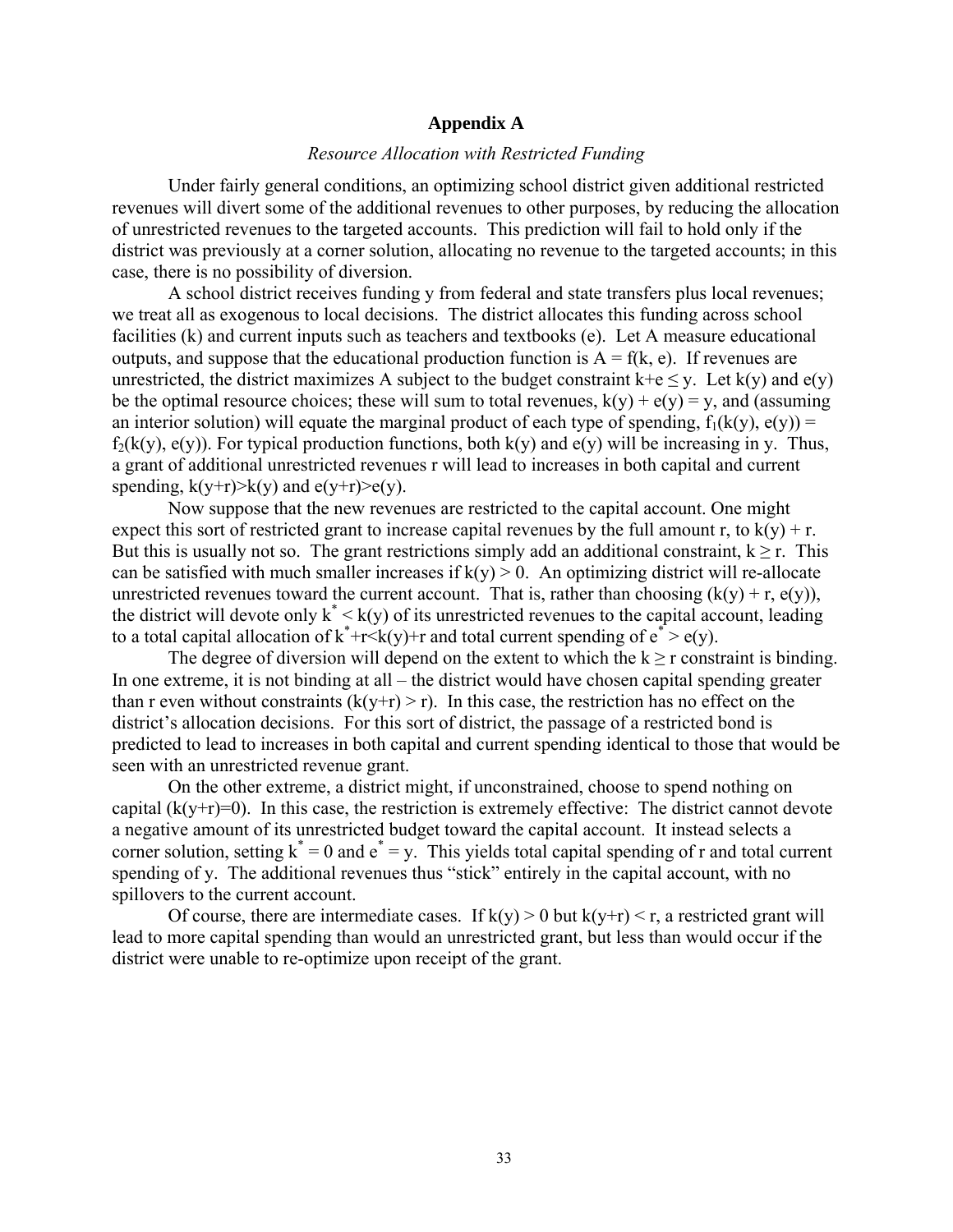## **Appendix B**

# *Willingness-to-Pay and Elasticity Calculations*

 This appendix describes how the reduced-form effects of bond passage on house prices can be converted to obtain estimates of the marginal homebuyer's willingness-to-pay for school spending and of the elasticity of house prices with respect to school spending.

 We make a number of assumptions in the calculations. We assume that the (nominal) interest rate on bonds is 4.6%, that a rental unit is equivalent to 0.6 owner-occupied units, and that the tax burden is divided evenly among all of the (owner-equivalent) housing units in the district. We consider a bond issue of \$6,309 per pupil, with a 30-year maturity, in a district with average housing price of \$236,433 and 2.4 owner-equivalent units per pupil.<sup>43</sup> We consider two discount rates, 7.33% and 5.24%, both taken from Barrow and Rouse (2004).

 The simplest calculation is the willingness-to-pay for additional spending. Under the assumption that marginal homebuyers have exactly one school-aged child per household, we assume that the price effects reflect the willingness-to-pay for a per-pupil share of the average bond. The estimates in Column 4 of Table 7 indicate that bond passage raises prices by 3.02% in the first year, or \$7,136 for the average house. With 2.4 homes per pupil, a single home's share of the average bond issue is \$2,629. This requires annual property taxes of \$163, with present discounted value of \$1,952 ( $\rho_1$  = 7.33%) or \$2,431 ( $\rho_2$  = 5.24%). Thus, the willingness to pay for \$6,309 per pupil in bond funds is  $$7,136 + $1,952 = $9,087$  ( $\rho_1$ ) or  $$7,136 + $2,431 = $9,567$  $(\rho_2)$ , implying a willingness-to-pay for \$1 per pupil in spending of 1.44 or 1.52, respectively.

 Table 7 indicates that the price effects are larger a few years after the election than in the first year. By this point, some of the taxes will already have been paid, but (assuming that planning and executing a construction project takes several years) none of the benefits will have been received. Moreover, because the arrival of benefits is approaching, these benefits will be discounted to a lesser degree. Thus, a constant willingness-to-pay would imply slowly rising price effects over this period, though cannot account for the steep rate of increase. Our estimate of the willingness-to-pay is 1.63 in year 2, 2.12 in year 3, and 1.70 in year 4 (for  $\rho_1$ ;  $\rho_2$  implies 1.76, 2.31, and 1.89, respectively). It is not possible to extend these estimates beyond year 4, as the assumption that all of the benefits arrive after that date is untenable.

 The calculations thus far omit two tax considerations. First, because California freezes valuations at the original purchase price, new homebuyers pay a disproportionate share of property taxes. Using Ferreira's (2007) tabulation of effective property tax rates in California, we compute that property tax increment that raises \$1 per house will cost a new homebuyer about \$1.35 and a long-term resident only about \$0.58. This implies that the above calculations understate the tax burden borne by new buyers. Offsetting this, however, is the income tax deductibility of property tax payments and mortgage interest payments. When we incorporate both of these features into the calculation, our year-4 price estimates imply that marginal

 $\overline{a}$ 

 $43$  The bond amount and housing price are the means among districts with measures that pass or fail by less than  $2\%$ . The equivalence of a rental unit with 0.6 owner-occupied units is computed by comparing the present discounted value of the California mean monthly rent for a renter-occupied unit in 2000 (using a 5.24% discount rate) with the mean value of owner occupied homes. The count of housing units per pupil is the average in our sample; the average for districts with close elections is similar. Note also that the \$6,309 per pupil of the average bond is quite close to the present discounted value of our point estimates of the effect of bond passage on total spending in years 1-18, \$5,672 ( $\rho = 7.33\%$ ) or \$6,086 ( $\rho = 5.24\%$ ).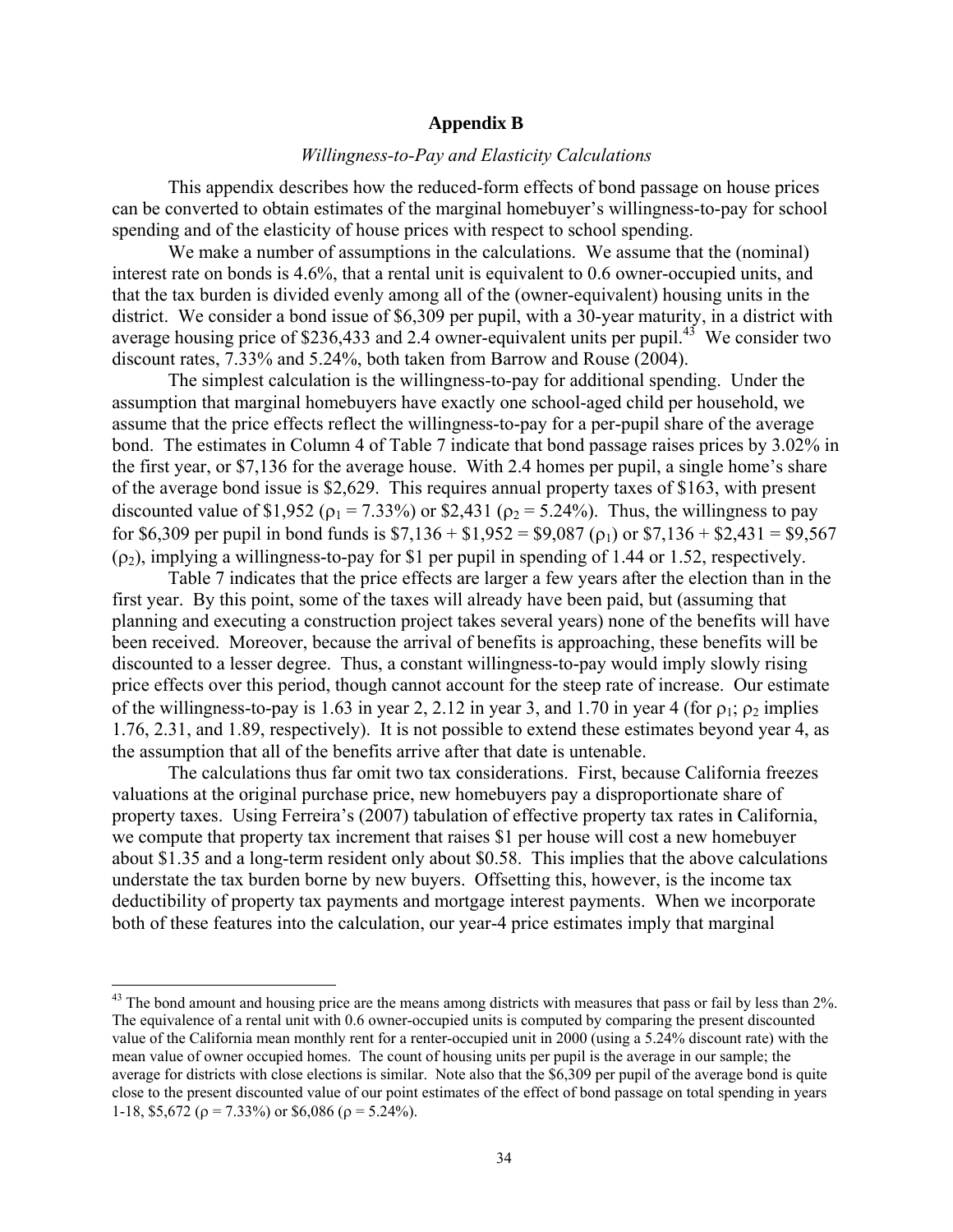homebuyers are willing to give up \$1.35 ( $\rho_1$ ) or \$1.51 ( $\rho_2$ ) worth of consumption in order to provide \$1 per pupil to the school district's capital budget.<sup>44</sup>

Other studies of the home price effects of school spending do not report the implied willingness-to-pay for spending. To estimate the elasticity of housing prices with respect to annual school spending, as reported by Bradbury, Mayer, and Case (2001) and Hilber and Mayer (2004), we first compute the size of the annuity that yields the same discounted value as the temporary spending increase made possible by the bonds. This is \$462 ( $\rho_1$ ) or \$330 ( $\rho_2$ ). Next, we divide this by annual per pupil spending (in the year of the election, averaged over all districts where a measure passed or failed by less than two percentage points), \$6,767. The bond measures therefore represent an increase in the flow of spending of 6.8% ( $\rho_1$ ) or 4.9% ( $\rho_2$ ). Comparing these to the housing price effects from Table 7, Column 4, we obtain elasticities of year-0 prices with respect to spending of 0.44 or 0.61, respectively. Elasticities of year-4 prices are 0.68 and 1.03, again depending on the discount rate.

Barrow and Rouse (2004) estimate the effect of state aid—which they interpret as free transfers—on aggregate home prices, both measured in per pupil terms. To adapt our results to a similar metric, we first convert our effects on house prices to effects on property values per pupil. The estimates from Table 7, Column 4 indicate price effects of \$7,136 in year 0 and \$12,348 in year 4. Multiplying this by 2.4 housing units per pupil, we find effects of \$17,126 in year 0 and \$29,635 in year 4. Comparing these to the average bond value, \$6,309, we estimate that school spending with present discounted value of \$1 per pupil raises aggregate property values by \$2.71 in year 0 and \$4.70 in year 4.

Barrow and Rouse's (2004) estimates represent the effect of free transfers, while the bond spending studied here must be paid for by increased property taxes. To compute the effect of tax-financed spending implied by Barrow and Rouse's estimates, we first note that they compare their results to the null hypothesis that prices rise by \$1 per dollar of present discounted value of future state aid. The ratio of their estimates to the null, less one, can therefore be interpreted as the effect of \$1 of state aid to be paid for with \$1 in taxes (both in present value). Their main specification yields an estimated coefficient of 30.285; this corresponds to a housing price effect per dollar of bonds of 0.16 (with a discount rate of 5.24%) to 0.63 (with a discount rate of 7.3%).

While these estimates are lower than our findings, several further considerations help reconcile these results. First, Barrow and Rouse find much greater capitalization in bettereducated and higher-income districts. To the extent that California's education and income levels are higher than the national average, we would expect Barrow and Rouse's estimate for all districts to underestimate the housing price effect for the state. Barrow and Rouse's estimates for the top 80% of districts by education (as measured by the share of the population without a high school diploma) yield a range of  $0.42 - 0.99$ , while their estimates for the top quintile of districts by average household income yield 2.52-3.93. Further, the interpretation of their results is quite sensitive to the discount rate: using a 10% discount rate, their estimates of the effect on property values range from 1.1 for all districts to 5.7 for the top quintile. Finally, Barrow and Rouse's estimates reflect the value of a permanent increase in state aid, while homebuyers might be uncertain about the permanency of the policy changes they examine. If the stream of state aid is expected to persist for only 20 years, the implied effect on property values per dollar of future spending is much larger. Thus, our estimates are not out of line with theirs.

 $\overline{a}$ 

<sup>&</sup>lt;sup>44</sup> We assume that the owners of the transacted homes will average 130% of the per-house tax burden, that the new buyers finance 80% of the increment to home prices associated with a bond using a 30-year mortgage with a fixed 8% interest rate, and that they face a marginal income tax rate of 32%.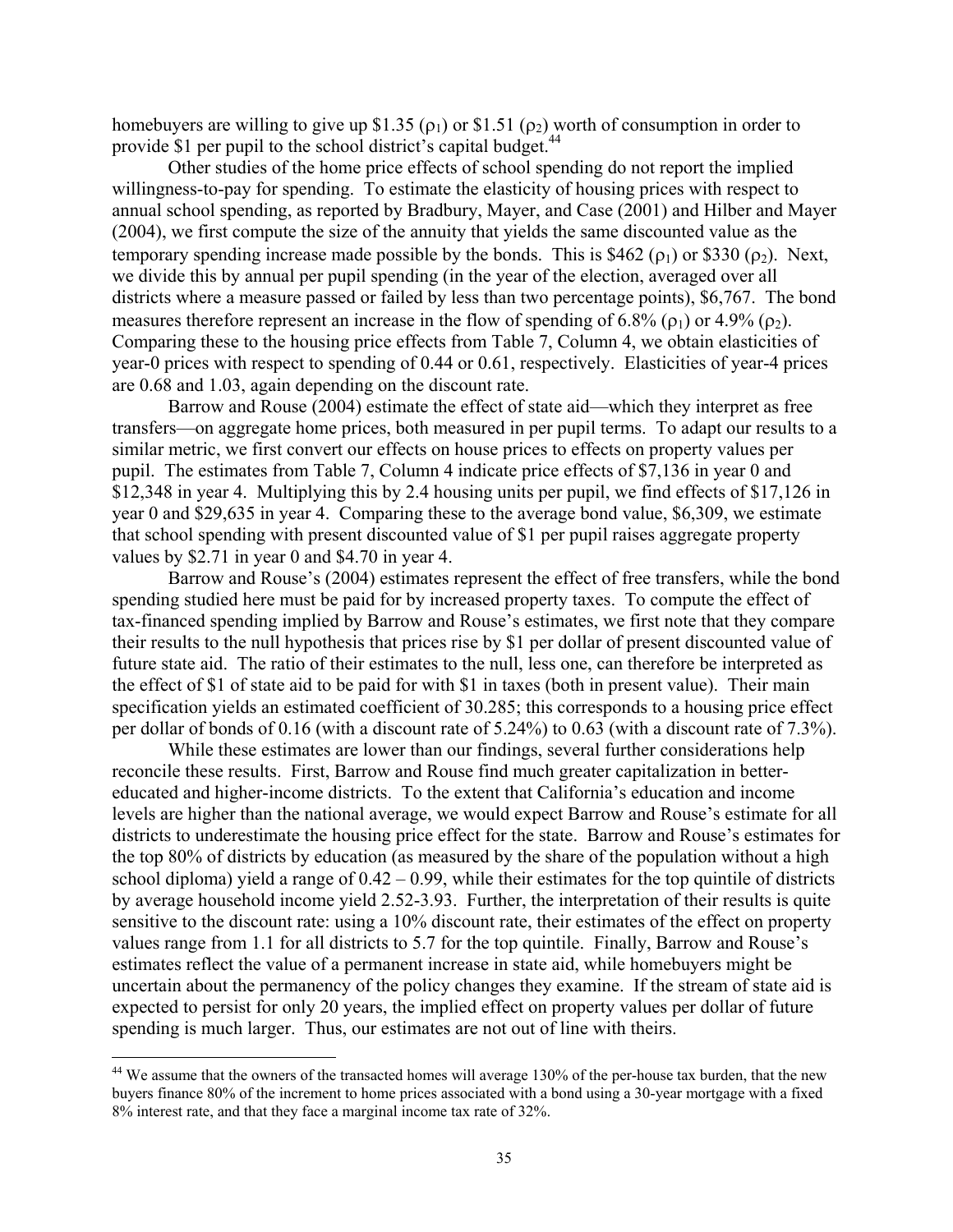|      | Number of | Avg \$ PP    | Fraction | Fraction |       | Vote share in favor |
|------|-----------|--------------|----------|----------|-------|---------------------|
|      | measures  | year-2000 \$ | 55% req. | approved | Mean  | <b>SD</b>           |
| Year | (1)       | (2)          | (3)      | (4)      | (5)   | (6)                 |
| 1987 | 29        | 3,134        | 0        | 0.52     | 64.61 | 11.96               |
| 1988 | 33        | 5,081        | 0        | 0.61     | 67.84 | 8.21                |
| 1989 | 28        | 3,103        | 0        | 0.50     | 66.39 | 9.67                |
| 1990 | 31        | 7,096        | 0        | 0.42     | 61.35 | 15.17               |
| 1991 | 55        | 7,612        | 0        | 0.40     | 64.04 | 10.32               |
| 1992 | 57        | 7,467        | 0        | 0.40     | 62.16 | 10.79               |
| 1993 | 45        | 7,305        | 0        | 0.47     | 62.07 | 11.68               |
| 1994 | 50        | 7,365        | 0        | 0.42     | 65.11 | 9.62                |
| 1995 | 84        | 6,266        | 0        | 0.48     | 65.03 | 10.94               |
| 1996 | 50        | 5,780        | 0        | 0.70     | 70.26 | 7.94                |
| 1997 | 110       | 7,244        | 0        | 0.64     | 68.86 | 8.68                |
| 1998 | 116       | 6,762        | 0        | 0.60     | 68.74 | 9.30                |
| 1999 | 82        | 9,425        | 0        | 0.62     | 69.59 | 9.73                |
| 2000 | 86        | 6,307        | 0        | 0.65     | 69.44 | 8.72                |
| 2001 | 50        | 8,338        | 0.48     | 0.84     | 68.65 | 9.24                |
| 2002 | 146       | 6,004        | 0.89     | 0.79     | 63.44 | 8.50                |
| 2003 | 18        | 6,542        | 0.50     | 0.56     | 61.58 | 9.59                |
| 2004 | 106       | 8,130        | 0.93     | 0.82     | 65.15 | 8.62                |
| 2005 | 35        | 10,157       | 0.74     | 0.86     | 64.70 | 6.53                |
| 2006 | 109       | 9,748        | 0.96     | 0.72     | 60.97 | 7.88                |

Table 1. School bond measure summary statistics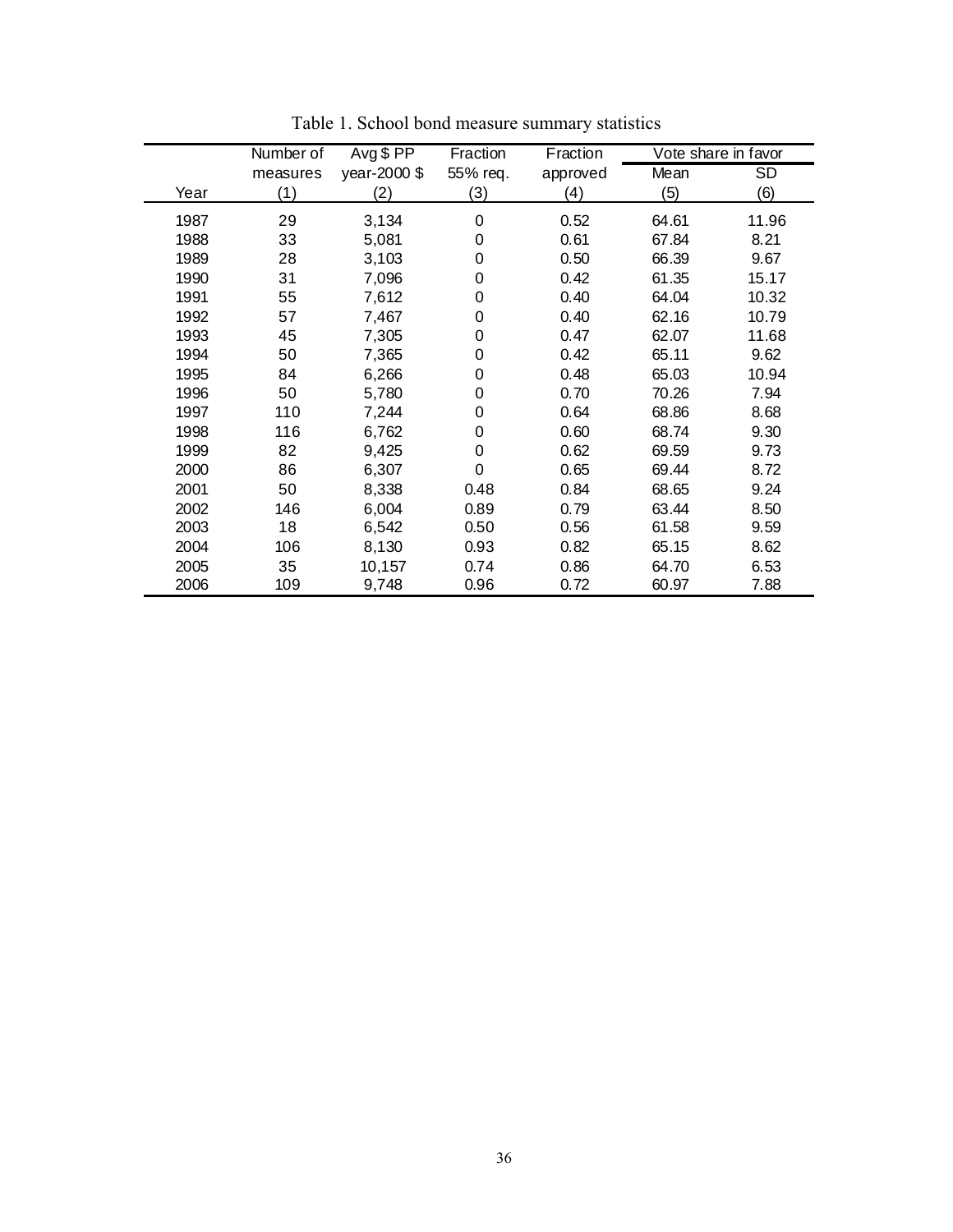|                                    |            | Never      | Proposed at | Passed a     | Failed a     |                    |
|------------------------------------|------------|------------|-------------|--------------|--------------|--------------------|
|                                    | All school | proposed a | least one   | measure      | measure      | Diff $(4)-(5)$     |
|                                    | disricts   | measure    | measure     | $(time t-1)$ | $(time t-1)$ | $(t \text{ stat})$ |
|                                    | (1)        | (2)        | (3)         | (4)          | (5)          | (6)                |
| Number of districts                | 948        | 319        | 629         |              |              |                    |
| A. Fiscal variables                |            |            |             |              |              |                    |
| Number of observations             | 10197      | 3306       | 6891        | 626          | 218          |                    |
| Log enrollment                     | 7.43       | 6.18       | 8.03        | 8.34         | 8.09         | 0.25               |
|                                    | [1.69]     | [1.43]     | [1.47]      | [1.48]       | [1.48]       | (2.13)             |
| Long-term debt PP                  | \$1,984    | 479        | 2,706       | 1,736        | 1,247        | 489                |
|                                    | [3, 286]   | [1, 793]   | [3,581]     | [3,072]      | [2,388]      | (2.41)             |
| Total expenditures PP              | \$7,466    | 7,410      | 7,493       | 7,290        | 6,941        | 349                |
|                                    | [2, 177]   | [2, 293]   | [2, 119]    | [1,898]      | [1,921]      | (2.32)             |
| Total capital outlays PP           | \$922      | 679        | 1,038       | 882          | 935          | $-53$              |
|                                    | [1, 100]   | [905]      | [1, 164]    | [1,005]      | [1, 112]     | (0.62)             |
| Total current instr. exp. PP       | \$3,905    | 4,034      | 3,844       | 3,824        | 3,618        | 206                |
|                                    | [808]      | [941]      | $[728]$     | $[703]$      | $[677]$      | (3.82)             |
| Total current non-instr.           | \$2,439    | 2,555      | 2,383       | 2,412        | 2,269        | 143                |
| exp. PP                            | [789]      | [964]      | $[683]$     | [661]        | [608]        | (2.92)             |
| <b>B.</b> Housing market variables |            |            |             |              |              |                    |
| Number of observations             | 15151      | 4578       | 10573       | 731          | 382          |                    |
| House prices                       | 241537     | 190337     | 263706      | 285857       | 210499       | 75,358             |
|                                    | [198, 618] | [149, 691] | [212, 612]  | [240, 439]   | [178, 766]   | (5.91)             |
| Log house prices                   | 12.16      | 11.95      | 12.26       | 12.33        | 12.08        | 0.25               |
|                                    | [0.65]     | [0.62]     | [0.65]      | [0.66]       | [0.55]       | (6.71)             |
| Square footage                     | 1603       | 1572       | 1615        | 1625         | 1637         | $-11$              |
|                                    | [407]      | [456]      | [386]       | [401]        | [363]        | (0.47)             |
| Lot size                           | 56772      | 97604      | 39797       | 32342        | 49388        | $-17,047$          |
|                                    | [81, 652]  | [111, 614] | [57, 266]   | [48, 933]    | [60, 891]    | (4.73)             |
| Sales volume                       | 881        | 316        | 1126        | 1519         | 1134         | 385                |
|                                    | [1,966]    | [951]      | [2, 225]    | [3, 568]     | [1, 445]     | (2.54)             |
| Income of homebuyers               | 96482      | 84753      | 101674      | 107689       | 90339        | 17,350             |
|                                    | [59,094]   | [45, 204]  | [63,606]    | [70, 382]    | [58,903]     | (4.36)             |
| Log income of homebuyers           | 11.36      | 11.25      | 11.40       | 11.45        | 11.31        | 0.14               |
|                                    | [0.46]     | [0.43]     | [0.47]      | [0.49]       | [0.41]       | (5.13)             |
| C. Achievement variables           |            |            |             |              |              |                    |
| Number of observations             | 9748       | 3240       | 6508        | 460          | 170          |                    |
|                                    |            |            |             |              |              |                    |
| Reading, grade 3                   | 0.172      | 0.103      | 0.206       | 0.159        | 0.187        | $-0.028$           |
|                                    | [0.91]     | [0.96]     | [0.88]      | [0.93]       | [0.81]       | (0.37)             |
| Math, grade 3                      | 0.067      | $-0.058$   | 0.129       | 0.115        | 0.095        | 0.020              |
|                                    | [0.90]     | [0.99]     | [0.85]      | [0.88]       | [0.82]       | (0.27)             |

Table 2. School district descriptive statistics for fiscal, housing markets and academic variables

Notes: Samples in columns 1, 2 and 3 include all available observations in all years. Columns 4 and 5 include only observations for the year prior to a bond measure. Fiscal variables are available for years 1995-2005, housing market variables for 1988 to 2005 (with the exception of income and log income that span the years 1992-2006), and test scores for 1992-1993 and 1997-2006.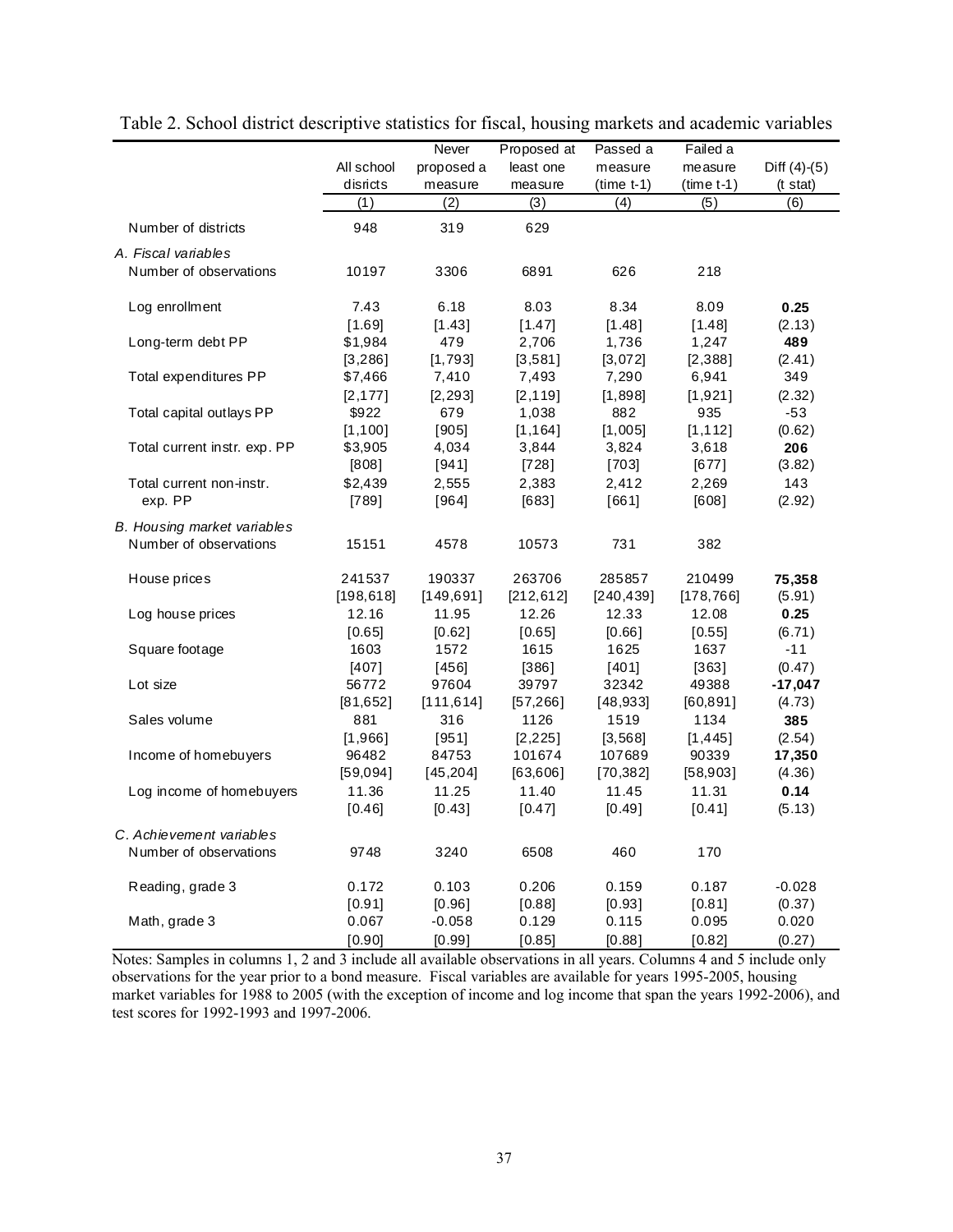|                                     | Year before election (t-1) |         |         |          |          | Change, t-2 to t-1 |          |
|-------------------------------------|----------------------------|---------|---------|----------|----------|--------------------|----------|
|                                     | (1)                        | (2)     | (3)     | (4)      | (5)      | (6)                | (7)      |
| A. Fiscal Outcomes                  |                            |         |         |          |          |                    |          |
| Long term debt PP                   | 167                        | $-608$  | $-411$  | 79       | 24       | 61                 | 86       |
|                                     | (192)                      | (344)   | (312)   | (165)    | (61)     | (90)               | (86)     |
| Capital outlays PP                  | $-185$                     | $-230$  | $-163$  | $-44$    | $-4$     | 46                 | 88       |
|                                     | (89)                       | (139)   | (129)   | (148)    | (89)     | (124)              | (127)    |
| Current instructional exp. PP       | 91                         | $-23$   | $-12$   | 35       | $-7$     | -5                 | -1       |
|                                     | (45)                       | (69)    | (62)    | (36)     | (19)     | (29)               | (31)     |
| <b>B.</b> Housing market outcomes   |                            |         |         |          |          |                    |          |
| House prices                        | 53011                      | $-2243$ | 643     | 3743     | 5580     | 4631               | 4657     |
|                                     | (9113)                     | (13713) | (13393) | (4447)   | (2260)   | (4592)             | (4255)   |
| Log house prices                    | 0.184                      | 0.043   | 0.040   | 0.013    | 0.015    | 0.020              | 0.017    |
|                                     | (0.029)                    | (0.044) | (0.043) | (0.011)  | (0.007)  | (0.010)            | (0.010)  |
| C. Achievement outcomes             |                            |         |         |          |          |                    |          |
| Reading, grade 3                    | $-0.040$                   | 0.147   | 0.185   | $-0.010$ | $-0.022$ | $-0.032$           | $-0.022$ |
|                                     | (0.084)                    | (0.127) | (0.117) | (0.054)  | (0.033)  | (0.055)            | (0.057)  |
| Math, grade 3                       | 0.042                      | 0.180   | 0.214   | 0.054    | $-0.054$ | $-0.002$           | 0.004    |
|                                     | (0.083)                    | (0.119) | (0.109) | (0.062)  | (0.037)  | (0.055)            | (0.056)  |
| Year effects & threshold control    | Y                          | Υ       | Υ       | Y        | Υ        | Υ                  | Y        |
| Cubic vote share                    | N                          | Y       | Y       | Y        | N        | Y                  | Υ        |
| Sample pools relative years [-2, 6] | N                          | N       | Y       | Y        | N        | N                  | Y        |
| Bond measure fixed effects          | N                          | N       | N       | Y        | N        | N                  | N        |

Table 3. Pre-bond measure balance of treatment and control groups

Note: Estimates in columns 1-2 and 5-6 are estimated from cross-sectional data with observations for the year before a measure. Columns 3, 4, and 7 are taken from the static RD model (equation (7)), with only the effect of passage in the year before the election reported. In column 4, the effect two years before the election is constrained to zero. Models for house prices include controls for square footage, lot size and sales volume. Standard errors are robust to heteroskedasticity and, in columns 3, 4, and 7, clustered at the school district level. See text for additional description of samples.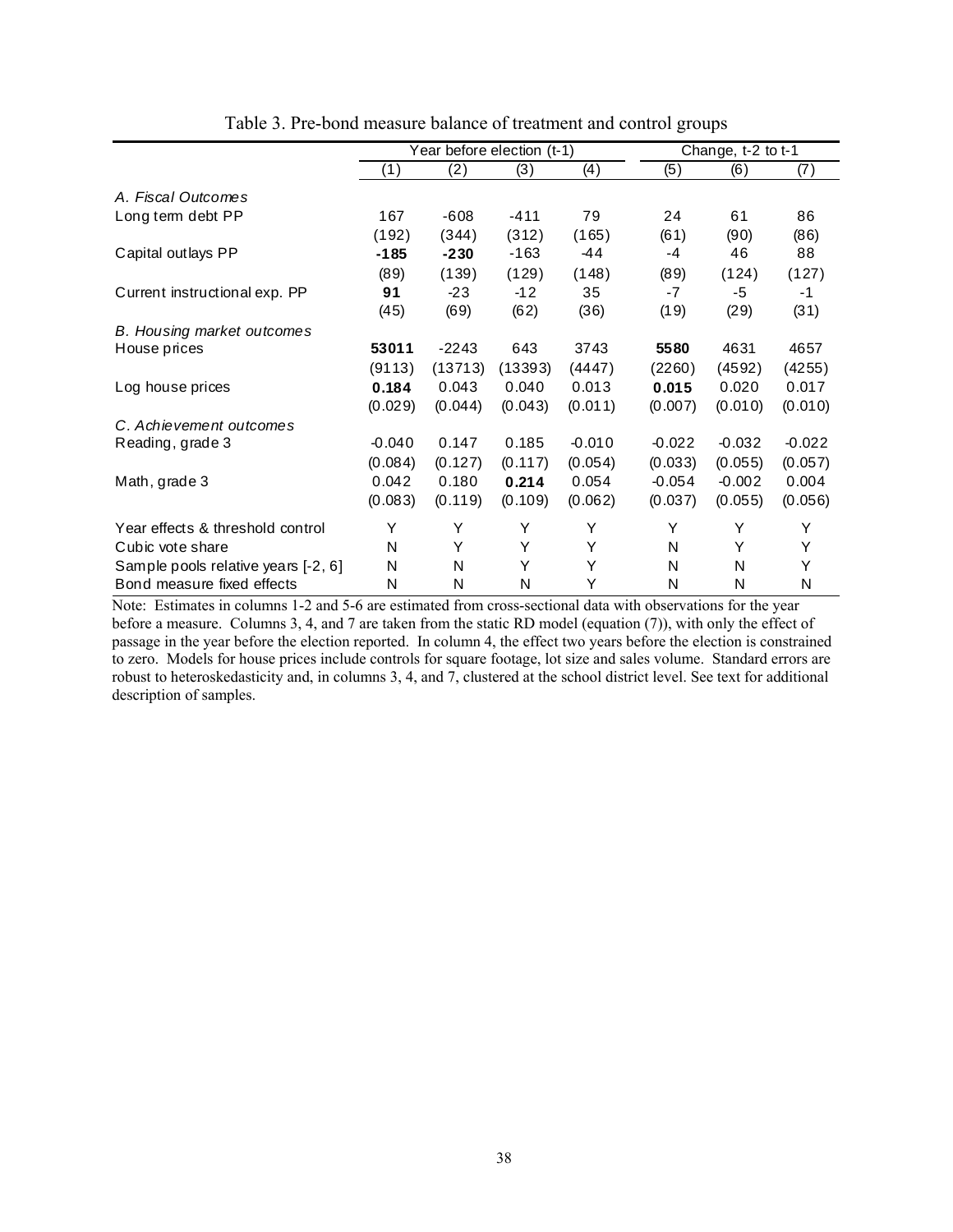|                                         | LT debt PP | Total<br>expend. PP | Capital<br>outlays PP | Curr. Instr.<br>expend. PP | State aid<br><b>PP</b> |
|-----------------------------------------|------------|---------------------|-----------------------|----------------------------|------------------------|
|                                         | (1)        | (2)                 | (3)                   | (4)                        | (5)                    |
| Effect of measure passage 1 year later  | 1932       | 332                 | 256                   | 35                         | 94                     |
|                                         | (360)      | (178)               | (152)                 | (39)                       | (127)                  |
| Effect of measure passage 2 years later | 2290       | 939                 | 801                   | 9                          | 61                     |
|                                         | (439)      | (218)               | (194)                 | (43)                       | (148)                  |
| Effect of measure passage 3 years later | 2210       | 1274                | 1144                  | 3                          | -63                    |
|                                         | (473)      | (277)               | (250)                 | (45)                       | (174)                  |
| Effect of measure passage 4 years later | 1607       | 973                 | 872                   | $-25$                      | 94                     |
|                                         | (574)      | (310)               | (284)                 | (55)                       | (171)                  |
| Effect of measure passage 5 years later | 908        | 210                 | 238                   | -19                        | 166                    |
|                                         | (613)      | (320)               | (281)                 | (71)                       | (167)                  |
| Effect of measure passage 6 years later | 367        | -326                | $-351$                | -19                        | 21                     |
|                                         | (660)      | (338)               | (284)                 | (74)                       | (184)                  |
| R <sub>2</sub>                          | 0.77       | 0.73                | 0.47                  | 0.90                       | 0.77                   |

Table 4. Static RD estimates of effect of bond passage on fiscal variables

Notes: "Static" specification is used, following equation (7) in the text. The sample includes relative years  $[-2, +6]$ and N=6,970. Coefficients shown are the interaction between relative year indicators and an indicator for bond passage. All specifications include measure fixed effects; a full set of absolute and relative year indicators; and interactions between relative year indicators 1 through 6 (0, -1, and -2 are excluded) and the passage indicator, a cubic in the measure vote share, and a linear measure of the required vote share. Standard errors are clustered on the school district. Dependent variables are measured in constant year-2000 dollars per pupil.

|  |  | Table 5. Dynamic RD estimates of effect of bond passage on fiscal variables |  |  |  |
|--|--|-----------------------------------------------------------------------------|--|--|--|
|  |  |                                                                             |  |  |  |
|  |  |                                                                             |  |  |  |
|  |  |                                                                             |  |  |  |

|                                         | LT debt PP | Total<br>expend. PP outlays PP expend. PP | Capital | Curr. Instr. | State aid<br><b>PP</b> |
|-----------------------------------------|------------|-------------------------------------------|---------|--------------|------------------------|
|                                         | (1)        | (2)                                       | (3)     | (4)          | (5)                    |
| Effect of measure passage 1 year later  | 1944       | 198                                       | 220     | 22           | 46                     |
|                                         | (442)      | (188)                                     | (157)   | (46)         | (130)                  |
| Effect of measure passage 2 years later | 2586       | 853                                       | 792     | -28          | -6                     |
|                                         | (563)      | (235)                                     | (228)   | (52)         | (185)                  |
| Effect of measure passage 3 years later | 3408       | 1688                                      | 1549    | -33          | 257                    |
|                                         | (563)      | (337)                                     | (299)   | (49)         | (308)                  |
| Effect of measure passage 4 years later | 3371       | 1841                                      | 1660    | -64          | 169                    |
|                                         | (619)      | (417)                                     | (308)   | (64)         | (211)                  |
| Effect of measure passage 5 years later | 3425       | 1169                                      | 1091    | -80          | 149                    |
|                                         | (691)      | (374)                                     | (268)   | (77)         | (192)                  |
| Effect of measure passage 6 years later | 3139       | 701                                       | 554     | -82          | 87                     |
|                                         | (689)      | (389)                                     | (267)   | (80)         | (215)                  |
| R <sub>2</sub>                          | 0.72       | 0.61                                      | 0.32    | 0.83         | 0.59                   |

Notes: "Dynamic" specification is used following equation (8) in the text. The sample includes all available years of data and N=7,038. All specifications include district fixed effects; a full set of absolute year indicators; indicators for the presence of a measure on the ballot in each relative year from  $1$  to  $+18$ ; and interactions between the relative year indicators and an indicator for passage of the bond considered in that relative year, the required vote share, and a cubic polynomial in the actual vote share. Only the bond passage interactions for  $[+1, +6]$  (i.e. for the six years prior to the year in which the outcome is measured) are shown. Standard errors are clustered on the school district. Dependent variables are measured in constant year-2000 dollars per pupil.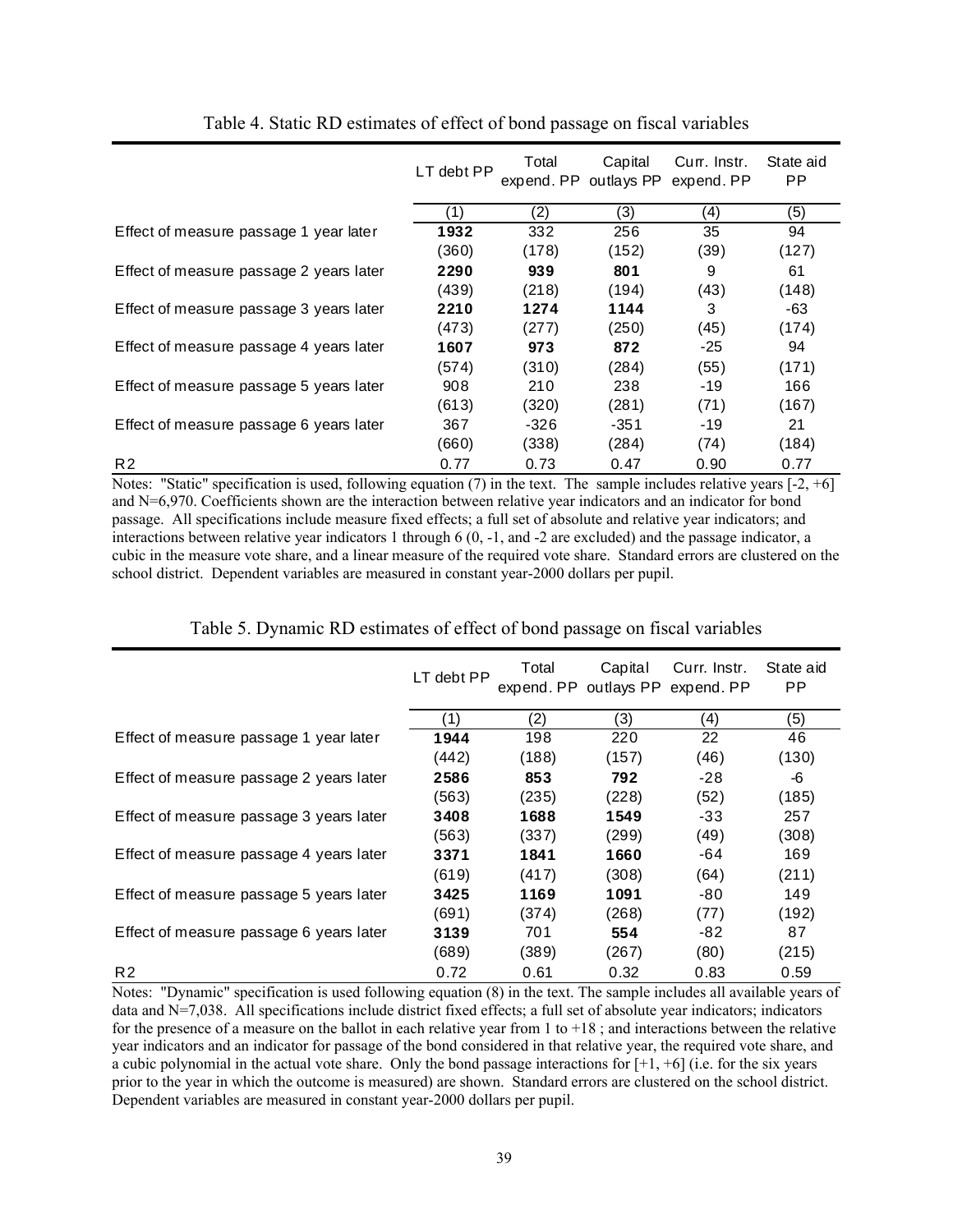|                         |                 |        |                  |                 | Placebo thresholds     |                    |                   | High capital Low capital |                       |  |
|-------------------------|-----------------|--------|------------------|-----------------|------------------------|--------------------|-------------------|--------------------------|-----------------------|--|
|                         | Base<br>(cubic) | Linear | 3-part<br>linear | 3-part<br>cubic | Switch<br>55% &<br>67% | Actual<br>minus 10 | Actual<br>plus 10 | spending<br>districts    | spending<br>districts |  |
|                         | (1)             | (2)    | (3)              | (4)             | (5)                    | (6)                | (7)               | (8)                      | (9)                   |  |
| LT debt PP              | 3371            | 3733   | 3689             | 3534            | $-190$                 | $-542$             | 1777              | 1711                     | 2826                  |  |
|                         | (619)           | (596)  | (583)            | (873)           | (382)                  | (816)              | (984)             | (813)                    | (621)                 |  |
| Total expenditures PP   | 1841            | 1848   | 1796             | 1808            | $-100$                 | 167                | 891               | 1436                     | 1273                  |  |
|                         | (417)           | (361)  | (385)            | (452)           | (219)                  | (386)              | (488)             | (502)                    | (404)                 |  |
| Capital outlays PP      | 1660            | 1664   | 1586             | 1527            | $-234$                 | 82                 | 544               | 1300                     | 1233                  |  |
|                         | (308)           | (268)  | (270)            | (421)           | (170)                  | (307)              | (387)             | (471)                    | (336)                 |  |
| Curr. instr. expend. PP | -64             | -80    | -65              | 21              | 75                     | 110                | 55                | 34                       | -67                   |  |
|                         | (64)            | (58)   | (58)             | (86)            | (55)                   | (93)               | (76)              | (73)                     | (63)                  |  |
| State aid PP            | 169             | 277    | 190              | 393             | $-121$                 | 0                  | 615               | -91                      | $-120$                |  |
|                         | (211)           | (192)  | (199)            | (230)           | (136)                  | (249)              | (211)             | (309)                    | (259)                 |  |

Table 6. Dynamic RD alternative specifications for fiscal outcomes in 4th year after election

Notes: Each cell represents a separate regression. Specification in column 1 is that used in Table 5; only the coefficient for measure passage four years prior is shown. Column 2 replaces the cubic vote share control (interacted with relative year indicators) with a linear vote share control; column 3 uses separate linear segments in the [0, 55], [55, 66.7], and [66.7, 100] ranges; and column 4 uses separate cubic segments in each range. Columns 5-7 include the actual measure passage indicator as well as counterfactual indicators that reflect vote shares in excess of alternative thresholds. Columns 8 and 9 use the "static" specification from Table 4, restricting the sample to measures where capital spending in the year before the election was above (col. 8) or below (col. 9) \$562 per pupil, the median across all measures. Standard errors are clustered on the school district.

|                                               |               | Static            |               | Dynamic    |
|-----------------------------------------------|---------------|-------------------|---------------|------------|
|                                               | <b>Prices</b> | Log prices        | <b>Prices</b> | Log prices |
|                                               | (1)           | $\left( 2\right)$ | (3)           | (4)        |
| Effect of measure passage in year of election | 12232         | 0.021             | 10907         | 0.030      |
|                                               | (5107)        | (0.015)           | (6922)        | (0.017)    |
| Effect of measure passage 1 year later        | 13691         | 0.027             | 13891         | 0.036      |
|                                               | (6247)        | (0.017)           | (8046)        | (0.018)    |
| Effect of measure passage 2 years later       | 13900         | 0.036             | 11758         | 0.042      |
|                                               | (7872)        | (0.020)           | (9354)        | (0.020)    |
| Effect of measure passage 3 years later       | 19251         | 0.058             | 14898         | 0.062      |
|                                               | (9371)        | (0.022)           | (11290)       | (0.021)    |
| Effect of measure passage 4 years later       | 18466         | 0.038             | 21667         | 0.052      |
|                                               | (10473)       | (0.024)           | (11540)       | (0.022)    |
| Effect of measure passage 5 years later       | 23188         | 0.038             | 28167         | 0.054      |
|                                               | (11621)       | (0.027)           | (11829)       | (0.026)    |
| Effect of measure passage 6 years later       | 13945         | 0.047             | 21139         | 0.067      |
|                                               | (14485)       | (0.035)           | (14286)       | (0.034)    |
| R <sub>2</sub>                                | 0.958         | 0.977             | 0.916         | 0.962      |

Table 7. Static and Dynamic RD estimates of effect of bond passage on housing prices

Notes: Static and dynamic specifications are similar to those in Tables 4 and 5, respectively - see notes to those tables for details. Dynamic specifications include indicators for the presence of a measure on the ballot in each relative year from 0 to +19. All housing price estimates also include controls for square footage, lot size and sales volume. Number of observations is 8,016 (cols. 1-2) and 10,313 (cols. 3-4).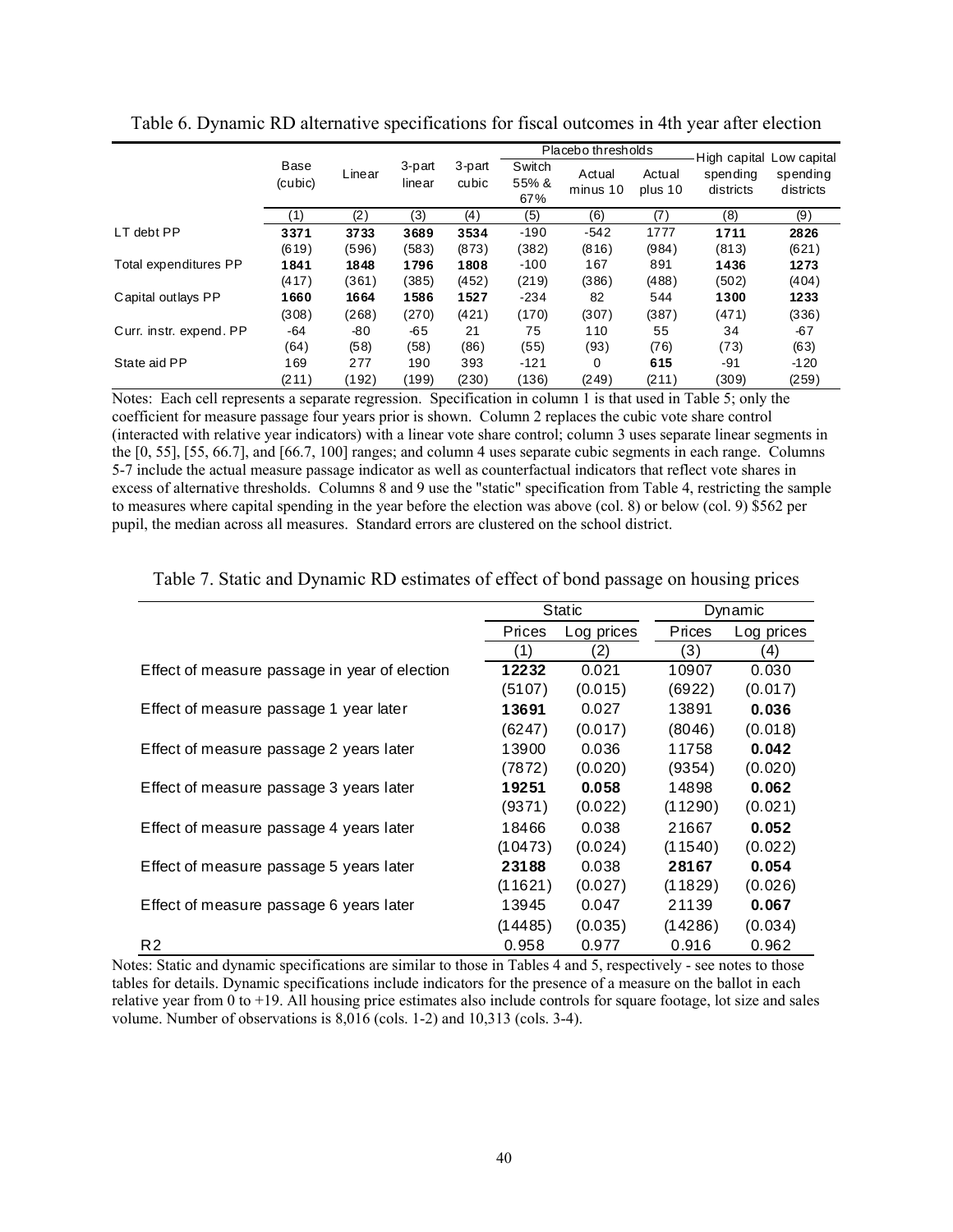|            |                  |                  |                  | 3-part<br>cubic  |                        | Placebo thresholds | Other elections     |                       |                      |
|------------|------------------|------------------|------------------|------------------|------------------------|--------------------|---------------------|-----------------------|----------------------|
|            | Base<br>(cubic)  | ∟inear           | 3-part<br>linear |                  | Switch<br>55% &<br>67% | Actual<br>minus 10 | Actual<br>plus 10   | <b>Bond</b><br>effect | Parcel tax<br>effect |
|            |                  | (2)              | (3)              | (4)              | (5)                    | (6)                | 17                  | (8)                   | (9)                  |
| Prices     | 28167<br>(11829) | 34434<br>(11130) | 27258<br>(13027) | 36455<br>(20306) | $-51409$<br>(20917)    | $-2974$<br>(17543) | 34787<br>(24784)    | 33807<br>(10504)      | $-3862$<br>(27035)   |
| Log prices | 0.054<br>(0.026) | 0.064<br>(0.024) | 0.042<br>(0.030) | 0.130<br>(0.056) | $-0.048$<br>(0.036)    | 0.054<br>(0.035)   | $-0.032$<br>(0.034) | 0.068<br>(0.023)      | 0.023<br>(0.038)     |

Table 8. Dynamic RD alternative specifications for housing prices in 5th year after election

Notes: Each cell represents a separate regression. Specification in column 1 is that used in Table 7, Columns 3-4; only the coefficients for measure passage five years prior are shown. Column 2 replaces the cubic vote share control (interacted with relative year indicators) with a linear vote share control; column 3 uses separate linear segments in the [0, 55], [55, 66.7], and [66.7, 100] ranges; and column 4 uses separate cubic segments in each range. Columns 5-7 include the actual measure passage indicator as well as counterfactual indicators that reflect vote shares in excess of alternative thresholds. Columns 8 and 9 come from the same specifications, with all of the controls from column 1 plus controls and all interactions for parcel tax measures. The "win" coefficients for bond measures are in column 8, and those for parcel tax measures are in column 9. Standard errors are clustered on the school district.

Table 9. Static and Dynamic RD estimates of effect of bond passage on third grade test scores

|                                         | Static  |          | Dynamic  |          |
|-----------------------------------------|---------|----------|----------|----------|
|                                         | Reading | Math     | Reading  | Math     |
|                                         | (1)     | (2)      | (3)      | (4)      |
| Effect of measure passage 1 year later  | 0.027   | 0.038    | $-0.010$ | $-0.012$ |
|                                         | (0.045) | (0.056)  | (0.054)  | (0.057)  |
| Effect of measure passage 2 years later | 0.008   | $-0.006$ | $-0.023$ | $-0.034$ |
|                                         | (0.048) | (0.058)  | (0.051)  | (0.054)  |
| Effect of measure passage 3 years later | 0.061   | 0.043    | 0.058    | 0.030    |
|                                         | (0.053) | (0.069)  | (0.053)  | (0.062)  |
| Effect of measure passage 4 years later | 0.013   | 0.039    | $-0.026$ | 0.026    |
|                                         | (0.061) | (0.072)  | (0.058)  | (0.062)  |
| Effect of measure passage 5 years later | 0.076   | 0.086    | 0.039    | 0.058    |
|                                         | (0.061) | (0.077)  | (0.061)  | (0.069)  |
| Effect of measure passage 6 years later | 0.151   | 0.185    | 0.103    | 0.160    |
|                                         | (0.065) | (0.080)  | (0.064)  | (0.075)  |
| R <sub>2</sub>                          | 0.933   | 0.902    | 0.880    | 0.842    |

Notes: Static and dynamic specifications are similar to those in Tables 4 and 5, respectively - see the notes to those tables for details. Dynamic specifications include indicators for the presence of a measure on the ballot in each relative year from -14 to +19. Number of observations is 6,084 (cols 1-2) and 6,660 (cols. 3-4).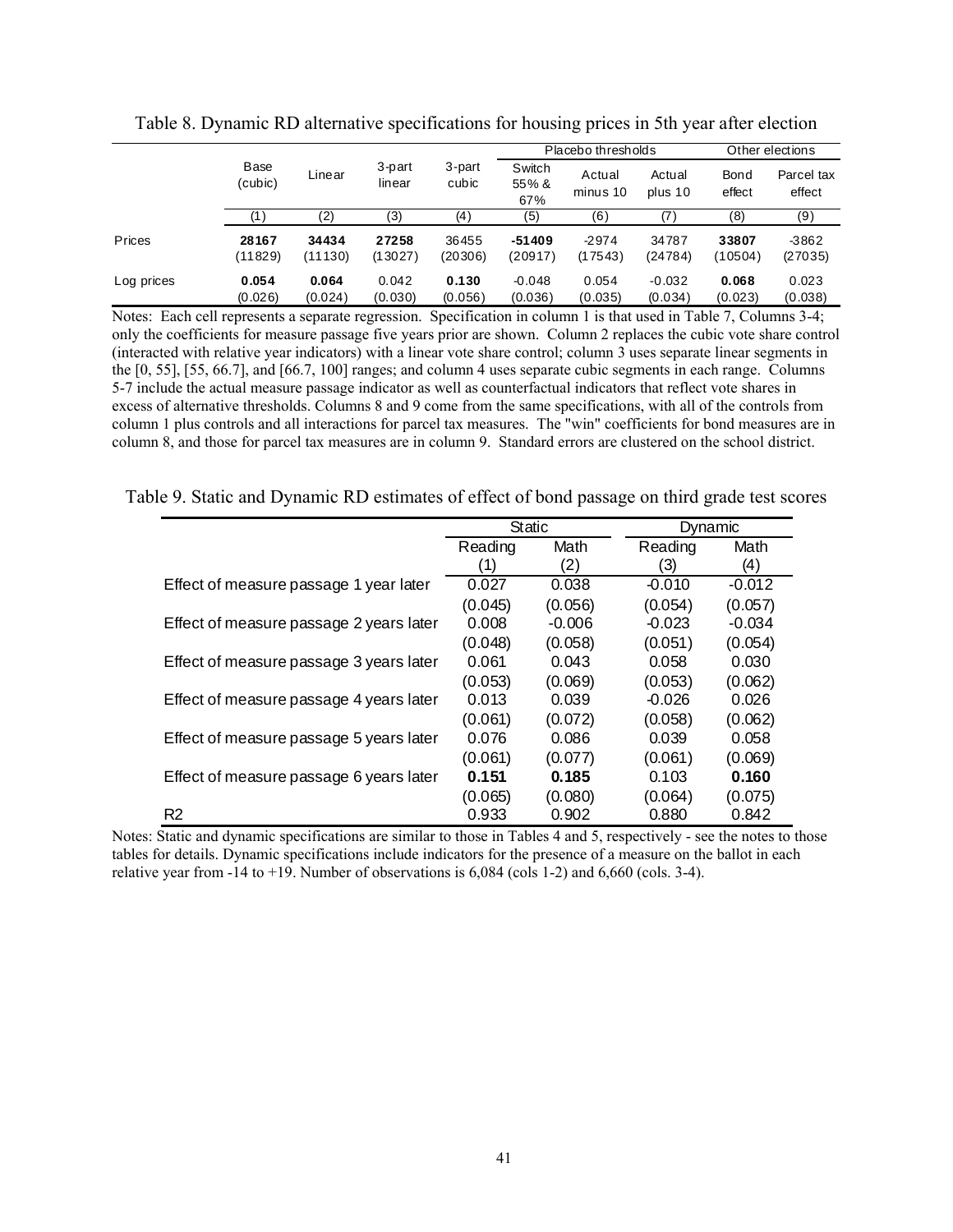|                                     | 1 yr later |          | 2 yrs later 3 yrs later 4 yrs later |          |          | 5 yrs later 6 yrs later | N     |
|-------------------------------------|------------|----------|-------------------------------------|----------|----------|-------------------------|-------|
|                                     | (1)        | (2)      | (3)                                 | (4)      | (5)      | (6)                     | (7)   |
| A. Housing market transactions      |            |          |                                     |          |          |                         |       |
| Sales volume                        | 93         | 207      | 282                                 | 213      | 241      | 325                     | 10857 |
|                                     | (78)       | (89)     | (93)                                | (98)     | (116)    | (115)                   |       |
| Log sales volume                    | $-0.001$   | 0.041    | 0.031                               | $-0.005$ | 0.032    | 0.039                   | 10857 |
|                                     | (0.056)    | (0.062)  | (0.066)                             | (0.068)  | (0.070)  | (0.073)                 |       |
| <b>B.</b> Homebuyer characteristics |            |          |                                     |          |          |                         |       |
| Income                              | 3245       | 1042     | $-2384$                             | 4212     | 1486     | 450                     | 9921  |
|                                     | (2624)     | (2645)   | (3113)                              | (3435)   | (3218)   | (3391)                  |       |
| Log income                          | 0.027      | 0.017    | $-0.005$                            | 0.035    | $-0.008$ | 0.004                   | 9921  |
|                                     | (0.019)    | (0.021)  | (0.023)                             | (0.025)  | (0.025)  | (0.024)                 |       |
| Fr. white & Asian                   | 0.017      | 0.000    | 0.001                               | 0.004    | 0.001    | $-0.008$                | 9921  |
|                                     | (0.009)    | (0.009)  | (0.010)                             | (0.010)  | (0.011)  | (0.011)                 |       |
| C. School district characteristics  |            |          |                                     |          |          |                         |       |
| Log enrollment, all grades          | $-0.012$   | $-0.011$ | 0.010                               | 0.001    | 0.001    | $-0.007$                | 7,038 |
|                                     | (0.017)    | (0.020)  | (0.025)                             | (0.039)  | (0.035)  | (0.042)                 |       |
| Log enrollment, Kindergarten        | 0.018      | $-0.001$ | 0.009                               | 0.000    | $-0.030$ | $-0.004$                | 5,899 |
|                                     | (0.022)    | (0.023)  | (0.028)                             | (0.028)  | (0.032)  | (0.034)                 |       |
| Log enrollment, 1st grade           | $-0.006$   | 0.003    | 0.005                               | 0.017    | $-0.018$ | $-0.017$                | 5,877 |
|                                     | (0.021)    | (0.022)  | (0.028)                             | (0.029)  | (0.031)  | (0.034)                 |       |
| Fr. white & Asian, all grades       | $-0.002$   | 0.004    | 0.002                               | 0.005    | 0.008    | 0.004                   | 7,035 |
|                                     | (0.005)    | (0.006)  | (0.008)                             | (0.008)  | (0.009)  | (0.010)                 |       |
| Fr. white & Asian, Kindergarten     | 0.016      | 0.026    | 0.038                               | 0.042    | 0.056    | 0.050                   | 4,279 |
|                                     | (0.011)    | (0.013)  | (0.014)                             | (0.017)  | (0.021)  | (0.018)                 |       |
| Fr. white & Asian, 1st grade        | $-0.004$   | 0.008    | 0.011                               | 0.025    | 0.027    | 0.006                   | 4,263 |
|                                     | (0.010)    | (0.011)  | (0.012)                             | (0.014)  | (0.016)  | (0.016)                 |       |
| Avg. parental education, all grades | $-0.060$   | $-0.218$ | $-0.018$                            | $-0.169$ | $-0.163$ | 0.005                   | 6978  |
|                                     | (0.096)    | (0.170)  | (0.156)                             | (0.218)  | (0.161)  | (0.149)                 |       |

Table 10. Dynamic RD estimates of effect of bond passage on house sales and homebuyer and student characteristics

Notes: All regressions use the dynamic specification - see notes to Table 5 for details. Kindergarten and 1st grade enrollments and racial shares exclude districts with grade-level enrollment below 50.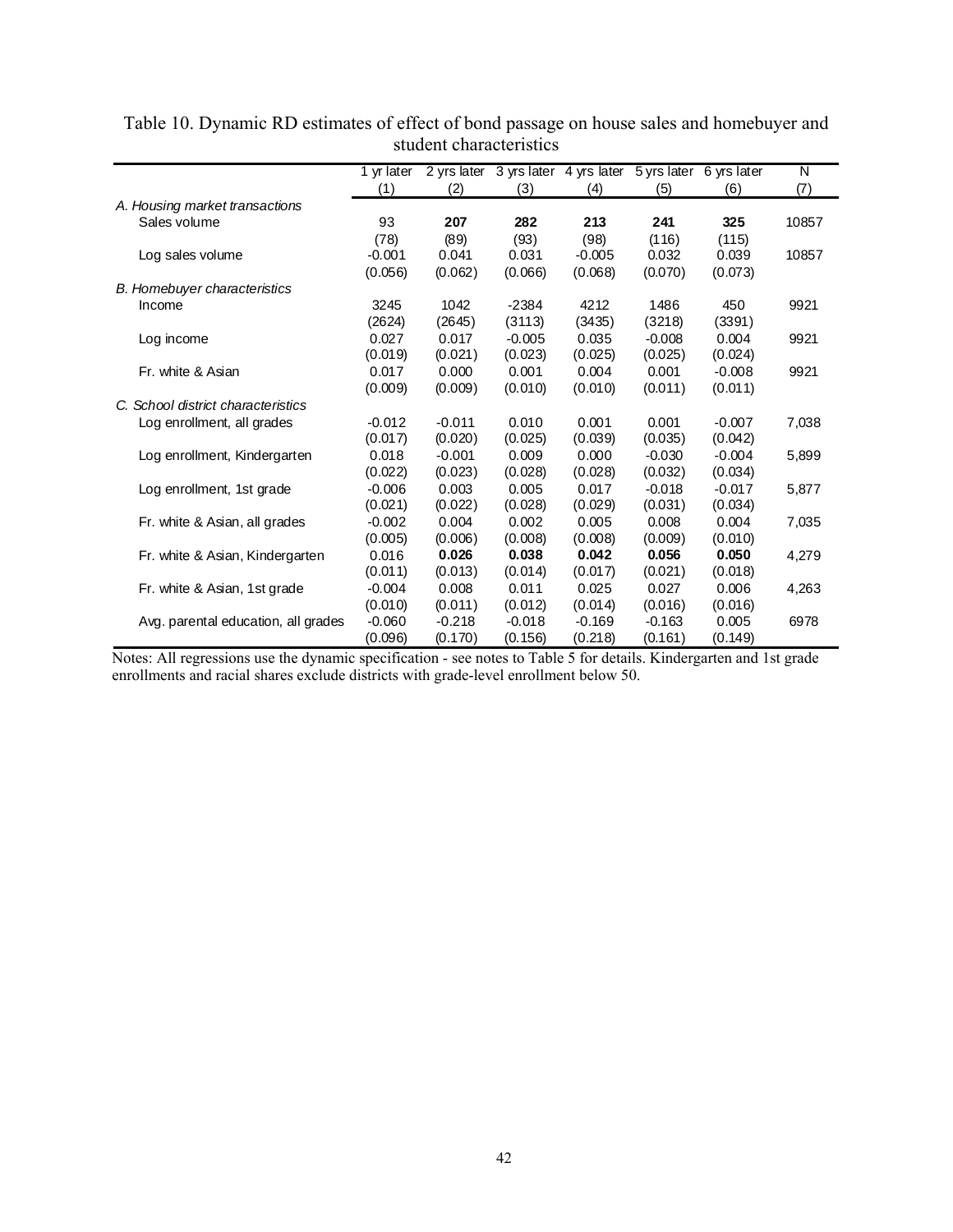

Figure 1. Density of bond measures by vote share

Notes: Vote shares are censored at 40 and 85.





Notes: Graphs show average number of measures considered or passed in years 1, 2, 3, and 4 after the focal election, by the vote share in that focal election. Bins are two percentage points wide: Measures that passed by between 0.001% and 2% are assigned to the 1 bin; those that failed by similar margins are assigned to the -1 bin.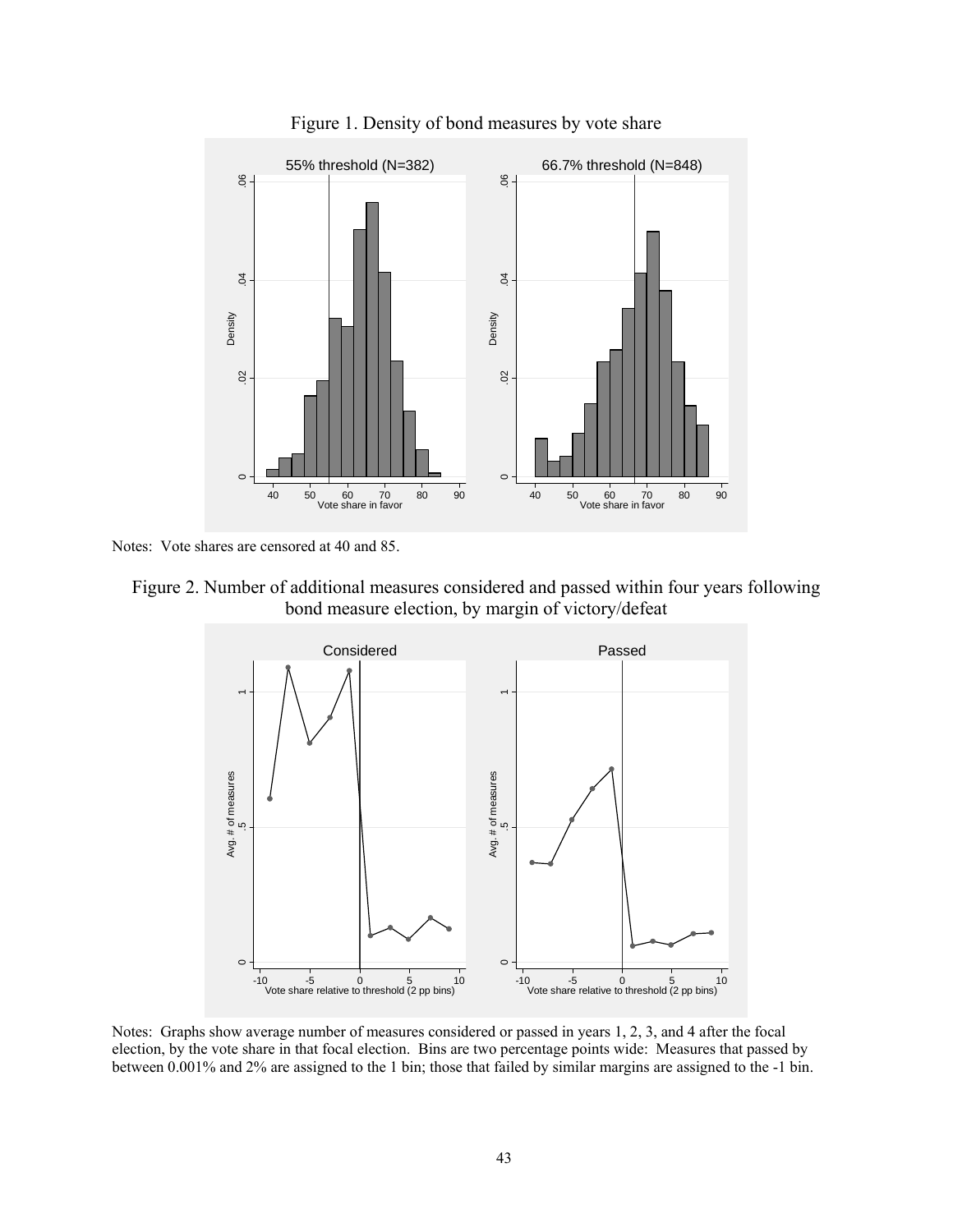

Figure 3. Static RD estimates of the effect of bond passage on the number of measures passed since the year of the focal election

Notes: Graph shows coefficients and 95% confidence intervals from RD regressions of the cumulative number of measures approved since the year before the election on an indicator for measure passage, controlling for a cubic in the vote share and an indicator for a 55% requirement. Regressions are estimated separately for each relative year.

Figure 4. Long term debt per pupil, by vote share, one year before and three years after election



Notes: Graph shows average long term debt per pupil in each bin in the listed year relative to the election. Averages are conditional on year fixed effects, and the -1 bin is normalized to zero. Measures that passed by between 0.001% and 2% are assigned to the 1 bin; those that failed by similar margins are assigned to the -1 bin.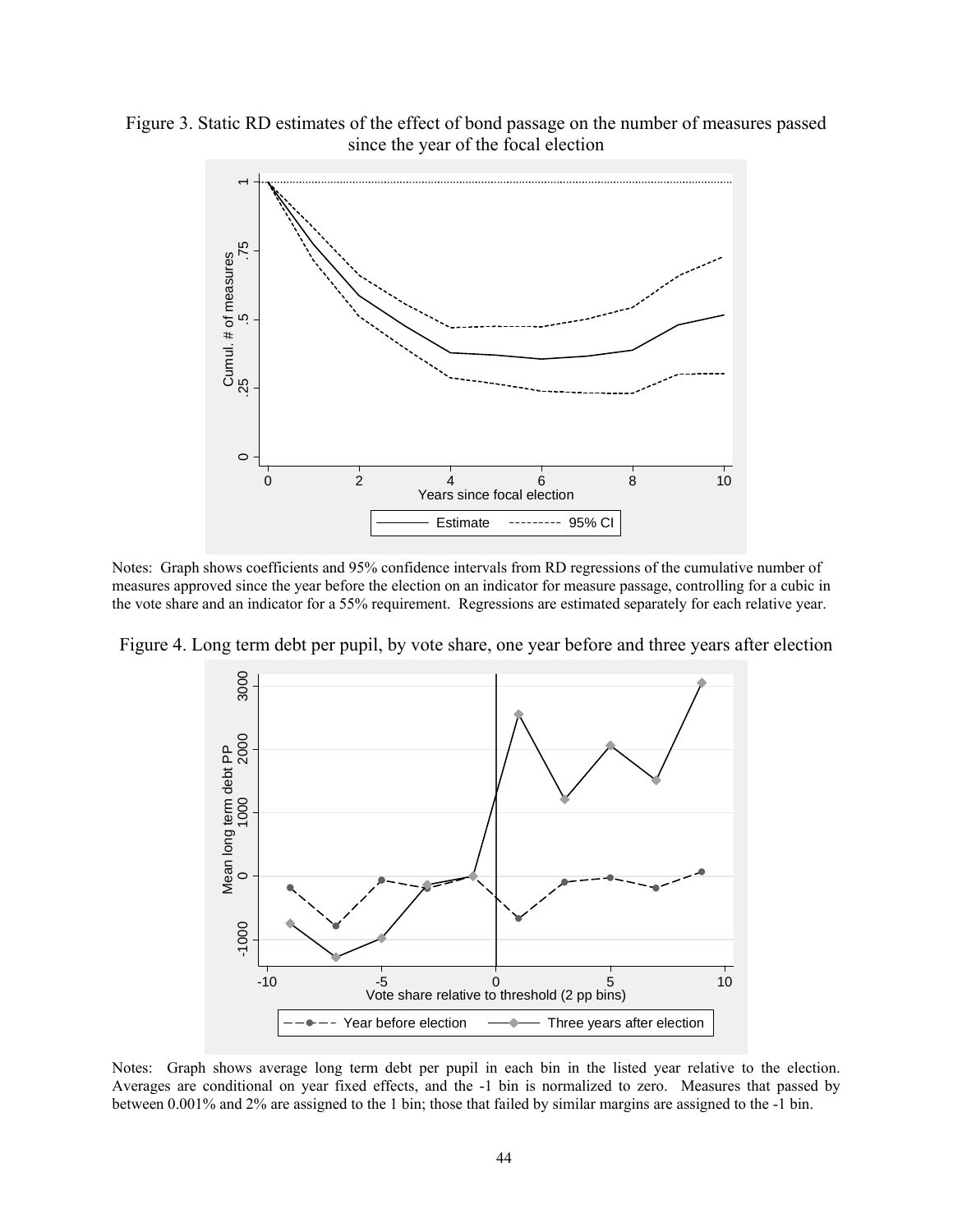

Figure 5. Capital outlays per pupil, by vote share, one year before and three years after election

Notes: Graph shows average capital outlays per pupil in each bin in the listed year relative to the election. Averages are conditional on year fixed effects, and the -1 bin is normalized to zero. Measures that passed by between 0.001% and 2% are assigned to the 1 bin; those that failed by similar margins are assigned to the -1 bin.

Figure 6. Current instructional expenditures per pupil, by vote share, one year before and three years after election



Notes: Graph shows average current instructional expenditures per pupil in each bin in the listed year relative to the election. Averages are conditional on year fixed effects, and the -1 bin is normalized to zero. Measures that passed by between 0.001% and 2% are assigned to the 1 bin; those that failed by similar margins are assigned to the -1 bin.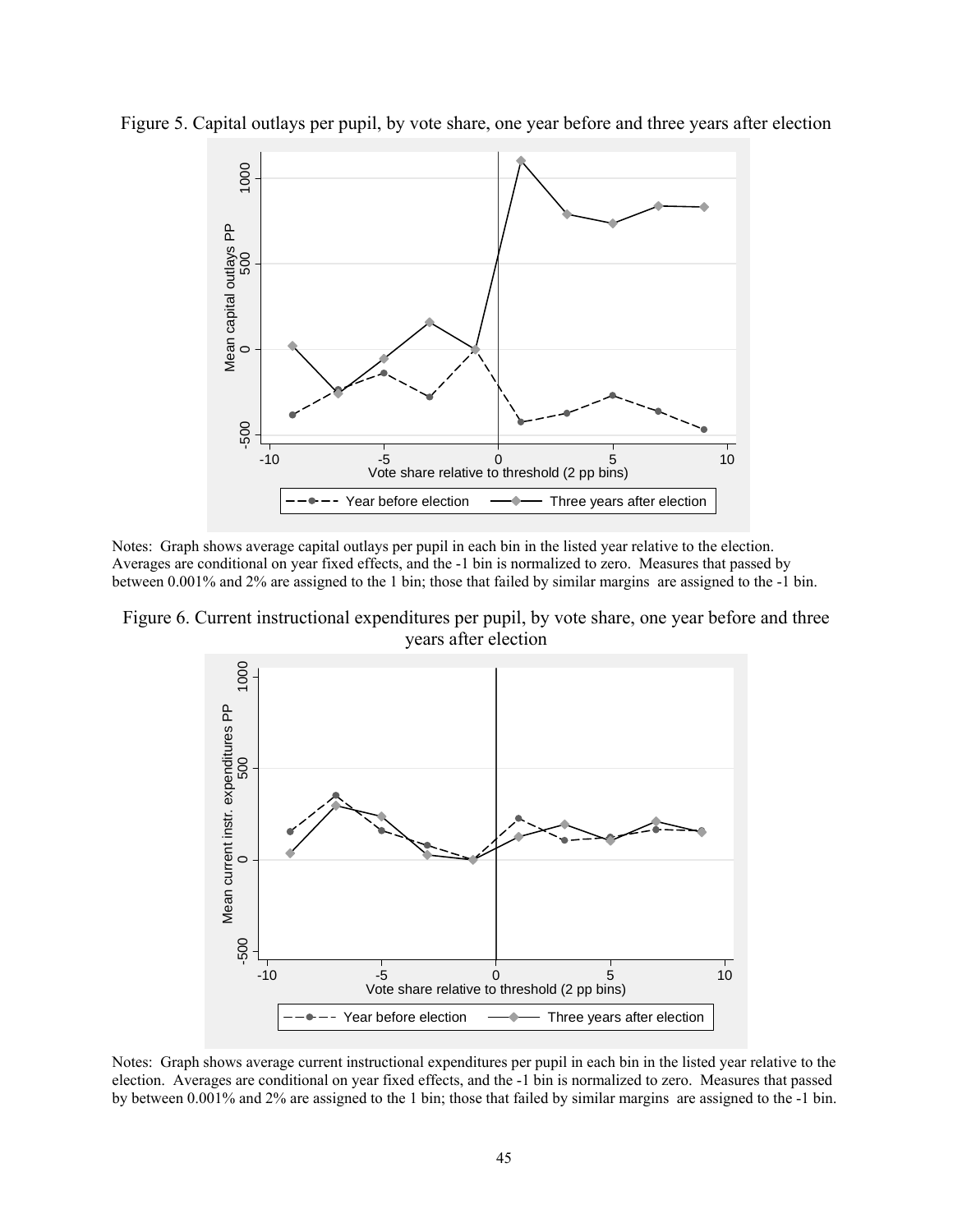Figure 7. Static and dynamic RD estimates of effect of bond passage on capital outlays per pupil



Notes: Graph shows coefficients and 95% confidence intervals from estimates of the "static" and "dynamic" RD specifications reported in Column 3 of Tables 4 and 5, respectively.



Figure 8. Log housing prices by vote share, one year before and three years after election

Notes: Graph shows average log housing prices in each bin in the listed year relative to the election. Averages are conditional on year fixed effects and the -1 bin was normalized to zero. Measures that passed by between 0.001% and 2% are assigned to the 1 bin; those that failed by similar margins are assigned to the -1 bin.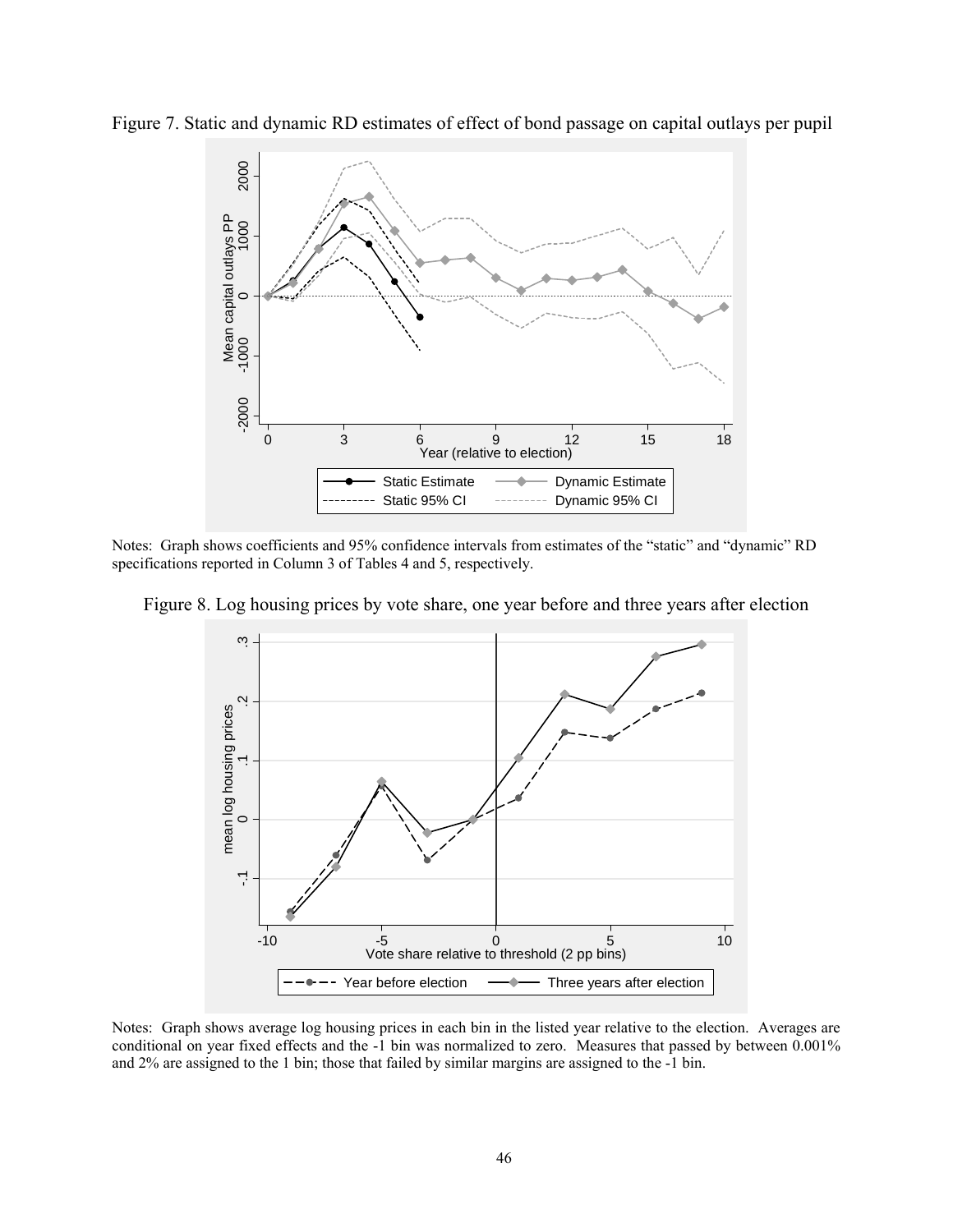

Figure 9. Static and dynamic RD estimates of effect of bond passage on log housing prices

Notes: Graph shows coefficients and 95% confidence intervals from estimates of the "static" and "dynamic" RD specifications reported in Columns 2 and 4, respectively, of Table 7. To preserve a readable scale, tears 16-18 are not shown.



Figure 10. Static and dynamic RD estimates of effect of bond passage on test scores

Notes: Graph shows coefficients and 95% confidence intervals from estimates of the "static" and "dynamic" RD specifications, reported in Columns 2 and 4, respectively, of Table 9. Only years 1-6 are shown.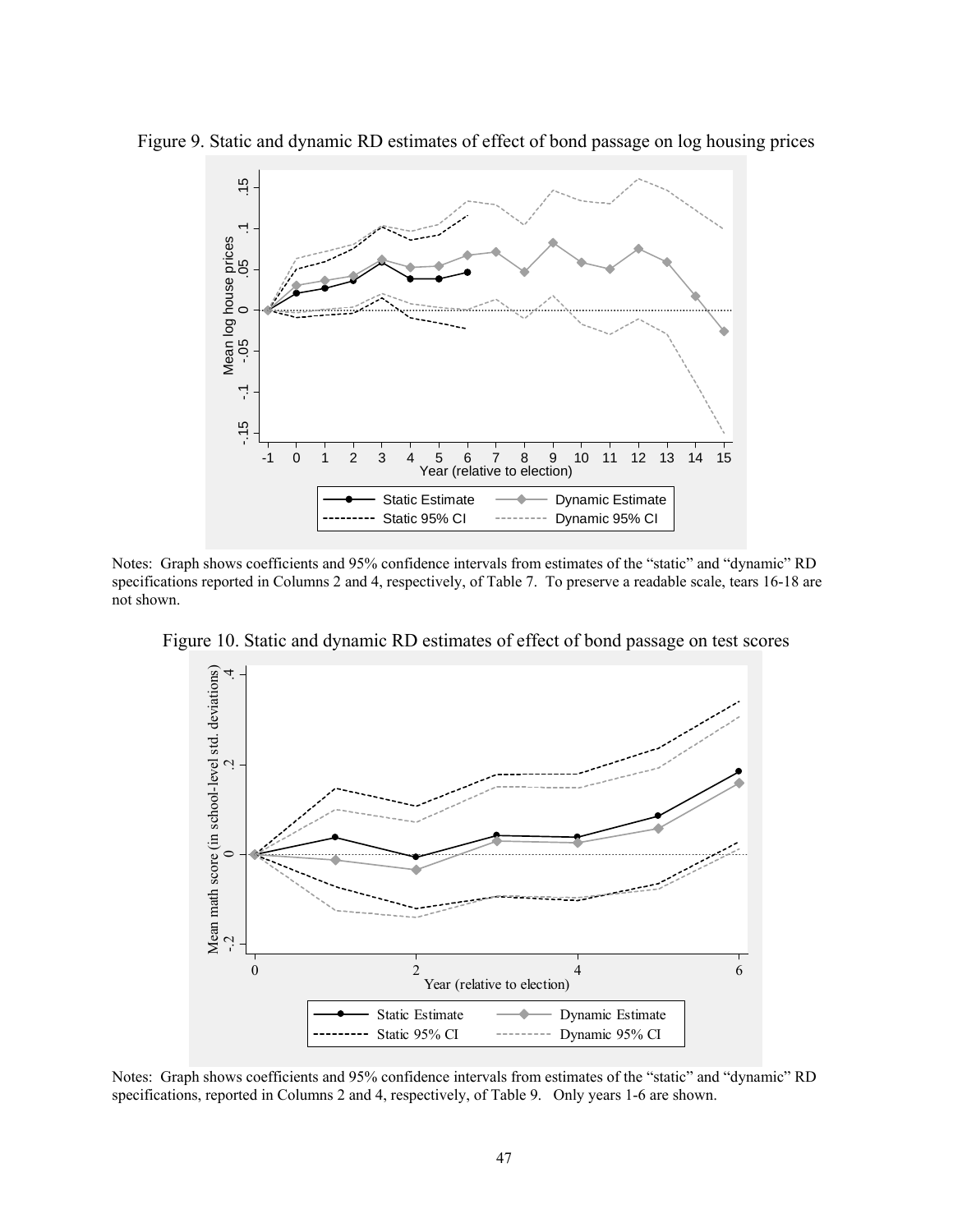|                                      | 1 yr later   |                |                 |                   | 2 yrs later 3 yrs later 4 yrs later 5 yrs later 6 yrs later |               |
|--------------------------------------|--------------|----------------|-----------------|-------------------|-------------------------------------------------------------|---------------|
|                                      | (1)          | (2)            | (3)             | (4)               | (5)                                                         | (6)           |
|                                      |              |                |                 |                   |                                                             |               |
| <b>Total revenues</b>                | 288          | 458            | 899             | 741               | 657                                                         | 667           |
|                                      | (201)        | (271)          | (479)           | (436)             | (450)                                                       | (497)         |
| Federal revenuse                     | $-5$         | $-44$          | $-73$           | $-65$             | $-58$                                                       | $-93$         |
|                                      | (21)         | (26)           | (34)            | (32)              | (41)                                                        | (46)          |
| State revenues                       | 46           | $-6$           | 257             | 169               | 149                                                         | 87            |
|                                      | (130)        | (185)          | (308)           | (211)<br>637      | (192)                                                       | (215)         |
| Local revenues                       | 248          | 508            | 715             |                   | 566                                                         | 673           |
| Loc. rev. - property tax collections | (156)<br>112 | (220)<br>253   | (265)<br>372    | (356)<br>387      | (400)<br>422                                                | (427)<br>410  |
|                                      | (78)         | (159)          | (162)           | (313)             | (300)                                                       | (321)         |
| Loc. rev. - interest earned          | 44           | 127            | 123             | 110               | 74                                                          | 84            |
|                                      | (23)         | (21)           | (35)            | (61)              | (61)                                                        | (63)          |
| Loc. rev. - all other                | 91           | 129            | 221             | 140               | 70                                                          | 178           |
|                                      | (140)        | (129)          | (165)           | (108)             | (108)                                                       | (139)         |
| Total expenditures                   | 198          | 853            | 1,688           | 1,841             | 1,169                                                       | 701           |
|                                      | (188)        | (235)          | (337)           | (417)             | (374)                                                       | (389)         |
| Current elementary/secondary         | 3            | $-13$          | -6              | 12                | $-61$                                                       | $-49$         |
|                                      | (68)         | (96)           | (105)           | (170)             | (168)                                                       | (184)         |
| Instructional                        | 22           | $-28$          | $-33$           | -64               | $-80$                                                       | $-82$         |
|                                      | (46)         | (52)           | (49)            | (64)              | (77)                                                        | (80)          |
| Operation and maintenance of plant   | $-25$        | $-81$          | $-84$           | $-83$             | 4                                                           | $-13$         |
|                                      | (35)         | (48)           | (54)            | (57)              | (53)                                                        | (67)          |
| Other                                | 6            | 96             | 111             | 160               | 16                                                          | 47            |
|                                      | (44)         | (59)           | (74)            | (130)             | (128)                                                       | (137)         |
| Non-elementary/secondary             | $-42$        | $-9$           | $-22$           | $\mathbf 0$       | 16                                                          | 17            |
|                                      | (24)         | (16)           | (18)            | (22)              | (26)                                                        | (28)          |
| Capital outlays                      | 220          | 792            | 1,549           | 1,660             | 1,091                                                       | 554           |
|                                      | (157)        | (228)          | (299)           | (308)             | (268)                                                       | (267)         |
| Intergovernmental payments           | 8            | 19             | 34              | 44                | 14                                                          | 67            |
|                                      | (15)         | (35)           | (37)            | (58)              | (77)                                                        | (83)          |
| Interest on debt                     | 9            | 65             | 132             | 125               | 108                                                         | 112           |
|                                      | (13)<br>90   | (23)<br>$-395$ | (27)            | (30)              | (33)<br>$-512$                                              | (31)<br>$-35$ |
| Revenues minus expenditures          | (185)        | (286)          | $-789$<br>(324) | $-1,100$<br>(257) | (282)                                                       | (290)         |
| <u>Assets</u>                        | 1,852        | 2,455          | 2,601           | 2,088             | 1,671                                                       | 1,376         |
|                                      | (549)        | (711)          | (612)           | (1, 173)          | (1, 110)                                                    | (1, 160)      |
| Debt                                 | 1,941        | 2,572          | 3,420           | 3,369             | 3,442                                                       | 3,159         |
|                                      | (442)        | (574)          | (565)           | (623)             | (695)                                                       | (693)         |
| Long term                            | 1,944        | 2,586          | 3,408           | 3,371             | 3,425                                                       | 3,139         |
|                                      | (442)        | (563)          | (563)           | (619)             | (691)                                                       | (689)         |
| Short term                           | $-3$         | $-14$          | 12              | $-2$              | 17                                                          | 20            |
|                                      | (10)         | (22)           | (8)             | (12)              | (11)                                                        | (11)          |
| Assets minus debt                    | $-89$        | $-117$         | $-819$          | $-1,281$          | $-1,771$                                                    | $-1,783$      |
|                                      | (487)        | (527)          | (623)           | (1, 189)          | (1, 165)                                                    | (1, 251)      |

|  |  | Appendix Table 1. Dynamic RD estimates of effect of bond passage on district balance sheet |
|--|--|--------------------------------------------------------------------------------------------|
|  |  |                                                                                            |

Notes: All regressions use the dynamic specification - see notes to Table 5 for details. All variables are measured in constant year-2000 dollars per pupil.